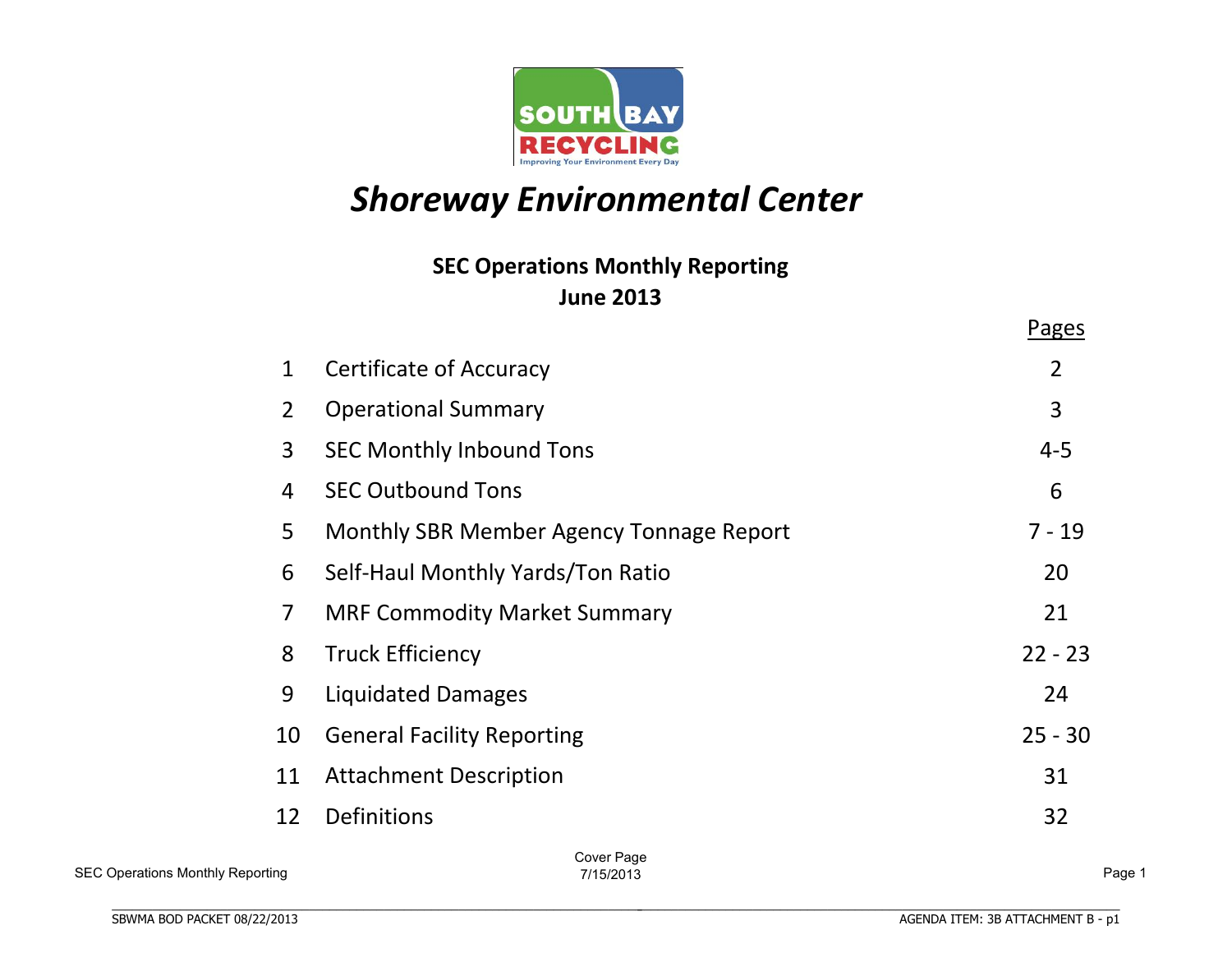**Attachment 1 Certificate of Accuracy**



July 15, 2013

Kevin McCarthy Executive Director South Bayside Waste Management Authority 610 Elm Street, Suite 202 San Carlos, CA 94070

### **RE: CERTIFICATE OF ACCURACY FOR SOUTH BAY RECYCLING MONTHLY REPORTING**

In accordance with the reporting requirements of Article 8.07 and Article 9 of the Agreement for Operations of the Shoreway Environmental Center, the undersigned hereby certifies under penalty of perjury that the report submitted herewith is true and correct to the best of my knowledge.

Day J Ettering

By: 2008. External particular contract to the Date: 2011/15/13

BBBBBBBBBBBBBBBBBBBBBBBBBBBBBBBBBBBBBBBBBBBBBBBBBBBBBBBBBBBBBBBBBBBBBBB

Dwight Herring General Manager

**SOUTH BAY RECYCLING, LLC** 333 Shoreway Road | San Carlos, California 94070-2708

Tel.650.802.8355 | Fax.650.412.2495 | SBRecycling.net

BBBBBBBBBBBBBBBBBBBBBBBBBBBBBBBBBBBBBBBBBBBBBBBBBBBBBBBBBBBBBBBBBBBBBBBBBBBBBB

SEC Operations Monthly Reporting

Attachment 1 - Certificate of Accuracy 7/15/2013 Page 2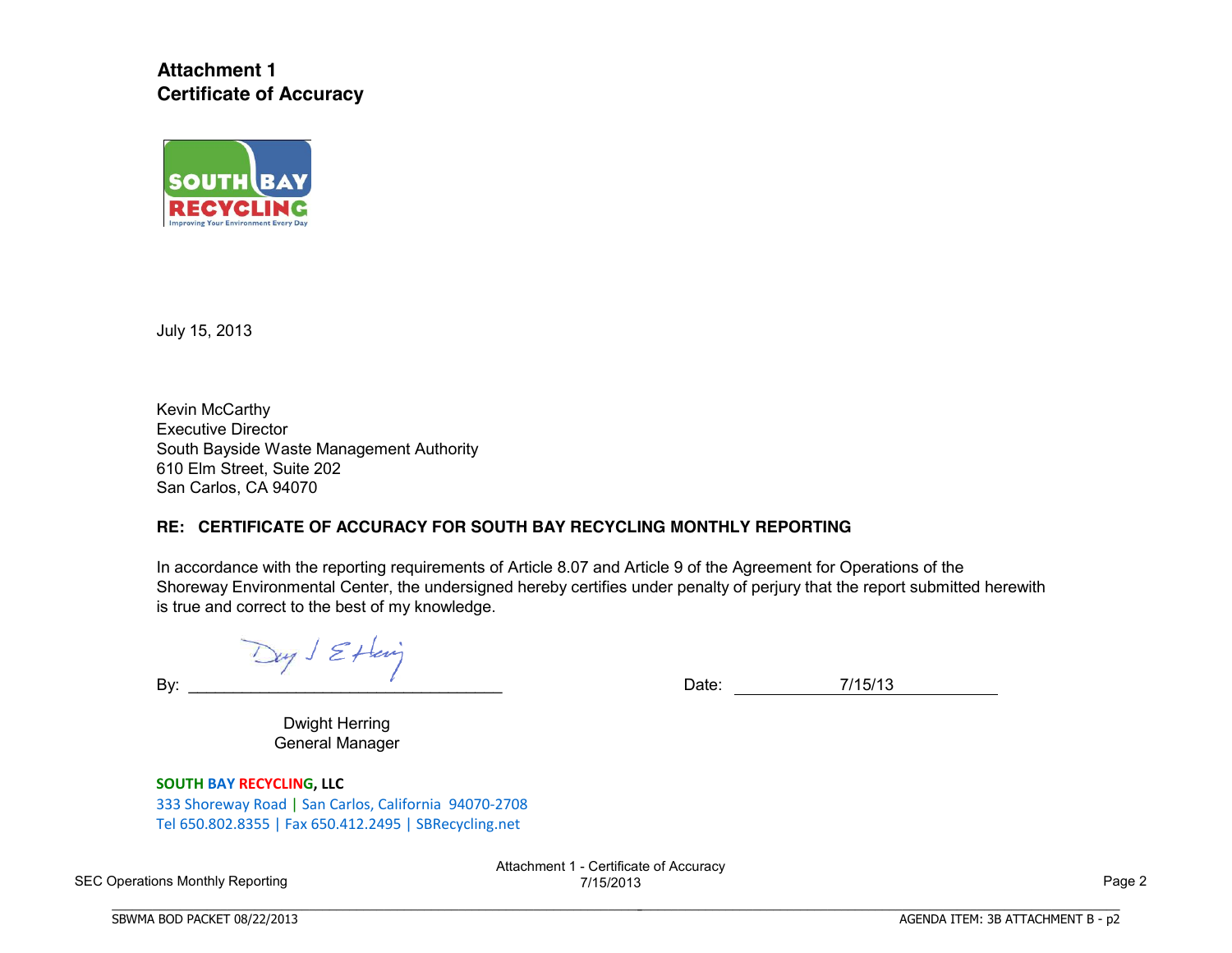# **Attachment 2 Operational Summary June 2013**

### **Material Recover Facility (MRF)**

SBR continues to monitor the production to ensure productivity standards are met without compromising material quality. SBR continues to receive single stream recyclable materials from Recology of the Coast.

### **Transfer Station Operation and Outbound Shipments**

BBBBBBBBBBBBBBBBBBBBBBBBBBBBBBBBBBBBBBBBBBBBBBBBBBBBBBBBBBBBBBBBBBBBBBBBBBBBBB

SBR continues to divert materials from the solid waste stream and look for opportunities to expand its diversion. Three (3) of SBRs aluminum Walking Floor Trailers has been converted to a steel walking floor to transport Inert/C&D material in a more efficient and safe manner.

### **Public Recycling Center**

The Public Recycling Center (PRC) is operating in a safe and efficient manner. SBR employees are focused on providing excellent customer service that meets or exceeds its patrons expectations.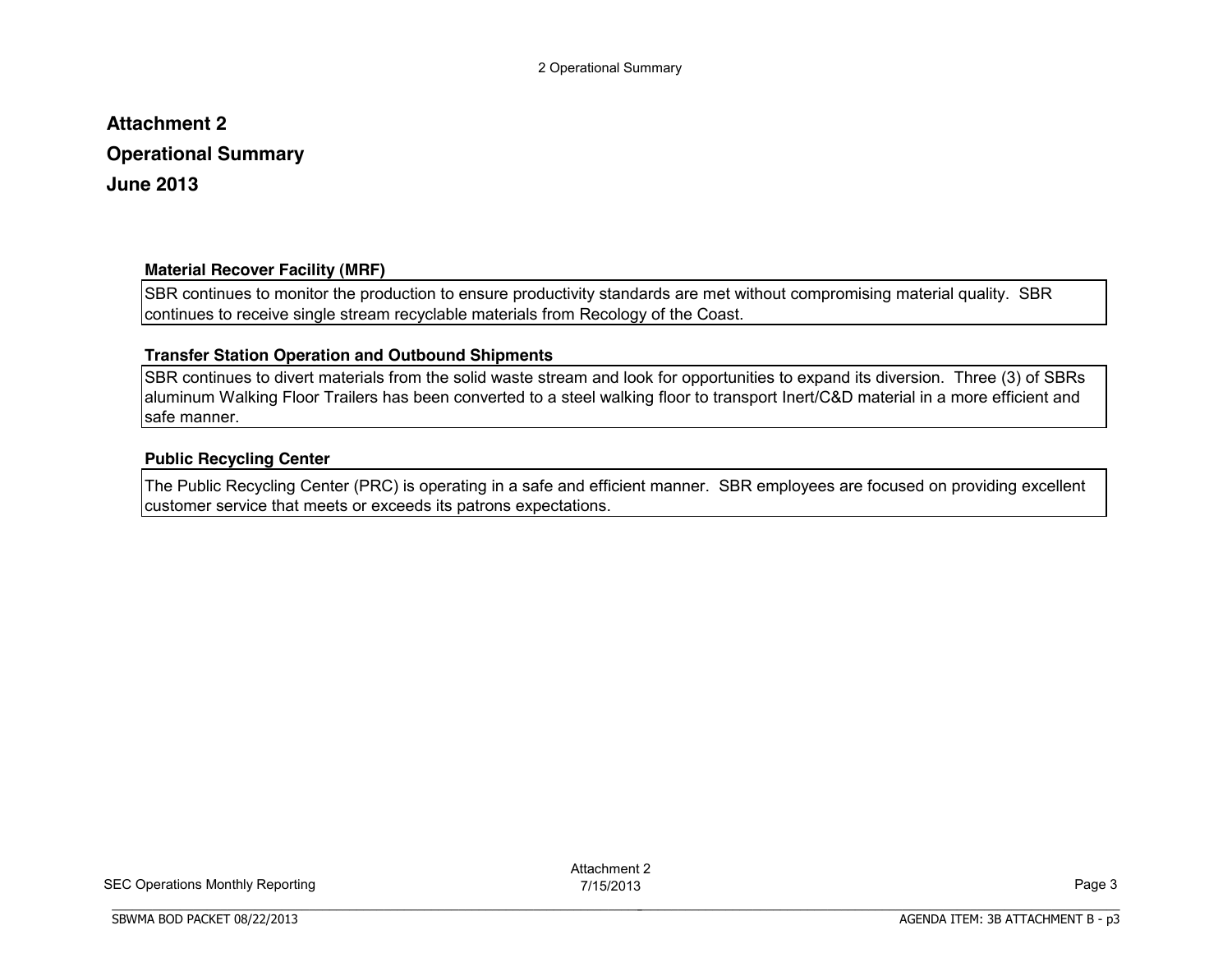#### **Attachment 3 SEC Inbound Monthly Tons June 2013**

Page 1 of 3

| Page 1 or a                                                                   |               |           |               |             |               |                          |                          |                          |                             |          |               |                          |                          |           |                |                          |              |            |
|-------------------------------------------------------------------------------|---------------|-----------|---------------|-------------|---------------|--------------------------|--------------------------|--------------------------|-----------------------------|----------|---------------|--------------------------|--------------------------|-----------|----------------|--------------------------|--------------|------------|
| <b>FRANCHISED INBOUND TONS (RECOLOGY)</b>                                     |               |           |               |             |               |                          |                          |                          |                             |          |               |                          |                          |           |                |                          |              |            |
|                                                                               | $Jan-13$      | $Feb-13$  | $Mar-13$      | Apr-13      | $May-13$      | $Jun-13$                 | $Jul-13$                 | Aug-13                   | $Sep-13$                    | $Oct-13$ | <b>Nov-13</b> | $Dec-13$                 | <b>YTD 2012</b>          | <b>O1</b> | Q2             | Q3                       | Q4           | Total      |
| Solid Waste (MSW)                                                             | 15.202.17     | 13.350.28 | 14.212.98     | 15,021.12   | 15.429.06     | 13.970.70                | $\sim$                   |                          |                             |          |               |                          | 87,186.31                | 42.765.43 | 44,420.88      |                          | $\sim$       | 87.186.31  |
| Recycling to MRF                                                              | 5,920.20      | 4,836.65  | 5,230.10      | 5,537.47    | 5,796.69      | 5,238.61                 | $\sim$                   | $\sim$                   | $\sim$                      | $\sim$   | $\sim$        | $\overline{\phantom{a}}$ | 32,559.72                | 15,986.95 | 16,572.77      | $\overline{\phantom{a}}$ | $\sim$       | 32,559.72  |
| <b>Bulky Recyclables</b>                                                      | 3.34          | 26.93     | 22.48         | 28.48       | 29.02         | 23.85                    | $\sim$                   | $\sim$                   | $\sim$                      | $\sim$   | $\sim$        | $\sim$                   | 134.10                   | 52.75     | 81.35          | $\sim$                   | $\sim$       | 134.10     |
| Other Franchise TS Diversion                                                  | $\sim$        | 5.30      | 2.69          | 2.77        | 3.57          | 3.67                     | $\sim$                   | $\sim$                   | $\sim$                      | $\sim$   | $\sim$        | $\sim$                   | 17.99                    | 7.99      | 10.00          | $\sim$                   | $\sim$       | 17.99      |
| <b>Household Batteries</b>                                                    | 3.98          | 3.71      | 2.45          | 3.28        | 2.32          | 2.44                     | $\sim$                   | $\sim$                   | $\sim$                      | $\sim$   | $\sim$        | $\sim$                   | 18.18                    | 10.14     | 8.04           | $\sim$                   | $\sim$       | 18.18      |
|                                                                               |               |           |               |             |               |                          |                          |                          |                             |          |               |                          |                          |           |                |                          |              |            |
| Organics                                                                      | 8,332.06      | 6,377.19  | 7,545.82      | 9,611.86    | 9,266.75      | 7,555.02                 | $\sim$                   | $\sim$                   | $\sim$                      | $\sim$   | $\sim$        | $\sim$                   | 48,688.70                | 22,255.07 | 26,433.63      | $\sim$                   | $\sim$       | 48,688.70  |
| Inert / C&D                                                                   | 183.84        | 136.95    | 266.50        | 186.54      | 194.79        | 287.61                   | $\sim$                   | $\overline{\phantom{a}}$ | $\sim$                      | $\sim$   | $\sim$        | $\sim$                   | 1,256.23                 | 587.29    | 668.94         | $\overline{\phantom{a}}$ | $\sim$       | 1,256.23   |
| Subtotal - Disposed                                                           | 15,202.17     | 13,350.28 | 14,212.98     | 15,021.12   | 15,429.06     | 13.970.70                | $\sim$                   | $\overline{\phantom{a}}$ | $\sim$                      | $\sim$   | $\sim$        | $\sim$                   | 87,186.31                | 42,765.43 | 44,420.88      | $\sim$                   | $\sim$       | 87,186.31  |
| Subtotal - Diverted                                                           | 14,443.42     | 11,381.43 | 13,067.35     | 15,367.63   | 15,289.57     | 13,107.53                | $\sim$                   | $\sim$                   | $\sim$                      | $\sim$   | $\sim$        | $\overline{a}$           | 82,656.93                | 38,892.20 | 43,764.73      | $\sim$                   | $\sim$       | 82,656.93  |
| Subtotal - Diversion Percentage                                               | 49%           | 46%       | 48%           | 51%         | 50%           | 48%                      | 0%                       | 0%                       | 0%                          | 0%       | 0%            | 0%                       | 49%                      | 48%       | 50%            | 0%                       | 0%           | 49%        |
| <b>OVERALL TOTAL</b>                                                          | 29.645.59     | 24.731.71 | 27.280.33     | 30,388.75   | 30.718.63     | 27.078.23                |                          | $\sim$                   | $\sim$                      |          |               |                          | 169,843.24               | 81,657.63 | 88,185.61      | $\sim$                   | $\sim$       | 169,843.24 |
|                                                                               |               |           |               |             |               |                          |                          |                          |                             |          |               |                          |                          |           |                |                          |              |            |
| MEMBER AGENCY VEHICLES INBOUND TONS                                           |               |           |               |             |               |                          |                          |                          |                             |          |               |                          |                          |           |                |                          |              |            |
|                                                                               | $Jan-13$      | Feb-13    | $Mar-13$      | Apr-13      |               | <b>Jun-13</b>            | $Jul-13$                 |                          |                             | Oct-13   | <b>Nov-13</b> | Dec-13                   | <b>YTD 2012</b>          | Q1        | Q <sub>2</sub> | Q3                       | Q4           | Total      |
|                                                                               |               |           |               |             | <b>May-13</b> |                          |                          | Aug-13                   | <b>Sep-13</b>               |          |               |                          |                          |           |                |                          |              |            |
| Solid Waste (MSW)                                                             | 58.00         | 48.20     | 56.39         | 74.69       | 69.34         | 68.78                    |                          |                          |                             |          |               |                          | 375.40                   | 162.59    | 212.81         |                          | $\sim$       | 375.40     |
| Recycling                                                                     |               |           |               |             |               |                          | $\sim$                   | $\sim$                   | $\mathcal{L}_{\mathcal{A}}$ | $\sim$   | $\sim$        | $\sim$                   |                          |           |                | $\sim$                   | $\sim$       |            |
| Organics                                                                      | 14.59         | 57.28     | 18.02         | 14.01       | 17.48         | 14.13                    | $\sim$                   | $\sim$                   |                             |          | $\sim$        |                          | 135.51                   | 89.89     | 45.62          | ÷,                       | $\sim$       | 135.51     |
| Inert / C&D                                                                   | 44.25         | 43.96     | 28.46         | 16.03       | 3.14          | 82.67                    | $\sim$                   | $\sim$                   | $\sim$                      | $\sim$   | $\sim$        | $\sim$                   | 218.51                   | 116.67    | 101.84         | $\sim$                   | $\sim$       | 218.51     |
| Subtotal - Disposed                                                           | 58.00         | 48.20     | 56.39         | 74.69       | 69.34         | 68.78                    | $\sim$                   | $\sim$                   | $\sim$                      | $\sim$   | $\sim$        | $\sim$                   | 375.40                   | 162.59    | 212.81         | $\sim$                   | $\sim$       | 375.40     |
| Subtotal - Diverted                                                           | 58.84         | 101.24    | 46.48         | 30.04       | 20.62         | 96.80                    | $\sim$                   | $\sim$                   | $\overline{\phantom{a}}$    | $\sim$   | $\sim$        | $\sim$                   | 354.02                   | 206.56    | 147.46         | $\sim$                   | $\sim$       | 354.02     |
| Subtotal - Diversion Percentage                                               | 50%           | 68%       | 45%           | 29%         | 23%           | 58%                      | 0%                       | 0%                       | 0%                          | 0%       | 0%            | 0%                       | 49%                      | 56%       | 41%            | 0%                       | 0%           | 49%        |
|                                                                               |               |           |               |             |               |                          |                          |                          |                             |          |               |                          |                          |           |                |                          |              |            |
| <b>OVERALL TOTAL</b>                                                          | 116.84        | 149.44    | 102.87        | 104.73      | 89.96         | 165.58                   |                          |                          |                             |          |               |                          | 729.42                   | 369.15    | 360.27         |                          |              | 729.42     |
|                                                                               |               |           |               |             |               |                          |                          |                          |                             |          |               |                          |                          |           |                |                          |              |            |
| <b>RECOLOGY MAINTENANCE BOX TONS</b>                                          |               |           |               |             |               |                          |                          |                          |                             |          |               |                          |                          |           |                |                          |              |            |
|                                                                               | <b>Jan-13</b> | Feb-13    | Mar-13        | Apr-13      | May-13        | Jun-13                   | $Jul-13$                 | Aug-13                   | Sep-13                      | Oct-13   | <b>Nov-13</b> | <b>Dec-13</b>            | <b>YTD 2012</b>          | Q1        | Q <sub>2</sub> | Q3                       | Q4           | Total      |
| Solid Waste (MSW)                                                             | 50.50         | 40.49     | 36.65         | 28.36       | 30.60         | 29.80                    |                          |                          |                             |          |               |                          | 216.40                   | 127.64    | 88.76          |                          | $\sim$       | 216.40     |
| Recycling                                                                     | 3.08          | 6.03      | 5.44          | 4.45        | 5.05          | 7.66                     | $\sim$                   | $\sim$                   | $\sim$                      | $\sim$   | $\sim$        | $\sim$                   | 31.71                    | 14.55     | 17.16          | $\sim$                   | $\sim$       | 31.71      |
| Organics                                                                      | 5.66          | 3.04      | 0.65          | 4.27        | 3.40          | 5.01                     | $\sim$                   | $\mathbf{r}$             | $\sim$                      | $\sim$   | $\sim$        | $\sim$                   | 22.03                    | 9.35      | 12.68          | $\sim$                   | $\sim$       | 22.03      |
|                                                                               |               |           |               |             |               |                          |                          | ÷.                       |                             |          |               |                          |                          |           |                |                          |              |            |
| Inert / C&D                                                                   |               | 3.26      |               |             |               |                          | $\sim$                   |                          |                             |          | $\sim$        | $\sim$                   | 3.26                     | 3.26      |                |                          | $\sim$       | 3.26       |
| Subtotal - Disposed                                                           | 50.50         | 40.49     | 36.65         | 28.36       | 30.60         | 29.80                    | $\sim$                   | $\blacksquare$           | $\overline{a}$              | $\sim$   | $\sim$        | $\overline{a}$           | 216.40                   | 127.64    | 88.76          | $\blacksquare$           | $\sim$       | 216.40     |
| Subtotal - Diverted                                                           | 8.74          | 12.33     | 6.09          | 8.72        | 8.45          | 12.67                    | $\overline{\phantom{a}}$ | $\mathbf{r}$             | $\overline{a}$              | $\sim$   | $\sim$        | $\overline{\phantom{a}}$ | 57.00                    | 27.16     | 29.84          | $\overline{\phantom{a}}$ | $\sim$       | 57.00      |
| Subtotal - Diversion Percentage                                               | 15%           | 23%       | 14%           | 24%         | 22%           | 30%                      | 0%                       | 0%                       | 0%                          | 0%       | 0%            | 0%                       | 21%                      | 18%       | 25%            | 0%                       | 0%           | 21%        |
| <b>OVERALL TOTAL</b>                                                          | 59.24         | 52.82     | 42.74         | 37.08       | 39.05         | 42.47                    |                          |                          |                             |          |               | $\sim$                   | 273.40                   | 154.80    | 118.60         |                          | $\sim$       | 273.40     |
|                                                                               |               |           |               |             |               |                          |                          |                          |                             |          |               |                          |                          |           |                |                          |              |            |
| SUBTOTAL: RECOLOGY FRANCHISE & MAINTENANCE BOXES / MEMBER AGENCY SUMMARY TONS |               |           |               |             |               |                          |                          |                          |                             |          |               |                          |                          |           |                |                          |              |            |
|                                                                               | Jan-13        | Feb-13    | <b>Mar-13</b> | Apr-13      | <b>May-13</b> | <b>Jun-13</b>            | <b>Jul-13</b>            | Aug-13                   | <b>Sep-13</b>               | $Oct-13$ | <b>Nov-13</b> | $Dec-13$                 | <b>YTD 2012</b>          | Q1        | Q <sub>2</sub> | Q3                       | Q4           | Total      |
| Solid Waste (MSW)                                                             | 15,310.67     | 13,438.97 | 14,306.02     | 15, 124. 17 | 15,529.00     | 14,069.28                |                          |                          |                             |          |               |                          | 87,778.11                | 43,055.66 | 44,722.45      | $\sim$                   | $\sim$       | 87,778.11  |
|                                                                               |               |           |               |             |               |                          |                          |                          |                             |          |               |                          |                          |           |                |                          |              |            |
| Recycling                                                                     | 5,926.62      | 4,869.61  | 5,258.02      | 5,570.40    | 5,830.76      | 5,270.12                 | $\sim$                   | $\sim$                   | $\sim$                      | $\sim$   | $\sim$        | $\sim$                   | 32,725.53                | 16,054.25 | 16,671.28      | $\sim$                   | $\sim$       | 32,725.53  |
| Organics                                                                      | 8,352.31      | 6,437.51  | 7,564.49      | 9,630.14    | 9,287.63      | 7,574.16                 | $\mathbf{r}$             | $\mathbf{r}$             | $\sim$                      | $\sim$   | $\sim$        |                          | 48,846.24                | 22,354.31 | 26,491.93      | $\sim$                   | $\sim$       | 48,846.24  |
| Inert / C&D                                                                   | 228.09        | 184.17    | 294.96        | 202.57      | 197.93        | 370.28                   | $\sim$                   | $\mathbf{r}$             | $\sim$                      | $\sim$   | $\sim$        | $\sim$                   | 1,478.00                 | 707.22    | 770.78         | $\sim$                   | $\sim$       | 1,478.00   |
| Subtotal - Disposed                                                           | 15,310.67     | 13,438.97 | 14,306.02     | 15,124.17   | 15,529.00     | 14,069.28                | $\sim$                   | $\sim$                   | $\sim$                      | $\sim$   | $\sim$        | $\overline{\phantom{a}}$ | 87,778.11                | 43,055.66 | 44,722.45      | $\mathbf{r}$             | $\sim$       | 87,778.11  |
| Subtotal - Diverted                                                           | 14,507.02     | 11,491.29 | 13,117.47     | 15,403.11   | 15,316.32     | 13,214.56                | $\sim$                   | $\sim$                   | $\sim$                      | $\sim$   | $\sim$        | $\sim$                   | 83,049.77                | 39,115.78 | 43,933.99      | $\sim$                   | $\sim$       | 83,049.77  |
| Subtotal - Diversion Percentage                                               | 49%           | 46%       | 48%           | 50%         | 50%           | 48%                      | 0%                       | 0%                       | 0%                          | 0%       | 0%            | 0%                       | 49%                      | 48%       | 50%            | 0%                       | 0%           | 49%        |
| <b>OVERALL TOTAL</b>                                                          | 29,817.69     | 24,930.26 | 27,423.49     | 30,527.28   | 30,845.32     | 27,283.84                |                          | $\sim$                   |                             |          |               |                          | 170,827.88               | 82,171.44 | 88,656.44      |                          |              | 170,827.88 |
|                                                                               |               |           |               |             |               |                          |                          |                          |                             |          |               |                          |                          |           |                |                          |              |            |
| Page 2 of 3                                                                   |               |           |               |             |               |                          |                          |                          |                             |          |               |                          |                          |           |                |                          |              |            |
| <b>SELF HAUL TONS</b>                                                         |               |           |               |             |               |                          |                          |                          |                             |          |               |                          |                          |           |                |                          |              |            |
|                                                                               | $Jan-13$      | Feb-13    | <b>Mar-13</b> | Apr-13      | $May-13$      | <b>Jun-13</b>            | $Jul-13$                 | Aug-13                   | <b>Sep-13</b>               | Oct-13   | <b>Nov-13</b> | <b>Dec-13</b>            | <b>YTD 2012</b>          | Q1        | Q <sub>2</sub> | Q3                       | Q4           | Total      |
| Solid Waste (MSW) - Calculated                                                | 604.80        | 475.68    | 1,311.83      | 2,352.23    | 2,165.08      | 2,025.70                 |                          |                          |                             |          |               |                          | 8,935.32                 | 2,392.31  | 6,543.01       | $\sim$                   | $\sim$       | 8,935.32   |
| Recycling to MRF (OCC & MRP)                                                  | 4.50          | 11.60     | 12.40         | 11.20       | 8.48          | 7.26                     | $\sim$                   | $\sim$                   | $\sim$                      | in 1999. | $\sim$        | $\sim$                   | 55.44                    | 28.50     | 26.94          | ÷.                       | $\sim$       | 55.44      |
| Recycling (TS Diversion)                                                      | 75.83         | 85.45     | 63.69         | 68.61       | 62.86         | 58.32                    | $\bar{\phantom{a}}$      | $\bar{\phantom{a}}$      | $\sim$                      |          | $\sim$        | $\sim$                   | 414.77                   | 224.97    | 189.80         | $\bar{\phantom{a}}$      | $\sim$       | 414.77     |
| Organics - Calculated                                                         | 1,478.79      | 1,173.35  | 1,166.22      | 1,789.22    | 2,132.12      | 1,654.77                 | $\sim$                   | $\mathbf{r}$             | $\sim$                      | $\sim$   | $\sim$        | $\sim$                   | 9,394.47                 | 3,818.36  | 5,576.11       | $\omega$                 | $\sim$       | 9,394.47   |
| C&D - Calculated                                                              | 3,115.21      | 3,192.17  | 1,882.77      | 2,083.78    | 1,984.77      | 1,646.20                 |                          |                          | $\sim$                      |          |               |                          | 13,904.90                | 8,190.15  | 5,714.75       | $\sim$                   | $\sim$       | 13,904.90  |
|                                                                               |               |           |               |             |               |                          |                          |                          |                             |          |               |                          |                          |           |                |                          |              |            |
| Inerts (actual tons)                                                          | 208.21        | 290.50    | 407.05        | 323.18      | 452.00        | 430.57                   |                          |                          | $\sim$                      |          |               |                          | 2,111.51                 | 905.76    | 1,205.75       |                          | $\omega$     | 2,111.51   |
| Subtotal - Disposed                                                           | 604.80        | 475.68    | 1,311.83      | 2,352.23    | 2,165.08      | 2,025.70                 | $\sim$                   | $\overline{\phantom{a}}$ | $\sim$                      | $\sim$   | $\sim$        | $\sim$                   | 8,935.32                 | 2,392.31  | 6,543.01       | $\overline{\phantom{a}}$ | $\sim$       | 8,935.32   |
| Subtotal - Diverted                                                           | 4,878.04      | 4,741.47  | 3,519.73      | 4,264.79    | 4,631.75      | 3,789.86                 | $\sim$                   |                          | $\sim$                      |          | $\sim$        | $\blacksquare$           | 25,825.65                | 13,139.24 | 12,686.41      | $\sim$                   | $\sim$       | 25,825.65  |
| Subtotal - Diversion Percentage                                               | 89%           | 91%       | 73%           | 64%         | 68%           | 65%                      | 0%                       | 0%                       | 0%                          | 0%       | 0%            | 0%                       | 74%                      | 85%       | 66%            | 0%                       | 0%           | 74%        |
| <b>OVERALL TOTAL</b>                                                          | 5,482.84      | 5,217.15  | 4,831.56      | 6,617.02    | 6,796.83      | 5,815.56                 |                          |                          |                             |          |               |                          | 34,760.97                | 15,531.55 | 19,229.42      |                          |              | 34,760.97  |
|                                                                               |               |           |               |             |               |                          |                          |                          |                             |          |               |                          |                          |           |                |                          |              |            |
| <b>BUYBACK &amp; DROP-OFF TONS</b>                                            |               |           |               |             |               |                          |                          |                          |                             |          |               |                          |                          |           |                |                          |              |            |
|                                                                               | $Jan-13$      | Feb-13    | Mar-13        | Apr-13      | $May-13$      | <b>Jun-13</b>            | $Jul-13$                 | Aug-13                   | <b>Sep-13</b>               | Oct-13   | <b>Nov-13</b> | Dec-13                   | <b>YTD 2012</b>          | Q1        | Q <sub>2</sub> | Q3                       | Q4           | Total      |
|                                                                               |               |           |               |             |               |                          |                          |                          |                             |          |               |                          |                          |           |                |                          |              |            |
| <b>Buyback Recyclable Materials</b>                                           | 63.83         | 59.93     | 64.64         | 64.73       | 74.18         | 69.98                    |                          |                          |                             |          |               |                          | 397.29                   | 188.40    | 208.89         |                          |              | 397.29     |
| Drop-Off Materials                                                            | 52.44         | 64.80     | 58.50         | 70.58       | 73.92         | 60.34                    |                          |                          |                             |          |               |                          | 380.58                   | 175.74    | 204.84         |                          |              | 380.58     |
| <b>OVERALL TOTAL</b>                                                          | 116.26        | 124.73    | 123.14        | 135.31      | 148.10        | 130.32                   | $\sim$                   | $\blacksquare$           | $\overline{\phantom{a}}$    |          |               | $\overline{\phantom{a}}$ | 777.87                   | 364.14    | 413.73         | $\mathbf{r}$             | $\mathbf{r}$ | 777.87     |
|                                                                               |               |           |               |             |               |                          |                          |                          |                             |          |               |                          |                          |           |                |                          |              |            |
| <b>SOUTH BAY INTERNAL TONS</b>                                                |               |           |               |             |               |                          |                          |                          |                             |          |               |                          |                          |           |                |                          |              |            |
|                                                                               | $Jan-13$      | Feb-13    | <b>Mar-13</b> | Apr-13      | $May-13$      | Jun-13                   | <b>Jul-13</b>            | Aug-13                   | Sep-13                      | Oct-13   | <b>Nov-13</b> | Dec-13                   | <b>YTD 2012</b>          | Q1        | Q <sub>2</sub> | Q3                       | Q4           | Total      |
| MSW- Facility / Street Cleanup                                                | 0.84          | 3.02      | 4.49          | 1.14        | 0.92          | 1.67                     |                          |                          |                             |          |               |                          | 12.08                    | 8.35      | 3.73           |                          |              | 12.08      |
| <b>MSW - MRF Residual</b>                                                     |               |           |               |             |               |                          |                          |                          |                             |          |               |                          |                          |           | 1.476.10       |                          |              |            |
|                                                                               | 555.04        | 441.47    | 470.32        | 509.64      | 513.80        | 452.66                   | $\bar{\phantom{a}}$      |                          |                             |          |               |                          | 2,942.93                 | 1,466.83  |                |                          |              | 2,942.93   |
| Recycling                                                                     | 0.12          | 0.07      | 0.03          | 0.03        | 0.04          | 0.04                     |                          |                          |                             |          |               |                          | 0.33                     | 0.22      | 0.11           |                          |              | 0.33       |
| Organics                                                                      | 0.08          | 0.07      | 0.01          | 0.05        | 0.03          | 0.05                     |                          |                          |                             |          |               |                          | 0.29                     | 0.16      | 0.13           |                          |              | 0.29       |
| Inert / C&D                                                                   |               |           |               |             |               | $\overline{\phantom{a}}$ |                          |                          |                             |          |               |                          | $\overline{\phantom{a}}$ | $\sim$    | $\sim$         |                          |              | $\sim$     |
|                                                                               |               |           |               |             | 514.72        | 454.33                   |                          |                          |                             |          |               |                          | 2.955.01                 | 1.475.18  | 1.479.83       |                          |              | 2.955.01   |

SEC Operations Monthly Reporting Attachment 3 - SEC Inbound Monthly Tons 7/15/2013 Page 4

BBBBBBBBBBBBBBBBBBBBBBBBBBBBBBBBBBBBBBBBBBBBBBBBBBBBBBBBBBBBBBBBBBBBBBBBBBBBBB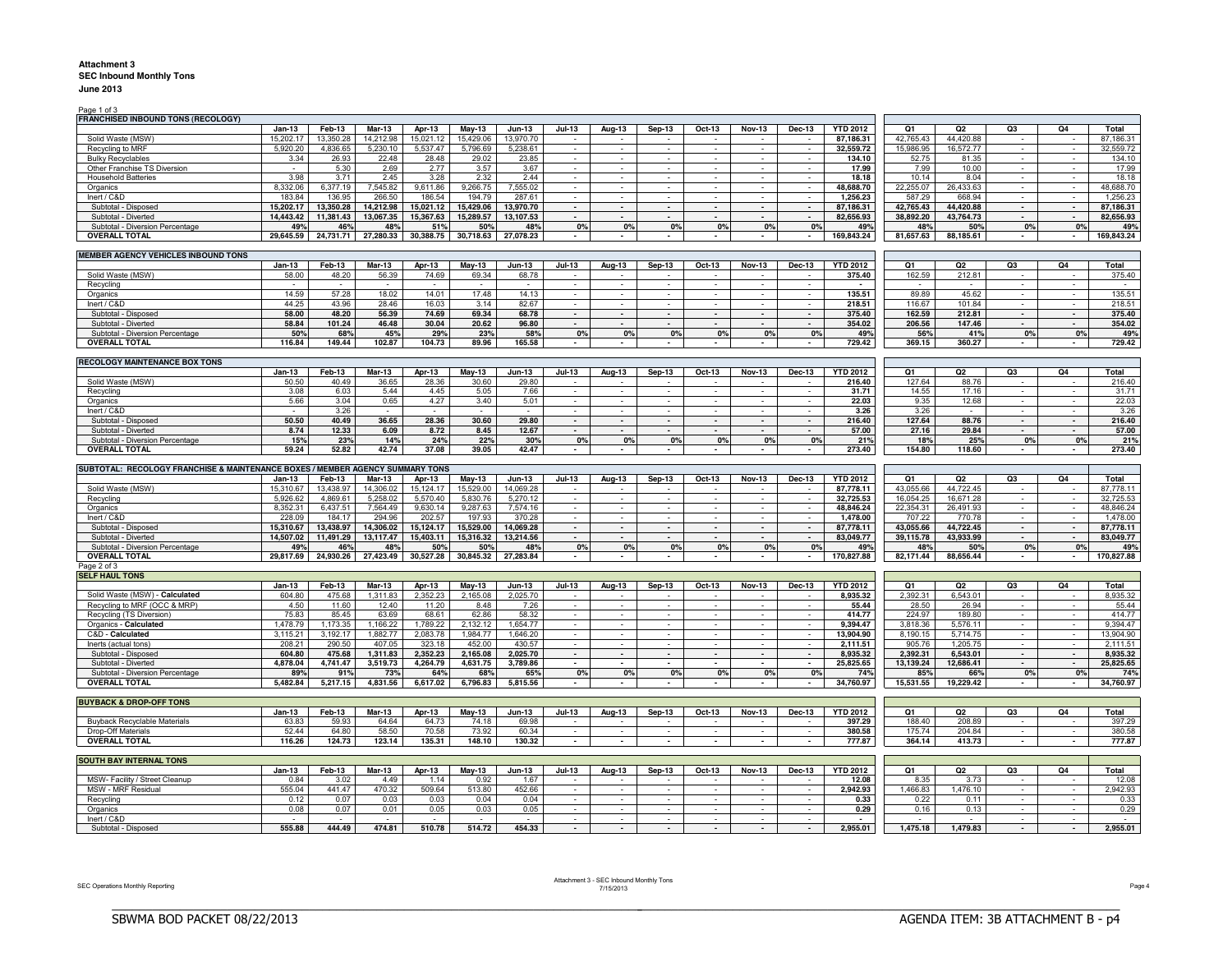#### **Attachment 3 SEC Inbound Monthly Tons**

#### **June 2013**

| Subtotal - Diverted                                                | 0.20           | 0.14      | 0.04                     | 0.08      | 0.07                     | 0.09                     | $\overline{\phantom{a}}$ | $\overline{\phantom{a}}$ |                          |                | $\overline{\phantom{a}}$ | $\blacksquare$           | 0.62                     | 0.38                     | 0.24           | $\overline{\phantom{a}}$ | $\overline{\phantom{a}}$ | 0.62       |
|--------------------------------------------------------------------|----------------|-----------|--------------------------|-----------|--------------------------|--------------------------|--------------------------|--------------------------|--------------------------|----------------|--------------------------|--------------------------|--------------------------|--------------------------|----------------|--------------------------|--------------------------|------------|
| Subtotal - Diversion Percentage                                    | 0%             | 0%        | 0%                       | 0%        | 0%                       | 0%                       | 0%                       | 0%                       | 0%                       | 0%             | 0%                       | 0%                       | 0%                       | 0%                       | 0%             | 0%                       | 0%                       | 0%         |
| <b>OVERALL TOTAL</b>                                               | 556.08         | 444.63    | 474.85                   | 510.86    | 514.79                   | 454.42                   | $\blacksquare$           | $\blacksquare$           |                          |                | $\blacksquare$           | $\overline{\phantom{a}}$ | 2.955.63                 | 1.475.56                 | 1.480.07       | $\blacksquare$           | $\sim$                   | 2.955.63   |
|                                                                    |                |           |                          |           |                          |                          |                          |                          |                          |                |                          |                          |                          |                          |                |                          |                          |            |
| SUBTOTAL: SELF HAUL / BUYBACK / DROP-OFF / SOUTH BAY INTERNAL TONS |                |           |                          |           |                          |                          |                          |                          |                          |                |                          |                          |                          |                          |                |                          |                          |            |
|                                                                    | $Jan-13$       | Feb-13    | <b>Mar-13</b>            | Apr-13    | $May-13$                 | <b>Jun-13</b>            | $Jul-13$                 | Aug-13                   | <b>Sep-13</b>            | Oct-13         | <b>Nov-13</b>            | Dec-13                   | <b>YTD 2012</b>          | Q1                       | Q <sub>2</sub> | O3                       | O <sub>4</sub>           | Total      |
| Solid Waste (MSW)                                                  | 1,160.68       | 920.17    | 1,786.64                 | 2,863.01  | 2,679.80                 | 2,480.03                 | $\sim$                   | $\sim$                   |                          | $\sim$         | $\sim$                   | $\sim$                   | 11,890.33                | 3,867.49                 | 8.022.84       | $\sim$                   | $\sim$                   | 11.890.33  |
| Recycling                                                          | 192.21         | 210.25    | 186.86                   | 203.95    | 211.01                   | 188.68                   | $\sim$                   | $\sim$                   | $\sim$                   | $\sim$         | $\sim$                   | $\sim$                   | 1.192.96                 | 589.33                   | 603.63         | $\sim$                   | $\sim$                   | 1.192.96   |
| Organics                                                           | 1,478.87       | 1,173.42  | 1,166.23                 | 1.789.27  | 2,132.15                 | 1.654.82                 | $\sim$                   | $\sim$                   | $\sim$                   | $\sim$         | $\sim$                   | $\sim$                   | 9,394.76                 | 3,818.52                 | 5,576.24       | $\sim$                   | $\sim$                   | 9.394.76   |
| Inert / C&D                                                        | 3.323.42       | 3.482.67  | 2.289.82                 | 2.406.96  | 2.436.77                 | 2.076.77                 | $\sim$                   | $\sim$                   | $\sim$                   | $\sim$         | $\sim$                   | $\sim$                   | 16.016.41                | 9.095.91                 | 6.920.50       | $\sim$                   | $\sim$                   | 16.016.41  |
| Subtotal - Disposed                                                | 1.160.68       | 920.17    | 1.786.64                 | 2.863.01  | 2.679.80                 | 2.480.03                 | $\sim$                   | $\sim$                   | $\overline{\phantom{a}}$ | $\sim$         | $\sim$                   | $\sim$                   | 11.890.33                | 3.867.49                 | 8.022.84       | $\sim$                   | $\sim$                   | 11.890.33  |
| Subtotal - Diverted                                                | 3,515.63       | 3,692.92  | 2,476.68                 | 2,610.91  | 2,647.78                 | 2.265.45                 | $\sim$                   | $\overline{\phantom{a}}$ | $\overline{\phantom{a}}$ | $\sim$         | $\overline{\phantom{a}}$ | $\overline{\phantom{a}}$ | 26,604.13                | 13,503.76                | 13,100.37      | $\overline{\phantom{a}}$ | $\sim$                   | 26,604.13  |
| Subtotal - Diversion Percentage                                    | 75%            | 80%       | 58%                      | 48%       | 50%                      | 48%                      | 0%                       | 0%                       | 0%                       | 0%             | 0%                       | 0%                       | 69%                      | 78%                      | 62%            | 0%                       | 0%                       | 69%        |
| <b>OVERALL TOTAL</b>                                               | 4.676.31       | 4.613.09  | 4.263.32                 | 5.473.92  | 5.327.58                 | 4.745.48                 | $\sim$                   | $\sim$                   |                          | $\sim$         | $\mathbf{r}$             | $\overline{\phantom{a}}$ | 38.494.46                | 17.371.25                | 21.123.21      | $\sim$                   | $\sim$                   | 38.494.46  |
| Page 3 of 3                                                        |                |           |                          |           |                          |                          |                          |                          |                          |                |                          |                          |                          |                          |                |                          |                          |            |
| <b>NON-FRANCHISED TONS</b>                                         |                |           |                          |           |                          |                          |                          |                          |                          |                |                          |                          |                          |                          |                |                          |                          |            |
|                                                                    | $Jan-13$       | Feb-13    | <b>Mar-13</b>            | Apr-13    | $Mav-13$                 | <b>Jun-13</b>            | $Jul-13$                 | $Auq-13$                 | Sep-13                   | Oct-13         | <b>Nov-13</b>            | Dec-13                   | <b>YTD 2012</b>          | Q1                       | Q2             | Q3                       | Q <sub>4</sub>           | Total      |
| Solid Waste (MSW)                                                  | $\sim$         | $\sim$    | $\sim$                   | $\sim$    | $\sim$                   | $\sim$                   | $\sim$                   | $\sim$                   | $\sim$                   | $\sim$         | $\sim$                   | $\sim$                   | $\overline{\phantom{a}}$ | $\sim$                   | $\sim$         | $\sim$                   | $\sim$                   | $\sim$     |
| Third Party Recycling (Rdwd Debris Bx)                             | 8.73           | 8.14      | 7.53                     | 5.70      | 8.59                     | 8.34                     | $\sim$                   | $\sim$                   | $\sim$                   | $\sim$         | $\sim$                   | $\sim$                   | 47.03                    | 24.40                    | 22.63          | $\sim$                   | $\sim$                   | 47.03      |
| Contracted Single Stream Recycling                                 | 703.62         | 550.30    | 615.71                   | 832.06    | 875.49                   | 645.46                   | $\sim$                   | $\sim$                   | $\sim$                   | $\sim$         | $\sim$                   | $\sim$                   | 4.222.64                 | .869.63                  | 2.353.01       | $\sim$                   | $\sim$                   | 4.222.64   |
| Organics                                                           | 28.71          | 54.83     | $\sim$                   | $\sim$    | $\sim$                   | $\sim$                   | $\sim$                   | $\sim$                   | $\sim$                   | $\sim$         | $\sim$                   | $\sim$                   | 83.54                    | 83.54                    | $\sim$         | $\sim$                   | $\sim$                   | 83.54      |
| Inert / C&D                                                        | $\sim$         | $\sim$    | $\sim$                   | $\sim$    | $\sim$                   | $\sim$                   | $\sim$                   | $\sim$                   | $\sim$                   | $\sim$         | $\sim$                   | $\sim$                   | $\sim$                   | $\sim$                   | $\sim$         | $\sim$                   | $\sim$                   | $\sim$     |
| Subtotal - Disposed                                                | $\blacksquare$ | $\sim$    | $\overline{\phantom{a}}$ | $\sim$    | $\overline{\phantom{a}}$ | $\overline{\phantom{a}}$ | $\sim$                   | $\sim$                   | $\overline{\phantom{a}}$ | $\sim$         | $\sim$                   | $\sim$                   | $\sim$                   | $\overline{\phantom{a}}$ | $\sim$         | $\sim$                   | $\sim$                   | $\sim$     |
| Subtotal - Diverted                                                | 741.06         | 613.27    | 623.24                   | 837.76    | 884.08                   | 653.80                   | $\overline{\phantom{a}}$ | $\overline{\phantom{a}}$ | $\sim$                   | $\sim$         | $\overline{\phantom{a}}$ | $\overline{\phantom{a}}$ | 4.353.21                 | 1.977.57                 | 2.375.64       | $\sim$                   | $\sim$                   | 4.353.21   |
| Subtotal - Diversion Percentage                                    | 100%           | 100%      | 100%                     | 100%      | 100%                     | 100%                     | 0%                       | 0%                       | 0%                       | 0%             | 0%                       | 0%                       | 100%                     | 100%                     | 100%           | 0%                       | 0%                       | 100%       |
| <b>OVERALL TOTAL</b>                                               | 741.06         | 613.27    | 623.24                   | 837.76    | 884.08                   | 653.80                   |                          |                          |                          |                |                          |                          | 4.353.21                 | 1.977.57                 | 2.375.64       |                          | $\sim$                   | 4.353.21   |
|                                                                    |                |           |                          |           |                          |                          |                          |                          |                          |                |                          |                          |                          |                          |                |                          |                          |            |
| <b>OVERALL TOTAL FACILITY TONS</b>                                 |                |           |                          |           |                          |                          |                          |                          |                          |                |                          |                          |                          |                          |                |                          |                          |            |
|                                                                    | $Jan-13$       | Feb-13    | <b>Mar-13</b>            | Apr-13    | $May-13$                 | $Jun-13$                 | $Jul-13$                 | Aug-13                   | Sep-13                   | Oct-13         | <b>Nov-13</b>            | Dec-13                   | <b>YTD 2012</b>          | Q1                       | Q <sub>2</sub> | Q3                       | Q <sub>4</sub>           | Total      |
| Solid Waste (MSW)                                                  | 16.471.35      | 14.359.14 | 16.092.66                | 17.987.18 | 18,208.80                | 16.549.31                | $\sim$                   | $\sim$                   |                          | $\sim$         | $\sim$                   | $\overline{\phantom{a}}$ | 99.668.44                | 46.923.15                | 52.745.29      | $\sim$                   | $\sim$                   | 99.668.44  |
| <b>Recycling MRF/PRC</b>                                           | 6.756.51       | 5.537.52  | 5.994.35                 | 6.526.22  | 6.842.44                 | 6.037.69                 | $\sim$                   | $\sim$                   | $\sim$                   | in 1999.       | $\sim$                   | $\sim$                   | 37.694.74                | 18.288.39                | 19.406.35      | in a                     | $\sim$                   | 37.694.74  |
| Recycling TS (Bulky, Franchise, TS Diversion)                      | 79.17          | 117.68    | 88.86                    | 99.86     | 95.45                    | 85.84                    | $\sim$                   | $\sim$                   | $\sim$                   | $\sim$         | $\sim$                   | $\sim$                   | 566.86                   | 285.71                   | 281.15         | in a                     | $\sim$                   | 566.86     |
| Organics                                                           | 9.859.89       | 7.665.76  | 8.730.72                 | 11,419.41 | 11,419.78                | 9.228.98                 | $\sim$                   | $\sim$                   |                          | $\sim$         | $\sim$                   | $\sim$                   | 58.324.54                | 26.256.37                | 32.068.17      | $\sim$                   | $\sim$                   | 58.324.54  |
| Inert / C&D                                                        | 3.551.51       | 3.666.84  | 2.584.78                 | 2.609.53  | 2.634.70                 | 2.447.05                 | $\sim$                   | $\sim$                   | $\sim$                   | $\sim$         | $\sim$                   | $\sim$                   | 17.494.41                | 9.803.13                 | 7.691.28       | $\sim$                   | $\sim$                   | 17,494.41  |
| Subtotal - Disposed                                                | 16.471.35      | 14,359.14 | 16,092.66                | 17,987.18 | 18.208.80                | 16.549.31                | $\sim$                   | $\sim$                   | $\sim$                   | $\sim$         | $\sim$                   | $\sim$                   | 99,668.44                | 46,923.15                | 52.745.29      | $\sim$                   | $\sim$                   | 99,668.44  |
| Subtotal - Diverted                                                | 20.247.08      | 16,987.80 | 17,398.71                | 20,655.02 | 20,992.37                | 17.799.56                | $\sim$                   | $\overline{\phantom{a}}$ | $\sim$                   | $\sim$         | $\sim$                   | $\overline{\phantom{a}}$ | 114.080.55               | 54.633.60                | 59.446.95      | $\sim$                   | $\sim$                   | 114.080.55 |
| Subtotal - Diversion Percentage                                    | 55%            | 54%       | 52%                      | 53%       | 54%                      | 52%                      | 0%                       | 0%                       | 0%                       | 0%             | 0%                       | 0%                       | 53%                      | 54%                      | 53%            | 0%                       | 0%                       | 53%        |
| <b>OVERALL TOTAL</b>                                               | 36.718.43      | 31.346.94 | 33.491.37                | 38.642.20 | 39,201.17                | 34.348.87                | $\overline{\phantom{a}}$ | $\overline{\phantom{a}}$ | $\sim$                   | $\blacksquare$ | $\sim$                   | $\overline{\phantom{a}}$ | 213.748.99               | 101.556.75               | 112.192.24     | $\overline{\phantom{a}}$ | $\sim$                   | 213.748.99 |
|                                                                    |                |           |                          |           |                          |                          |                          |                          |                          |                |                          |                          |                          |                          |                |                          |                          |            |
| <b>TRANSFER STATION &amp; MRF VOLUME SUMMARY</b>                   |                |           |                          |           |                          |                          |                          |                          |                          |                |                          |                          |                          |                          |                |                          |                          |            |
|                                                                    | $Jan-13$       | Feb-13    | <b>Mar-13</b>            | Apr-13    | $May-13$                 | $Jun-13$                 | $Jul-13$                 | Aug-13                   | Sep-13                   | Oct-13         | <b>Nov-13</b>            | Dec-13                   | <b>YTD 2012</b>          | Q1                       | Q <sub>2</sub> | Q3                       | Q <sub>4</sub>           | Total      |
| <b>Total Transfer Station Volume</b>                               | 29.961.92      | 25.809.42 | 27.497.02                | 32.115.98 | 32.358.73                | 28.311.18                | $\sim$                   | $\sim$                   | $\sim$                   | $\sim$         | $\sim$                   | $\sim$                   | 176.054.25               | 83.268.36                | 92.785.89      | $\sim$                   | $\sim$                   | 176.054.25 |
| <b>Total MRF Volume</b>                                            | 6.756.51       | 5.537.52  | 5.994.35                 | 6,526.22  | 6,842.44                 | 6.037.69                 | $\sim$                   | $\sim$                   | $\sim$                   | $\sim$         | $\sim$                   | $\sim$                   | 37,694.74                | 18.288.39                | 19,406.35      | $\sim$                   | $\sim$                   | 37,694.74  |
| <b>OVERALL TOTAL</b>                                               | 36.718.43      | 31,346.94 | 33.491.37                | 38,642.20 | 39,201.17                | 34.348.87                | $\sim$                   | $\overline{\phantom{a}}$ | $\overline{\phantom{a}}$ | $\sim$         | $\sim$                   | $\overline{\phantom{a}}$ | 213,748.99               | 101,556.75               | 112,192.24     | $\sim$                   | $\sim$                   | 213,748.99 |
|                                                                    |                |           |                          |           |                          |                          |                          |                          |                          |                |                          |                          |                          |                          |                |                          |                          |            |
| <b>Notes</b>                                                       |                |           |                          |           |                          |                          |                          |                          |                          |                |                          |                          |                          |                          |                |                          |                          |            |
|                                                                    |                |           |                          |           |                          |                          |                          |                          |                          |                |                          |                          |                          |                          |                |                          |                          |            |
| MSW without Calculated volume                                      | 15.866.55      | 13.883.46 | 14.780.83                | 15.634.95 | 16.043.72                | 14.523.61                |                          |                          |                          |                |                          |                          | 90,733.12                |                          |                |                          |                          |            |
| ORG without Calculated Volume                                      | 8.381.10       | 6.492.41  | 7.564.50                 | 9.630.19  | 9.287.66                 | 7.574.21                 |                          |                          |                          |                |                          |                          | 48,930.07                |                          |                |                          |                          |            |
| Inerts without Calculated volumes                                  | 436.30         | 474.67    | 702.01                   | 525.75    | 649.93                   | 800.85                   |                          |                          |                          |                |                          |                          | 3.589.51                 |                          |                |                          |                          |            |

BBBBBBBBBBBBBBBBBBBBBBBBBBBBBBBBBBBBBBBBBBBBBBBBBBBBBBBBBBBBBBBBBBBBBBB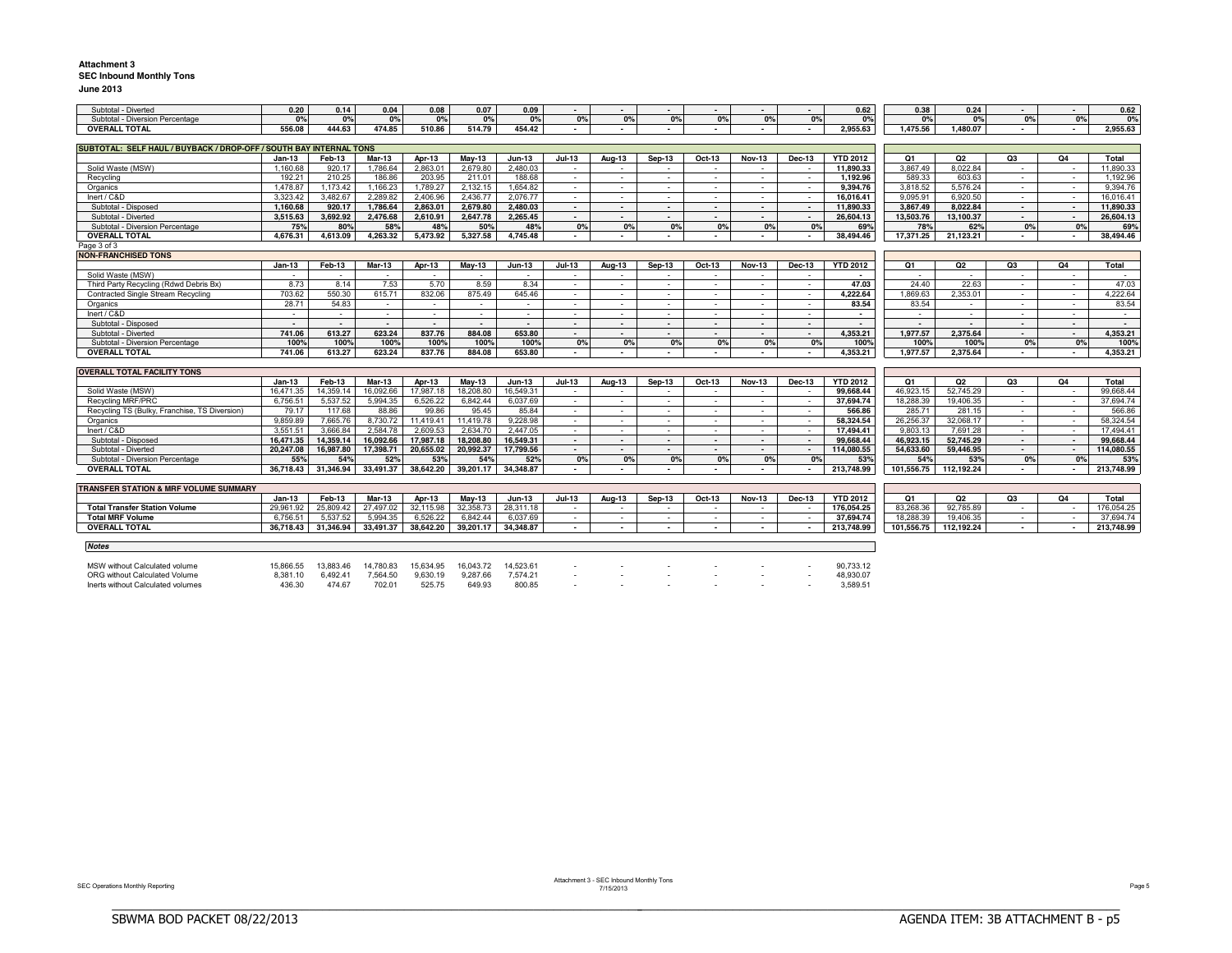| MUNICIPAL SOLID WASTE (MSW) - OUTBOUND TONS                                                                         |           |                       |               |           |               |               |                                    |                          |                          |                          |                          |                          |                   |                        |                        |                          |                          |                         |
|---------------------------------------------------------------------------------------------------------------------|-----------|-----------------------|---------------|-----------|---------------|---------------|------------------------------------|--------------------------|--------------------------|--------------------------|--------------------------|--------------------------|-------------------|------------------------|------------------------|--------------------------|--------------------------|-------------------------|
|                                                                                                                     | $Jan-13$  | Feb-13                | <b>Mar-13</b> | Apr-13    | <b>May-13</b> | $Jun-13$      | $Jul-13$                           | Aug-13                   | <b>Sep-13</b>            | Oct-13                   | <b>Nov-13</b>            | <b>Dec-13</b>            | <b>Total 2012</b> | Q1                     | Q <sub>2</sub>         | Q <sub>3</sub>           | Q <sub>4</sub>           | <b>Total</b>            |
| Ox Mountain MSW Tons                                                                                                | 16.471.35 | 14,359.14             | 16,092.66     | 16.847.07 | 18,208.80     | 16,549.31     | $\sim$                             |                          |                          |                          |                          |                          | 98.528.33         | 46.923.15              | 51,605.18              |                          |                          | 98.528.33               |
| Newby MSW Tons                                                                                                      |           |                       |               | 1,090.85  |               |               | $\sim$                             | $\sim$                   | a.                       | $\sim$                   | $\sim$                   | $\sim$                   | 1,090.85          |                        |                        |                          |                          |                         |
| Marina Landfil                                                                                                      |           |                       |               | 49.26     |               |               |                                    |                          |                          |                          |                          |                          |                   |                        |                        |                          |                          |                         |
| <b>TOTAL MSW</b>                                                                                                    | 16,471.35 | 14,359.14             | 16,092.66     | 17,987.18 | 18,208.80     | 16,549.31     | $\overline{\phantom{a}}$           | $\overline{\phantom{a}}$ | $\sim$                   | $\sim$                   | $\sim$                   | $\overline{\phantom{a}}$ |                   | 46,923.15              | 52,745.29              | $\overline{\phantom{a}}$ | $\overline{\phantom{a}}$ | 98,528.33               |
|                                                                                                                     |           |                       |               |           |               |               |                                    |                          |                          |                          |                          |                          |                   |                        |                        |                          |                          |                         |
| INERT MATERIALS (C&D / INERTS) - OUTBOUND TONS                                                                      |           |                       |               |           |               |               |                                    |                          |                          |                          |                          |                          |                   |                        |                        |                          |                          |                         |
|                                                                                                                     | $Jan-13$  | Feb-13                | <b>Mar-13</b> | Apr-13    | May-13        | Jun-13        | Jul-13                             | Aug-13                   | <b>Sep-13</b>            | Oct-13                   | <b>Nov-13</b>            | <b>Dec-13</b>            | <b>Total 2012</b> | Q1                     | Q <sub>2</sub>         | Q3                       | Q4                       |                         |
| Zanker Road C&D Tons                                                                                                | 3.398.82  | 3,081.54              | 2,145.14      | 2,322.88  | 2,634.70      | 2,339.84      |                                    |                          |                          |                          | $\sim$                   |                          | 15,922.92         | 8,625.50               | 7,297.42               | $\sim$                   |                          | 15,922.92               |
| Ox Mountain Dirt/Inert Tons                                                                                         |           | 585.30                | 439.64        | 286.65    |               | 107.21        | $\sim$                             | $\sim$                   | a.                       | in 1999.                 | in a                     | - 20                     | 1,418.80          | 1,024.94               | 393.86                 | $\sim$                   | $\sim$                   | 1,418.80                |
| <b>SRDC Dirt/Inert Tons</b>                                                                                         | 152.69    | $\sim$                | $\sim$        | $\sim$    | $\sim$        | $\sim$        | $\sim$                             | $\sim$                   | $\sim$                   | $\sim$                   | $\sim$                   | $\sim$                   | 152.69            | 152.69                 |                        | $\sim$                   | $\sim$                   | 152.69                  |
| <b>TOTAL C&amp;D / INTERTS</b>                                                                                      | 3.551.51  | 3.666.84              | 2.584.78      | 2.609.53  | 2.634.70      | 2.447.05      | $\overline{\phantom{a}}$           | $\blacksquare$           | $\overline{\phantom{a}}$ | $\overline{\phantom{a}}$ | $\overline{\phantom{a}}$ | $\overline{\phantom{a}}$ | 17.494.41         | 9,803.13               | 7.691.28               | $\overline{\phantom{a}}$ | $\overline{\phantom{a}}$ | 17,494.41               |
|                                                                                                                     |           |                       |               |           |               |               |                                    |                          |                          |                          |                          |                          |                   |                        |                        |                          |                          |                         |
| ORANICS / GREEN WASTE / FOOD WASTE - OUTBOUND TONS                                                                  |           |                       |               |           |               |               |                                    |                          |                          |                          |                          |                          |                   |                        |                        |                          |                          |                         |
|                                                                                                                     | $Jan-13$  | Feb-13                | <b>Mar-13</b> | Apr-13    | $May-13$      | $Jun-13$      | <b>Jul-13</b>                      | Aug-13                   | <b>Sep-13</b>            | Oct-13                   | <b>Nov-13</b>            | Dec-13                   | <b>Total 2012</b> | O <sub>1</sub>         | Q <sub>2</sub>         | Q <sub>3</sub>           | Q4                       |                         |
| Recology Grover - Green/Organics Tons                                                                               | 4,958.69  | 4,924.16              | 4,094.74      | 3,673.2'  | 3,538.46      | 2,945.19      |                                    |                          |                          |                          | $\sim$                   |                          | 24,134.45         | 13,977.59              | 10,156.86              | $\sim$                   | $\sim$                   | 24, 134.45              |
| Recology Grover - Food Waste Tons                                                                                   |           |                       |               |           |               |               | ÷.                                 | ÷.                       | $\sim$                   | $\sim$                   | $\sim$                   |                          |                   |                        |                        | $\sim$                   | $\sim$                   |                         |
| Republic Newby Island - Green/Organics                                                                              | 4.187.28  | 2.692.06              | 4.344.39      | 6.541.40  | 4.863.33      | 3.948.18      | $\sim$                             | $\sim$                   | $\sim$                   | $\sim$                   | $\sim$                   | $\sim$                   | 26.576.64         | 11.223.73              | 15.352.91              | $\sim$                   | $\sim$                   | 26,576.64               |
| Republic Newby Island - Food Waste Tons                                                                             |           |                       | 192.58        | 261.36    | $\sim$        | 98.70         | $\sim$                             | $\sim$                   | $\sim$                   | $\sim$                   | $\sim$                   | $\sim$                   | 552.64            | 192.58                 | 360.06                 | $\sim$                   | $\overline{\phantom{a}}$ | 552.64                  |
| Biofuel Systems - Clean Green Waste Tons                                                                            |           | ÷.                    | 99.01         | 769.78    | 2.301.62      | 1,765.95      | $\sim$                             | $\sim$                   | $\sim$                   | $\sim$                   | $\sim$                   | $\sim$                   | 4.936.36          | 99.01                  | 4,837.35               | $\sim$                   | $\sim$                   | 4,936.36                |
| Zanker Road - Green Waste                                                                                           | 713.92    | 49.54                 | $\sim$        | 173.66    |               |               |                                    | $\sim$                   | $\sim$                   | $\sim$                   | $\sim$                   |                          | 937.12            | 763.46                 | 173.66                 | $\overline{\phantom{a}}$ | $\sim$                   | 937.12                  |
| Tri-Cities/Fremont -Green/Organics                                                                                  |           |                       |               |           | 716.37        | 470.96        | $\sim$                             | $\sim$                   | $\sim$                   | $\sim$                   | $\sim$                   | $\sim$                   | 1,187.33          |                        |                        |                          |                          |                         |
| TOTAL ORGANICS / GREEN / FOOD WASTE                                                                                 | 9.859.89  | 7.665.76              | 8.730.72      | 11.419.41 | 11.419.78     | 9.228.98      | $\overline{\phantom{a}}$           |                          | $\sim$                   |                          | $\overline{\phantom{a}}$ | $\overline{\phantom{a}}$ | 57.137.21         | 26.256.37              | 30.880.84              | $\overline{\phantom{a}}$ | $\overline{\phantom{a}}$ | 57.137.21               |
|                                                                                                                     |           |                       |               |           |               |               |                                    |                          |                          |                          |                          |                          |                   |                        |                        |                          |                          |                         |
| OTHER DIVERSION - OUTBOUND TONS (includes scrap metal, refrigerators, electronics, and tires, mixed rigid plastics, |           |                       |               |           |               | & cardboard)  |                                    |                          |                          |                          |                          |                          |                   |                        |                        |                          |                          |                         |
|                                                                                                                     | Jan-13    | Feb-13                | <b>Mar-13</b> | Apr-13    | $May-13$      | Jun-13        | <b>Jul-13</b>                      | Aug-13                   | Sep-13                   | Oct-13                   | <b>Nov-13</b>            | Dec-13                   | <b>Total 2012</b> | Q1                     | Q <sub>2</sub>         | Q <sub>3</sub>           | Q4                       | <b>Total</b>            |
| Scrap Metal                                                                                                         | 24.23     | 41.74                 | 29.08         | 36.84     | 25.96         | 26.49         |                                    |                          |                          |                          |                          |                          | 184.34            | 95.05                  | 89.29                  | $\sim$                   |                          | 184.34                  |
| Refrigerators                                                                                                       | 1.96      | 4.25                  | 3.31          | 5.91      | 3.61          | 4.07          | $\sim$                             | ÷.                       | $\sim$                   | $\omega$                 | $\sim$                   | $\sim$                   | 23.11             | 9.52                   | 13.59                  | $\sim$                   | $\bar{\phantom{a}}$      | 23.11                   |
| <b>Electronic Materials</b>                                                                                         | 27.44     | 30.23                 | 27.75         | 32.40     | 30.80         | 31.37         | $\sim$                             | $\sim$                   | $\sim$                   | $\sim$                   | $\sim$                   | $\sim$                   | 179.99            | 85.42                  | 94.57                  | $\sim$                   | $\overline{\phantom{a}}$ | 179.99                  |
| Mattresses                                                                                                          | 8.13      | 6.90                  | 6.87          | 3.52      | 7.48          | 4.26          | $\sim$                             | $\sim$                   | $\sim$                   | $\sim$                   | $\sim$                   | $\sim$                   | 37.16             | 21.90                  | 15.26                  | $\sim$                   | $\sim$                   | 37.16                   |
| <b>Tires</b>                                                                                                        | 0.85      | 5.06                  | 3.89          | 1.36      | 3.02          | 3.65          | ÷.                                 | $\sim$                   | $\sim$                   | $\sim$                   | $\sim$                   |                          | 17.83             | 9.80                   | 8.03                   | $\sim$                   | $\sim$                   | 17.83                   |
| Cardboard (outbound from Transfer to MRF                                                                            | 2.25      | 5.88                  | 6.49          | 5.44      | 4.75          | 3.15          | $\sim$                             | $\sim$                   | $\sim$                   | $\sim$                   | $\sim$                   | $\sim$                   | 27.96             | 14.62                  | 13.34                  | $\sim$                   | $\overline{\phantom{a}}$ | 27.96                   |
| Mixed Plastic (outbound from Transfer to MRF                                                                        | 2.25      | 5.72                  | 5.91          | 5.76      | 3.73          | 4.11          | $\sim$                             | $\sim$                   | $\sim$                   | $\sim$                   | $\sim$                   | $\sim$                   | 27.48             | 13.88                  | 13.60                  | $\sim$                   | $\sim$                   | 27.48                   |
| Carpet                                                                                                              | 8.95      | 12.40                 | 3.97          | 4.50      | 6.69          | 3.21          | in 1919.                           | ÷.                       | a.                       |                          | in a                     | in a                     | 39.72             | 25.32                  | 14.40                  | $\sim$                   | $\sim$                   | 39.72                   |
| Foam Padding                                                                                                        |           |                       |               |           |               |               |                                    |                          |                          |                          |                          |                          |                   |                        |                        |                          |                          | $\sim$                  |
| Reuse / Furniture / Clothes / Household Goods                                                                       | 3.11      | 5.50                  | 1.59          | 4.13      | 9.41          | 5.53          | $\sim$                             | $\sim$                   | $\sim$                   | $\sim$                   | $\sim$                   | $\sim$                   | 29.27             | 10.20                  | 19.07                  | $\sim$                   | $\bar{\phantom{a}}$      | 29.27                   |
| Other Material Tons                                                                                                 |           |                       |               |           |               |               |                                    |                          |                          |                          |                          |                          |                   | $\sim$                 |                        | ÷.                       | $\sim$                   | $\sim$                  |
| <b>TOTAL OTHER DIVERSION</b>                                                                                        | 79.17     | 117.68                | 88.86         | 99.86     | 95.45         | 85.84         | $\overline{\phantom{a}}$           | $\overline{\phantom{a}}$ | $\overline{\phantom{a}}$ |                          | $\overline{\phantom{a}}$ | $\overline{\phantom{a}}$ | 566.86            | 285.71                 | 281.15                 | $\blacksquare$           | $\overline{\phantom{a}}$ | 566.86                  |
|                                                                                                                     |           |                       |               |           |               |               |                                    |                          |                          |                          |                          |                          |                   |                        |                        |                          |                          |                         |
| <b>MATERIAL RECOVERY FACILITY/PUBLIC RECYCLING CENTER - OUTBOUND TONS</b>                                           |           |                       |               |           |               |               |                                    |                          |                          |                          |                          |                          |                   |                        |                        |                          |                          |                         |
|                                                                                                                     | Jan-13    | Feb-13                | Mar-13        | Apr-13    | $May-13$      | Jun-13        | $Jul-13$                           | Aug-13                   | <b>Sep-13</b>            | Oct-13                   | <b>Nov-13</b>            | <b>Dec-13</b>            | <b>Total 2012</b> | Q1                     | Q <sub>2</sub>         | Q <sub>3</sub>           | Q4                       | Total                   |
| <b>Recyclable Fibers</b>                                                                                            | 5.066.94  | 3.558.98              | 3.857.86      | 4.035.75  | 4.402.56      | 3.719.32      |                                    |                          |                          |                          |                          |                          | 24.641.41         | 12.483.78              | 12.157.63              |                          |                          | 24.641.41               |
| Recyclable Containers                                                                                               | 1,772.44  | 1,386.26              | 1,341.57      | 1,504.00  | 1,640.86      | 1,271.24      | $\sim$                             | $\sim$                   | $\sim$                   | $\sim$                   | $\sim$                   | $\sim$                   | 8,916.37          | 4,500.27               | 4,416.10               | $\sim$                   | $\overline{\phantom{a}}$ | 8,916.37                |
| Residual Outbound from MRF (Franchise)                                                                              | 415.56    | 340.37                | 367.89        | 389.12    | 407.32        | 368.33        | $\sim$                             | ÷.                       | $\sim$                   | $\sim$                   | $\sim$                   | $\sim$                   | 2.288.60          | 1,123.82               | 1.164.77               | $\sim$                   | $\sim$                   | 2,288.60                |
| Residual Outbound from MRF (Third Party)                                                                            | 139.48    | 101.10                | 102.44        | 120.52    | 106.48        | 84.33         | ÷.                                 | $\sim$                   | ÷.                       |                          | $\sim$                   | $\sim$                   | 654.33            | 343.01                 | 311.33                 | $\sim$                   | $\sim$                   | 654.33                  |
| Residual Outbound from MRF (Other)                                                                                  |           |                       |               |           |               |               |                                    |                          |                          |                          |                          |                          | $\sim$            | $\sim$                 |                        | $\overline{\phantom{a}}$ | $\overline{\phantom{a}}$ | $\sim$                  |
| Public Recycling Center/Drop Of                                                                                     | 9.72      | 12.12                 | 12.43         | 13.88     | 11.85         | 15.31         | $\sim$                             | $\sim$                   | $\sim$                   | $\sim$                   | $\sim$                   | $\sim$                   | 75.31             | 34.27                  | 41.04                  | $\sim$                   | $\sim$                   | 75.31                   |
|                                                                                                                     |           |                       |               |           |               |               |                                    |                          |                          |                          |                          |                          |                   |                        |                        | $\overline{\phantom{a}}$ | $\sim$                   |                         |
| TOTAL PUBLIC RECYCLING CENTER                                                                                       | 7,404.14  | 5,398.83              | 5,682.18      | 6,063.27  | 6,569.07      | 5,458.53      | $\sim$                             |                          | $\sim$                   |                          | $\sim$                   | $\sim$                   | 36,576.02         | 18,485.15              | 18,090.87              | $\overline{\phantom{a}}$ | $\blacksquare$           | 36,576.02               |
|                                                                                                                     |           |                       |               |           |               |               |                                    |                          |                          |                          |                          |                          |                   |                        |                        |                          |                          |                         |
| <b>OVERALL SEC SUMMARY</b>                                                                                          |           |                       |               |           |               |               |                                    |                          |                          |                          |                          |                          |                   |                        |                        |                          |                          |                         |
|                                                                                                                     | $Jan-13$  | Feb-13                | <b>Mar-13</b> | Apr-13    | $May-13$      | <b>Jun-13</b> | $Jul-13$                           | Aug-13                   | <b>Sep-13</b>            | Oct-13                   | <b>Nov-13</b>            | Dec-13                   | <b>Total 2012</b> | Q1                     | Q <sub>2</sub>         | Q3                       | Q <sub>4</sub>           | Total                   |
| <b>MSW</b>                                                                                                          |           |                       |               |           |               |               |                                    |                          |                          |                          |                          | $\sim$                   | 99,668.44         | 46,923.15              | 52,745.29              | $\sim$                   | $\overline{\phantom{a}}$ | 99,668.44               |
| Recyclables MRF/PRC                                                                                                 |           |                       |               |           |               |               |                                    | $\sim$                   |                          |                          |                          |                          |                   |                        |                        |                          |                          |                         |
|                                                                                                                     | 16,471.35 | 14,359.14             | 16,092.66     | 17,987.18 | 18,208.80     | 16,549.31     | $\overline{\phantom{a}}$<br>$\sim$ | $\sim$                   | $\sim$                   |                          | $\sim$                   | $\sim$                   |                   |                        |                        |                          |                          |                         |
|                                                                                                                     | 7,404.14  | 5,398.83              | 5,682.18      | 6,063.27  | 6,569.07      | 5,458.53      | ÷                                  | $\sim$                   |                          | $\sim$<br>$\sim$         | $\sim$                   | $\sim$                   | 36,576.02         | 18,485.15              | 18,090.87              | $\sim$<br>÷.             | $\sim$<br>$\mathcal{L}$  | 36,576.02               |
| MRF/PRC Inventory (+/-)                                                                                             | (647.62   | 138.69                | 312.17        | 462.95    | 273.37        | 579.16        | $\sim$                             | $\sim$                   | $\sim$<br>$\sim$         | $\sim$                   | $\sim$<br>$\sim$         | $\sim$                   | 1,118.72          | (196.76)               | 1,315.48               | $\sim$                   | $\sim$                   | 1,118.72                |
| Recyclables TS                                                                                                      | 79.17     | 117.68                | 88.86         | 99.86     | 95.45         | 85.84         |                                    |                          |                          |                          |                          |                          | 566.86            | 285.71                 | 281.15                 |                          |                          | 566.86                  |
| Organics                                                                                                            | 9,859.89  | 7,665.76              | 8,730.72      | 11,419.41 | 11,419.78     | 9,228.98      | $\sim$<br>$\sim$                   | $\sim$<br>$\sim$         | $\sim$<br>$\sim$         | $\sim$<br>in 1999.       | $\sim$<br>$\sim$         | $\sim$<br>in a           | 58,324.54         | 26,256.37              | 32,068.17              | $\sim$                   | $\sim$                   | 58,324.54               |
| C&D / Inerts                                                                                                        | 3,551.51  | 3,666.84              | 2,584.78      | 2,609.53  | 2,634.70      | 2,447.05      | $\overline{\phantom{a}}$           | $\overline{\phantom{a}}$ | $\sim$                   | $\sim$                   | $\sim$                   | $\overline{\phantom{a}}$ | 17,494.41         | 9,803.13               | 7,691.28               | $\sim$<br>$\blacksquare$ | $\sim$<br>$\overline{a}$ | 17,494.41               |
| <b>OVERALL TOTAL</b>                                                                                                | 36.718.43 | 31.346.94             | 33.491.37     | 38.642.20 | 39.201.17     | 34.348.87     |                                    |                          |                          |                          |                          |                          | 213.748.99        | 101,556.75             | 112.192.24             |                          |                          | 213,748.99              |
| <b>OVERALL FACILITY DIVERSION</b>                                                                                   | 56.91%    | 53.75%                | 51.02%        | 52.25%    | 52.85%        | 50.13%        | 0.00%                              | 0.00%                    | 0.00%                    | 0.00%                    | 0.00%                    | 0.00%                    | 52.58%            | 53.71%                 | 51.56%                 | 0.00%                    | 0.00%                    | 52.58%                  |
|                                                                                                                     | 29.961.92 |                       | 27.497.02     | 32.115.98 | 32.358.73     | 28.311.18     | $\sim$                             |                          |                          |                          | $\sim$                   |                          | 176.054.25        |                        |                        | $\sim$                   | $\mathcal{L}$            |                         |
| <b>Total Transfer Station Volume</b><br><b>Total MRF Volume</b>                                                     | 6.756.51  | 25,809.42<br>5.537.52 | 5.994.35      | 6.526.22  | 6.842.44      | 6.037.69      | $\sim$                             | $\sim$                   | $\sim$                   | $\sim$                   | $\sim$                   | $\sim$                   | 37.694.74         | 83,268.36<br>18.288.39 | 92,785.89<br>19.406.35 | $\sim$                   | $\sim$                   | 176,054.25<br>37.694.74 |
| <b>OVERALL TOTAL</b>                                                                                                | 36.718.43 | 31.346.94             | 33.491.37     | 38.642.20 | 39.201.17     | 34.348.87     | $\sim$                             | $\blacksquare$           | $\sim$                   | $\sim$                   | $\sim$                   | $\sim$                   | 213.748.99        | 101.556.75             | 112.192.24             | $\blacksquare$           | $\overline{\phantom{a}}$ | 213.748.99              |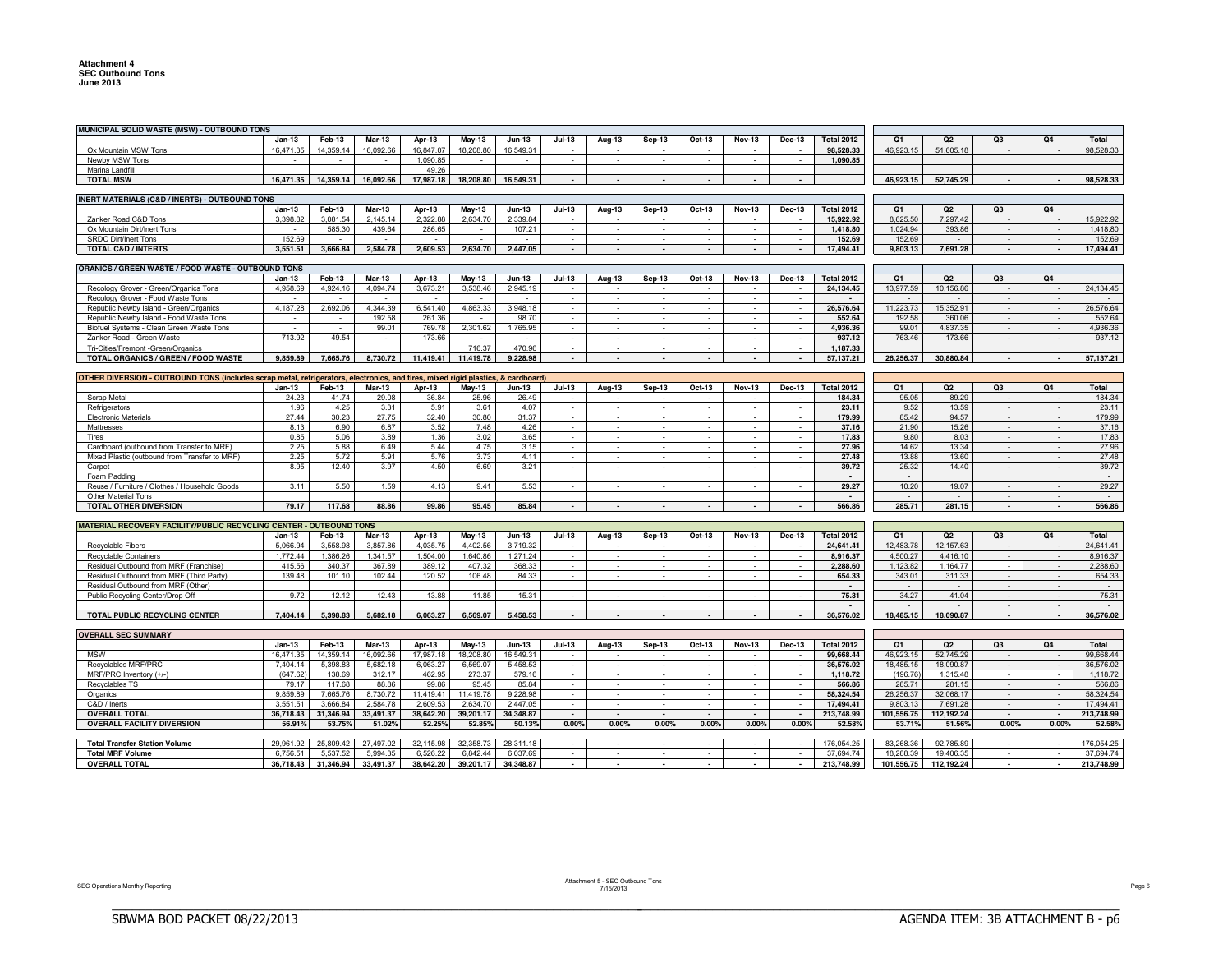### **South Bay Recycling** Member Agency Monthly Tonnage Report<br>Rate Year 2013

|                                                  |            | Jan       | Feb       | Mar       | Apr       | May       | Jun       | Jul       | Aug       | Sep       | Oct       | Nov       | Dec                      | Annual | Annual                   | Q1        | Q <sub>2</sub> | Q3                       | Q4                       |
|--------------------------------------------------|------------|-----------|-----------|-----------|-----------|-----------|-----------|-----------|-----------|-----------|-----------|-----------|--------------------------|--------|--------------------------|-----------|----------------|--------------------------|--------------------------|
|                                                  | Data       | Net Tons  | Net Tons  | Net Tons  | Net Tons  | Net Tons  | Net Tons  | Net Tons  | Net Tons  | Net Tons  | Net Tons  | Net Tons  | Net Tons                 | Total  | Total                    | Net Tons  | Net Tons       | Net Tons                 | Net Tons                 |
| Member Agency/Type                               | Source     | Collected | Collected | Collected | Collected | Collected | Collected | Collected | Collected | Collected | Collected | Collected | Collected                | by Qtr | by Mo                    | Collected | Collected      | Collected                | Collected                |
| <b>ATHERTON</b><br><b>Member Agency Vehicles</b> |            |           |           |           |           |           |           |           |           |           |           |           |                          |        |                          |           |                |                          |                          |
| Member Agency Solid Waste                        | <b>SBR</b> |           |           |           |           |           |           |           |           |           |           |           |                          |        |                          |           |                |                          |                          |
| Member Agency Recycling                          | <b>SBR</b> |           |           |           |           |           |           |           |           |           |           |           |                          |        |                          |           |                |                          |                          |
| Member Agency Organics                           | <b>SBR</b> |           |           |           |           |           |           |           |           |           |           |           |                          |        |                          |           |                |                          |                          |
| Member Agency Inert / C&D                        | <b>SBR</b> |           |           |           |           |           |           |           |           |           |           |           |                          |        |                          | $\sim$    |                | $\overline{\phantom{a}}$ | $\overline{\phantom{a}}$ |
| Subtotal - Disposed                              |            |           |           |           |           |           |           |           |           |           |           |           |                          | 0.00   | $\overline{\phantom{a}}$ | 0.00      | 0.00           | 0.00                     | 0.00                     |
| Subtotal - Diverted                              |            |           |           |           |           |           |           |           |           |           |           |           |                          |        | $\overline{\phantom{a}}$ | $\sim$    |                | $\overline{\phantom{a}}$ | $\overline{\phantom{a}}$ |
| <b>Overall Subtotal</b>                          |            |           |           |           |           |           |           |           |           |           |           |           |                          | 0.00   | $\overline{\phantom{a}}$ | 0.00      | 0.00           | 0.00                     |                          |
| <b>Transfer Station &amp; Third Party</b>        |            |           |           |           |           |           |           |           |           |           |           |           |                          | $\sim$ | $\overline{\phantom{a}}$ |           |                |                          |                          |
| Self-Haul Solid Waste                            | <b>SBR</b> | 1.83      | 7.86      | 18.94     | 32.92     | 32.60     | 18.21     |           |           |           |           |           |                          | 112.36 | 112.36                   | 28.63     | 83.73          | $\overline{\phantom{a}}$ |                          |
| <b>MRF</b> Residue                               | <b>SBR</b> | 12.19     | 9.60      | 10.04     | 11.32     | $\sim$    |           |           |           |           |           |           |                          | 43.15  | 43.15                    | 31.82     | 11.32          | $\overline{\phantom{a}}$ |                          |
| Transfer Station & Other Recycling               | <b>SBR</b> | 0.38      | 0.74      | 0.21      | 0.26      | 0.19      | 0.05      |           |           |           |           |           |                          | 1.84   | 1.84                     | 1.33      | 0.50           | $\overline{\phantom{a}}$ | $\overline{\phantom{a}}$ |
| Self-Haul Green Waste                            | <b>SBR</b> | 48.19     | 16.35     | 17.36     | 27.36     | 20.02     | 22.83     |           |           |           |           |           |                          | 152.11 | 152.11                   | 81.91     | 70.21          | $\overline{\phantom{a}}$ |                          |
| Self-Haul Inert / C&D                            | <b>SBR</b> | 77.62     | 72.43     | 56.69     | 44.38     | 75.36     | 29.50     |           |           |           |           |           |                          | 355.98 | 355.98                   | 206.74    | 149.24         | $\overline{\phantom{a}}$ |                          |
| Subtotal - Disposed                              |            | 14.01     | 17.46     | 28.98     | 44.25     | 32.60     | 18.21     |           |           |           |           |           | $\blacksquare$           | 155.51 | 155.51                   | 60.45     | 95.05          | $\overline{\phantom{a}}$ | . .                      |
| Subtotal - Diverted                              |            | 126.20    | 89.52     | 74.27     | 72.00     | 95.57     | 52.38     |           |           |           |           | $\sim$    | $\overline{\phantom{a}}$ | 509.93 | 509.93                   | 289.98    | 219.95         |                          |                          |
| <b>Overall Subtotal</b>                          |            | 140.21    | 106.98    | 103.24    | 116.25    | 128.17    | 70.59     |           |           |           |           |           |                          | 665.44 | 665.44                   | 350.43    | 315.01         | $\overline{\phantom{a}}$ |                          |

BBBBBBBBBBBBBBBBBBBBBBBBBBBBBBBBBBBBBBBBBBBBBBBBBBBBBBBBBBBBBBBBBBBBBBBBBBBBBB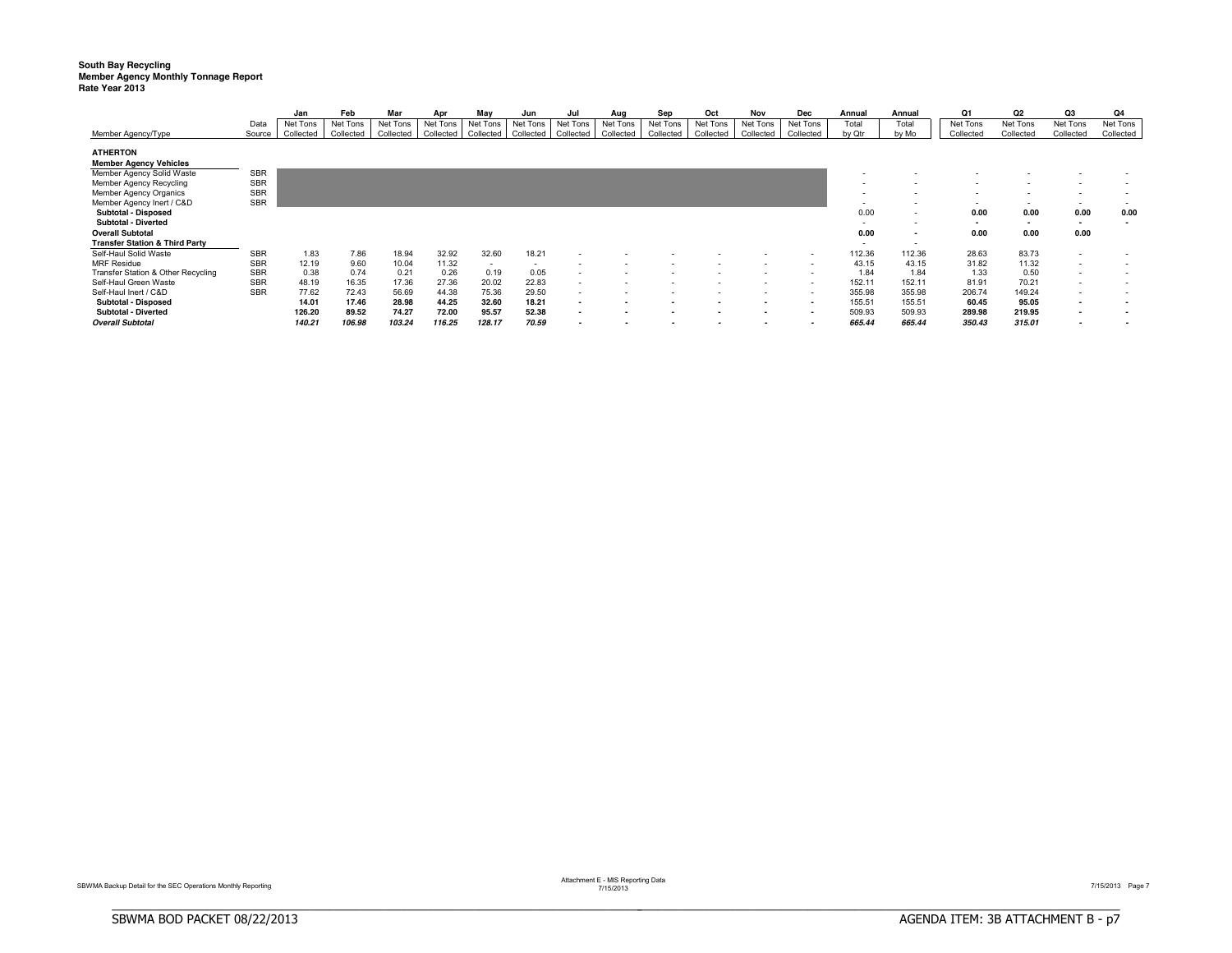| <b>BELMONT</b>                            |            |                          |        |                |                          |                          |        |  |  |  |                          |          |        |                          |  |
|-------------------------------------------|------------|--------------------------|--------|----------------|--------------------------|--------------------------|--------|--|--|--|--------------------------|----------|--------|--------------------------|--|
| <b>Member Agency Vehicles</b>             |            |                          |        |                |                          |                          |        |  |  |  |                          |          |        |                          |  |
| Member Agency Solid Waste                 | <b>SBR</b> | 50.33                    | 42.20  | 42.80          | 61.43                    | 54.73                    | 50.66  |  |  |  | 302.15                   | 302.15   | 135.33 | 166.82                   |  |
| <b>Member Agency Recycling</b>            | <b>SBR</b> | $\overline{\phantom{a}}$ |        | $\overline{a}$ | $\overline{\phantom{a}}$ | $\sim$                   | $\sim$ |  |  |  | $\overline{\phantom{a}}$ | $\sim$   | $\sim$ | $\overline{\phantom{a}}$ |  |
| <b>Member Agency Organics</b>             | <b>SBR</b> | 4.22                     | 3.74   | 5.24           | 1.50                     | 4.01                     | 1.58   |  |  |  | 20.29                    | 20.29    | 13.20  | 7.09                     |  |
| Member Agency Inert / C&D                 | <b>SBR</b> | 35.99                    | 9.17   | 26.41          | 1.76                     | 3.14                     | 73.92  |  |  |  | 150.39                   | 150.39   | 71.57  | 78.82                    |  |
| <b>Subtotal - Disposed</b>                |            | 50.33                    | 42.20  | 42.80          | 61.43                    | 54.73                    | 50.66  |  |  |  | 302.15                   | 302.15   | 135.33 | 166.82                   |  |
| <b>Subtotal - Diverted</b>                |            | 40.21                    | 12.91  | 31.65          | 3.26                     | 7.15                     | 75.50  |  |  |  | 170.68                   | 170.68   | 84.77  | 85.91                    |  |
| <b>Overall Subtotal</b>                   |            | 90.54                    | 55.11  | 74.45          | 64.69                    | 61.88                    | 126.16 |  |  |  | 472.83                   | 472.83   | 220.10 | 252.73                   |  |
| <b>Transfer Station &amp; Third Party</b> |            |                          |        |                |                          |                          |        |  |  |  | $\overline{a}$           | $\sim$   |        |                          |  |
| Self-Haul Solid Waste                     | <b>SBR</b> | 47.03                    | 30.44  | 85.50          | 143.35                   | 145.56                   | 136.45 |  |  |  | 588.33                   | 588.33   | 162.97 | 425.37                   |  |
| <b>MRF Residue</b>                        | <b>SBR</b> | 32.88                    | 25.94  | 27.10          | 28.84                    | $\sim$                   | $\sim$ |  |  |  | 114.76                   | 114.76   | 85.92  | 28.84                    |  |
| Transfer Station & Other Recycling        | <b>SBR</b> | 3.74                     | 1.98   | 1.64           | 4.52                     | (0.10)                   | 2.55   |  |  |  | 14.33                    | 14.33    | 7.37   | 6.96                     |  |
| Self-Haul Green Waste                     | <b>SBR</b> | 65.07                    | 51.33  | 46.26          | 90.31                    | 94.13                    | 67.81  |  |  |  | 414.92                   | 414.92   | 162.67 | 252.25                   |  |
| Self-Haul Inert / C&D                     | <b>SBR</b> | 199.05                   | 173.14 | 85.93          | 118.58                   | 116.59                   | 113.04 |  |  |  | 806.33                   | 806.33   | 458.12 | 348.21                   |  |
| <b>Subtotal - Disposed</b>                |            | 79.91                    | 56.38  | 112.60         | 172.18                   | 145.56                   | 136.45 |  |  |  | 703.10                   | 703.10   | 248.89 | 454.20                   |  |
| <b>Subtotal - Diverted</b>                |            | 267.86                   | 226.46 | 133.84         | 213.41                   | 210.62                   | 183.39 |  |  |  | 1,235.57                 | 1.235.57 | 628.15 | 607.42                   |  |
| <b>Overall Subtotal</b>                   |            | 347.77                   | 282.84 | 246.44         | 385.59                   | 356.18                   | 319.85 |  |  |  | 1.938.67                 | 1.938.67 | 877.05 | 1.061.62                 |  |
| <b>BURLINGAME</b>                         |            |                          |        |                |                          |                          |        |  |  |  |                          |          |        |                          |  |
| <b>Member Agency Vehicles</b>             |            |                          |        |                |                          |                          |        |  |  |  |                          |          |        |                          |  |
| Member Agency Solid Waste                 | <b>SBR</b> |                          |        |                |                          |                          |        |  |  |  |                          |          |        |                          |  |
| <b>Member Agency Recycling</b>            | <b>SBR</b> |                          |        |                |                          |                          |        |  |  |  |                          |          |        |                          |  |
| <b>Member Agency Organics</b>             | <b>SBR</b> |                          |        |                |                          |                          |        |  |  |  |                          |          |        |                          |  |
| Member Agency Inert / C&D                 | <b>SBR</b> |                          |        |                |                          |                          |        |  |  |  |                          |          |        |                          |  |
| <b>Subtotal - Disposed</b>                |            |                          |        |                |                          |                          |        |  |  |  |                          |          |        |                          |  |
| <b>Subtotal - Diverted</b>                |            |                          |        |                |                          |                          |        |  |  |  |                          |          |        |                          |  |
| <b>Overall Subtotal</b>                   |            |                          |        |                |                          |                          |        |  |  |  |                          |          |        |                          |  |
| <b>Transfer Station &amp; Third Party</b> |            |                          |        |                |                          |                          |        |  |  |  |                          |          |        |                          |  |
| Self-Haul Solid Waste                     | <b>SBR</b> | 20.71                    | 16.28  | 30.30          | 62.16                    | 44.73                    | 59.63  |  |  |  | 233.81                   | 233.81   | 67.29  | 166.52                   |  |
| <b>MRF</b> Residue                        | <b>SBR</b> | 56.82                    | 44.44  | 49.15          | 54.00                    | $\overline{\phantom{a}}$ |        |  |  |  | 204.42                   | 204.42   | 150.41 | 54.00                    |  |
|                                           |            |                          |        |                |                          |                          |        |  |  |  |                          |          |        |                          |  |
| Transfer Station & Other Recycling        | <b>SBR</b> | 1.89                     | 0.51   | 0.54           | 0.55                     | 0.04                     | 0.42   |  |  |  | 3.95                     | 3.95     | 2.93   | 1.01                     |  |
| Self-Haul Green Waste                     | <b>SBR</b> | 16.71                    | 18.93  | 17.11          | 18.46                    | 32.75                    | 33.84  |  |  |  | 137.80                   | 137.80   | 52.75  | 85.04                    |  |
| Self-Haul Inert / C&D                     | <b>SBR</b> | 94.89                    | 93.85  | 46.61          | 46.91                    | 81.75                    | 49.40  |  |  |  | 413.41                   | 413.41   | 235.34 | 178.06                   |  |
| <b>Subtotal - Disposed</b>                |            | 77.53                    | 60.73  | 79.45          | 116.17                   | 44.73                    | 59.63  |  |  |  | 438.23                   | 438.23   | 217.71 | 220.52                   |  |
| <b>Subtotal - Diverted</b>                |            | 113.49                   | 113.29 | 64.26          | 65.92                    | 114.54                   | 83.66  |  |  |  | 555.15                   | 555.15   | 291.03 | 264.12                   |  |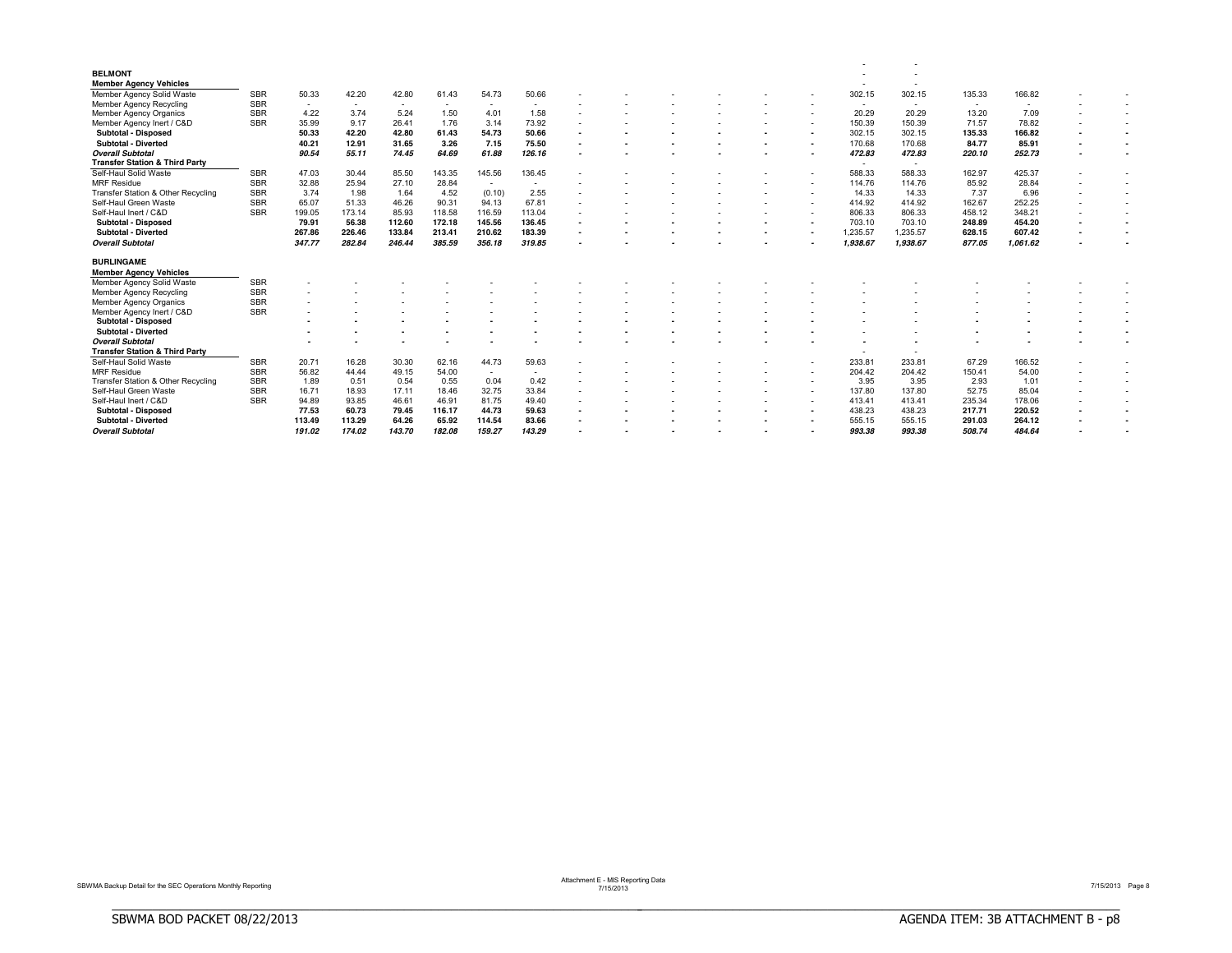| <b>EAST PALO ALTO</b><br><b>Member Agency Vehicles</b><br>Member Agency Solid Waste<br>Member Agency Recycling<br><b>Member Agency Organics</b> | <b>SBR</b><br><b>SBR</b><br><b>SBR</b><br><b>SBR</b> |       |       |        |       |                          |                          |  |   |                          |                          |        | $\overline{\phantom{a}}$<br>$\overline{\phantom{a}}$<br>$\overline{\phantom{a}}$<br>$\overline{\phantom{a}}$<br>$\overline{\phantom{a}}$ | $\sim$<br>$\sim$<br>$\overline{\phantom{a}}$<br>$\sim$ |                                  | $\overline{\phantom{a}}$<br>$\overline{\phantom{a}}$ | $\sim$                           | . .            |
|-------------------------------------------------------------------------------------------------------------------------------------------------|------------------------------------------------------|-------|-------|--------|-------|--------------------------|--------------------------|--|---|--------------------------|--------------------------|--------|------------------------------------------------------------------------------------------------------------------------------------------|--------------------------------------------------------|----------------------------------|------------------------------------------------------|----------------------------------|----------------|
| Member Agency Inert / C&D<br>Subtotal - Disposed<br>Subtotal - Diverted<br><b>Overall Subtotal</b><br><b>Transfer Station &amp; Third Party</b> |                                                      |       |       |        |       |                          |                          |  |   |                          |                          |        | $\overline{\phantom{a}}$<br>0.00<br>$\sim$<br>0.00<br>$\overline{\phantom{a}}$                                                           | $\sim$<br>$\sim$<br>$\sim$<br>$\sim$                   | $\sim$<br>0.00<br>$\sim$<br>0.00 | $\overline{\phantom{0}}$<br>0.00<br>$\sim$<br>0.00   | $\sim$<br>0.00<br>$\sim$<br>0.00 | $\sim$<br>0.00 |
| Self-Haul Solid Waste                                                                                                                           | <b>SBR</b>                                           | 8.65  | 6.85  | 24.67  | 20.45 | 24.83                    | 34.41                    |  |   |                          |                          | $\sim$ | 119.86                                                                                                                                   | 119.86                                                 | 40.17                            | 79.68                                                | $\sim$                           |                |
| <b>MRF Residue</b>                                                                                                                              | <b>SBR</b>                                           | 17.33 | 14.78 | 14.57  | 15.67 | $\overline{\phantom{a}}$ | $\overline{\phantom{a}}$ |  |   |                          |                          |        | 62.35                                                                                                                                    | 62.35                                                  | 46.69                            | 15.67                                                | $\sim$                           | . .            |
| Transfer Station & Other Recycling                                                                                                              | <b>SBR</b>                                           | 0.25  | 0.07  | (0.02) | 0.34  | (0.15)                   | 0.43                     |  |   |                          |                          |        | 0.94                                                                                                                                     | 0.94                                                   | 0.31                             | 0.63                                                 | $\sim$                           | $\sim$         |
| Self-Haul Green Waste                                                                                                                           | <b>SBR</b>                                           | 14.93 | 10.47 | 15.59  | 12.03 | 26.20                    | 16.65                    |  | - | $\overline{\phantom{a}}$ | $\overline{\phantom{a}}$ | $\sim$ | 95.87                                                                                                                                    | 95.87                                                  | 40.99                            | 54.88                                                | $\sim$                           | $\sim$         |
| Self-Haul Inert / C&D                                                                                                                           | <b>SBR</b>                                           | 22.75 | 22.87 | 19.28  | 28.02 | 28.97                    | 13.62                    |  |   |                          |                          | $\sim$ | 135.50                                                                                                                                   | 135.50                                                 | 64.89                            | 70.61                                                | $\sim$                           |                |
| Subtotal - Disposed                                                                                                                             |                                                      | 25.98 | 21.63 | 39.25  | 36.12 | 24.83                    | 34.41                    |  |   |                          |                          |        | 182.21                                                                                                                                   | 182.21                                                 | 86.86                            | 95.35                                                | $\sim$                           |                |
| Subtotal - Diverted                                                                                                                             |                                                      | 37.93 | 33.41 | 34.85  | 40.39 | 55.02                    | 30.70                    |  |   |                          |                          |        | 232.30                                                                                                                                   | 232.30                                                 | 106.19                           | 126.12                                               | $\sim$                           | . .            |
| <b>Overall Subtotal</b>                                                                                                                         |                                                      | 63.91 | 55.04 | 74.10  | 76.51 | 79.85                    | 65.10                    |  |   |                          |                          |        | 414.51                                                                                                                                   | 414.51                                                 | 193.04                           | 221.47                                               | $\overline{\phantom{a}}$         |                |

Attachment E - MIS Reporting Data<br>7/15/2013 Page 9<br>7/15/2013 Page 9

BBBBBBBBBBBBBBBBBBBBBBBBBBBBBBBBBBBBBBBBBBBBBBBBBBBBBBBBBBBBBBBBBBBBBBBBBBBBBB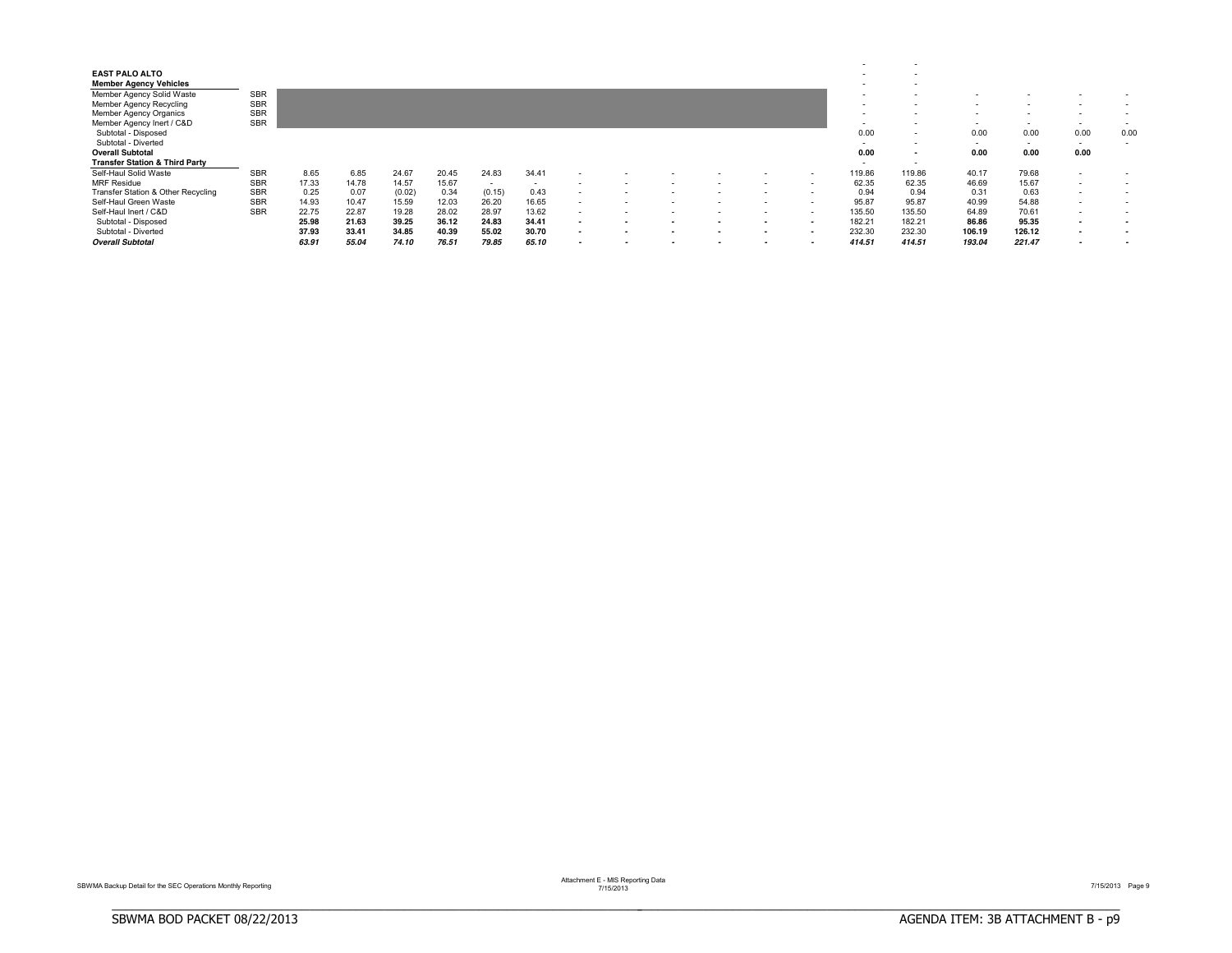| <b>FOSTER CITY</b><br><b>Member Agency Vehicles</b> |            |        |        |        |        |        |                          |                          |  |  |     |        | $\sim$ |        |                          |                          |  |
|-----------------------------------------------------|------------|--------|--------|--------|--------|--------|--------------------------|--------------------------|--|--|-----|--------|--------|--------|--------------------------|--------------------------|--|
| Member Agency Solid Waste                           | <b>SBR</b> |        |        | 0.76   |        |        | 0.79                     |                          |  |  |     | 1.55   | 1.55   | 0.76   | 0.79                     |                          |  |
| Member Agency Recycling                             | <b>SBR</b> | $\sim$ | $\sim$ | $\sim$ | $\sim$ | $\sim$ | $\sim$                   |                          |  |  |     |        |        | $\sim$ | $\overline{\phantom{a}}$ |                          |  |
| Member Agency Organics                              | <b>SBR</b> | 5.94   | 4.47   | 6.73   | 2.72   | 0.12   | 6.07                     | $\overline{\phantom{a}}$ |  |  |     | 26.05  | 26.05  | 17.14  | 8.91                     |                          |  |
| Member Agency Inert / C&D                           | <b>SBR</b> | 3.74   | 10.64  | 2.05   | 7.59   |        | 6.54                     |                          |  |  |     | 30.56  | 30.56  | 16.43  | 14.13                    |                          |  |
| Subtotal - Disposed                                 |            | $\sim$ | . .    | 0.76   | $\sim$ |        | 0.79                     | $\overline{\phantom{a}}$ |  |  |     | 1.55   | 1.55   | 0.76   | 0.79                     |                          |  |
| Subtotal - Diverted                                 |            | 9.68   | 15.11  | 8.78   | 10.31  | 0.12   | 12.61                    | ۰                        |  |  |     | 56.61  | 56.61  | 33.57  | 23.04                    |                          |  |
| <b>Overall Subtotal</b>                             |            | 9.68   | 15.11  | 9.54   | 10.31  | 0.12   | 13.40                    |                          |  |  |     | 58.16  | 58.16  | 34.33  | 23.83                    |                          |  |
| <b>Transfer Station &amp; Third Party</b>           |            |        |        |        |        |        |                          |                          |  |  |     |        | $\sim$ |        |                          |                          |  |
| Self-Haul Solid Waste                               | <b>SBR</b> | 16.08  | 11.57  | 36.61  | 51.94  | 43.59  | 41.42                    |                          |  |  |     | 201.21 | 201.21 | 64.26  | 136.95                   |                          |  |
| <b>MRF</b> Residue                                  | <b>SBR</b> | 33.06  | 26.79  | 28.64  | 30.62  | $\sim$ | $\overline{\phantom{a}}$ |                          |  |  |     | 119.12 | 119.12 | 88.50  | 30.62                    |                          |  |
| Transfer Station & Other Recycling                  | <b>SBR</b> | 2.65   | 0.80   | 0.62   | 0.46   | 1.02   | 1.80                     |                          |  |  |     | 7.36   | 7.36   | 4.07   | 3.28                     |                          |  |
| Self-Haul Green Waste                               | <b>SBR</b> | 6.98   | 15.77  | 15.97  | 18.62  | 14.04  | 17.99                    | ۰                        |  |  |     | 89.37  | 89.37  | 38.72  | 50.65                    | -                        |  |
| Self-Haul Inert / C&D                               | <b>SBR</b> | 85.97  | 61.45  | 67.84  | 56.11  | 63.42  | 49.92                    | $\sim$                   |  |  | -   | 384.71 | 384.71 | 215.26 | 169.45                   | ۰.                       |  |
| Subtotal - Disposed                                 |            | 49.14  | 38.36  | 65.25  | 82.56  | 43.59  | 41.42                    |                          |  |  |     | 320.33 | 320.33 | 152.75 | 167.58                   | $\overline{\phantom{a}}$ |  |
| Subtotal - Diverted                                 |            | 95.60  | 78.02  | 84.43  | 75.19  | 78.48  | 69.72                    |                          |  |  | . . | 481.43 | 481.43 | 258.05 | 223.39                   |                          |  |
| <b>Overall Subtotal</b>                             |            | 144.74 | 116.38 | 149.68 | 157.75 | 122.07 | 111.14                   |                          |  |  |     | 801.76 | 801.76 | 410.80 | 390.96                   | ۰                        |  |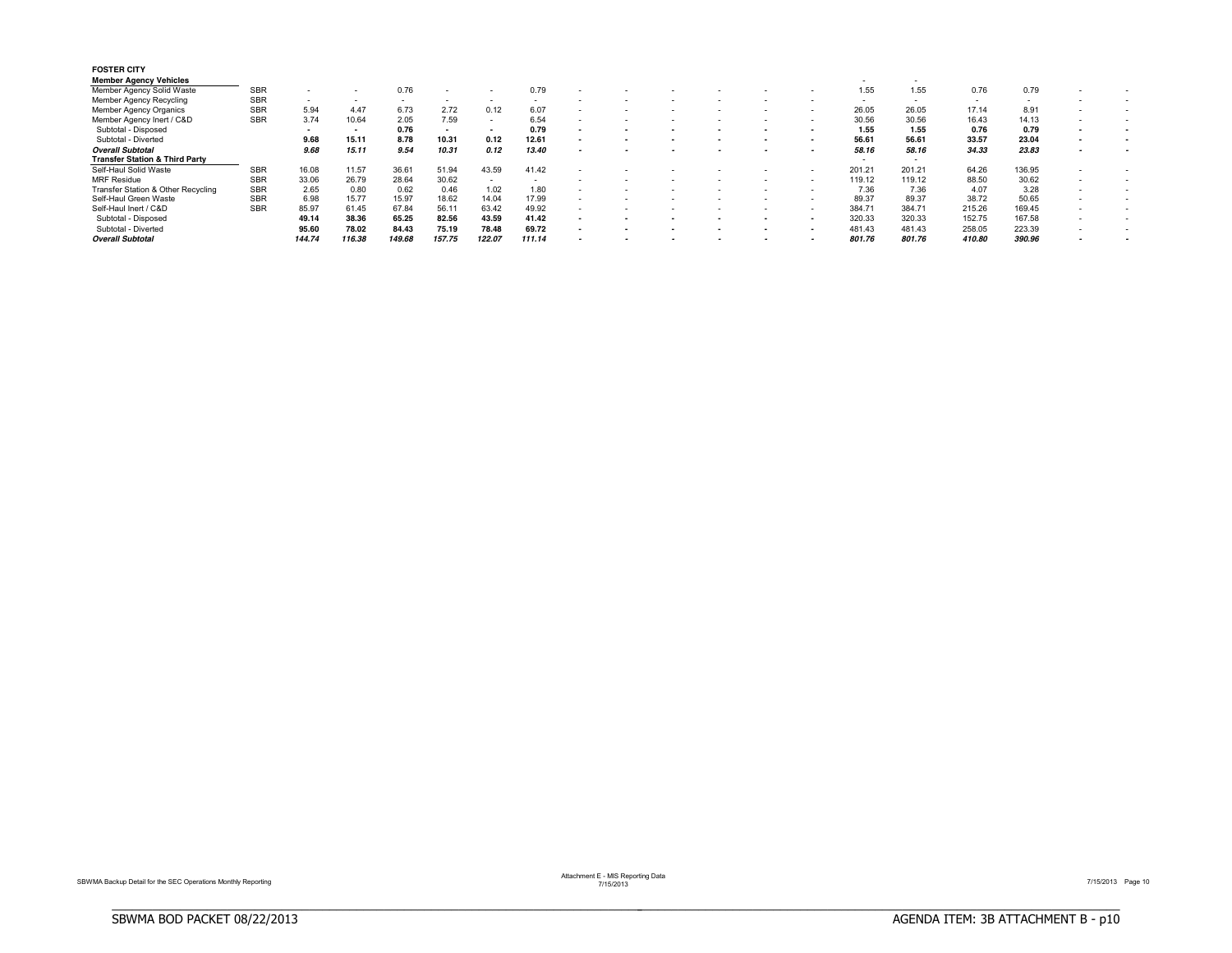| <b>HILLSBOROUGH</b><br><b>Member Agency Vehicles</b> |            |       |       |       |        |                          |        |  |  |  | $\overline{\phantom{a}}$ | $\overline{\phantom{a}}$ |        |                          |                          |      |
|------------------------------------------------------|------------|-------|-------|-------|--------|--------------------------|--------|--|--|--|--------------------------|--------------------------|--------|--------------------------|--------------------------|------|
| Member Agency Solid Waste                            | <b>SBR</b> |       |       |       |        |                          |        |  |  |  |                          |                          |        |                          |                          |      |
| <b>Member Agency Recycling</b>                       | <b>SBR</b> |       |       |       |        |                          |        |  |  |  |                          |                          |        |                          |                          |      |
| <b>Member Agency Organics</b>                        | <b>SBR</b> |       |       |       |        |                          |        |  |  |  |                          |                          |        |                          |                          |      |
| Member Agency Inert / C&D                            | <b>SBR</b> |       |       |       |        |                          |        |  |  |  |                          | $\overline{\phantom{a}}$ | $\sim$ | $\overline{\phantom{a}}$ | $\sim$                   |      |
| Subtotal - Disposed                                  |            |       |       |       |        |                          |        |  |  |  | 0.00                     | $\overline{\phantom{a}}$ | 0.00   | 0.00                     | 0.00                     | 0.00 |
| Subtotal - Diverted                                  |            |       |       |       |        |                          |        |  |  |  | $\sim$                   | $\overline{\phantom{a}}$ | $\sim$ | $\overline{\phantom{a}}$ | $\sim$                   |      |
| <b>Overall Subtotal</b>                              |            |       |       |       |        |                          |        |  |  |  | 0.00                     |                          | 0.00   | 0.00                     | 0.00                     |      |
| <b>Transfer Station &amp; Third Party</b>            |            |       |       |       |        |                          |        |  |  |  |                          | $\sim$                   |        |                          |                          |      |
| Self-Haul Solid Waste                                | <b>SBR</b> | 8.53  | 4.16  | 11.36 | 21.47  | 23.88                    | 14.86  |  |  |  | 84.27                    | 84.27                    | 24.05  | 60.22                    | $\sim$                   |      |
| <b>MRF Residue</b>                                   |            | 20.44 | 14.18 | 13.98 | 16.78  | $\overline{\phantom{a}}$ |        |  |  |  | 65.37                    | 65.37                    | 48.59  | 16.78                    | $\sim$                   |      |
| Transfer Station & Other Recycling                   | <b>SBR</b> | 0.22  | 1.16  | 0.19  | (0.04) | (0.13)                   | (0.02) |  |  |  | 1.38                     | 1.38                     | 1.57   | (0.19)                   | $\sim$                   |      |
| Self-Haul Green Waste                                | <b>SBR</b> | 8.60  | 10.47 | 12.17 | 14.67  | 19.28                    | 20.81  |  |  |  | 85.99                    | 85.99                    | 31.24  | 54.75                    | $\overline{\phantom{a}}$ |      |
| Self-Haul Inert / C&D                                | <b>SBR</b> | 56.54 | 52.82 | 29.79 | 38.26  | 41.93                    | 45.96  |  |  |  | 265.30                   | 265.30                   | 139.15 | 126.15                   | $\overline{\phantom{a}}$ |      |
| Subtotal - Disposed                                  |            | 28.97 | 18.34 | 25.34 | 38.25  | 23.88                    | 14.86  |  |  |  | 149.65                   | 149.65                   | 72.65  | 77.00                    |                          |      |
| Subtotal - Diverted                                  |            | 65.36 | 64.45 | 42.15 | 52.88  | 61.08                    | 66.76  |  |  |  | 352.67                   | 352.67                   | 171.96 | 180.72                   | . .                      |      |
| <b>Overall Subtotal</b>                              |            | 94.33 | 82.79 | 67.49 | 91.13  | 84.96                    | 81.62  |  |  |  | 502.32                   | 502.32                   | 244.60 | 257.71                   | $\overline{\phantom{a}}$ |      |

Attachment E - MIS Reporting Data<br>7/15/2013 Page 11

BBBBBBBBBBBBBBBBBBBBBBBBBBBBBBBBBBBBBBBBBBBBBBBBBBBBBBBBBBBBBBBBBBBBBBBBBBBBBB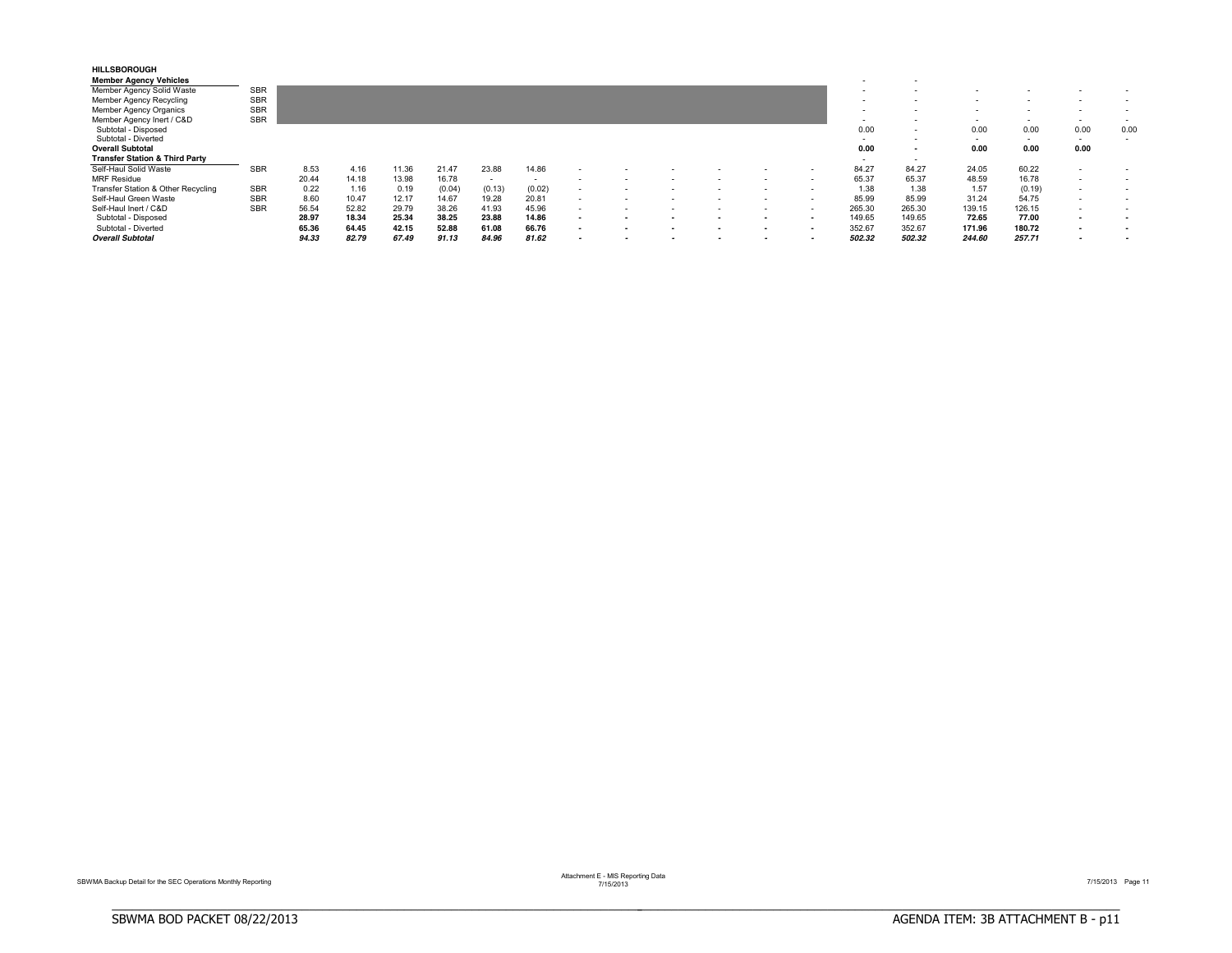| <b>MENLO PARK</b><br><b>Member Agency Vehicles</b> |            |        |        |        |        |                          |        |  |  |                          |          |                          |        |                          |                          |                          |
|----------------------------------------------------|------------|--------|--------|--------|--------|--------------------------|--------|--|--|--------------------------|----------|--------------------------|--------|--------------------------|--------------------------|--------------------------|
| Member Agency Solid Waste                          | <b>SBR</b> |        |        |        |        |                          |        |  |  |                          |          |                          |        |                          |                          |                          |
| Member Agency Recycling                            | <b>SBR</b> |        |        |        |        |                          |        |  |  |                          |          |                          |        |                          |                          |                          |
| Member Agency Organics                             | <b>SBR</b> |        |        |        |        |                          |        |  |  |                          |          |                          |        |                          |                          |                          |
| Member Agency Inert / C&D                          | <b>SBR</b> |        |        |        |        |                          |        |  |  |                          |          | $\overline{\phantom{a}}$ | $\sim$ | $\overline{\phantom{a}}$ | $\overline{\phantom{a}}$ |                          |
| Subtotal - Disposed                                |            |        |        |        |        |                          |        |  |  |                          | 0.00     | $\overline{\phantom{a}}$ | 0.00   | 0.00                     | 0.00                     | 0.00                     |
| Subtotal - Diverted                                |            |        |        |        |        |                          |        |  |  |                          | $\sim$   | $\sim$                   | $\sim$ | $\overline{\phantom{a}}$ | $\sim$                   | $\overline{\phantom{a}}$ |
| <b>Overall Subtotal</b>                            |            |        |        |        |        |                          |        |  |  |                          | 0.00     | $\sim$                   | 0.00   | 0.00                     | 0.00                     |                          |
| <b>Transfer Station &amp; Third Party</b>          |            |        |        |        |        |                          |        |  |  |                          | $\sim$   | $\sim$                   |        |                          |                          |                          |
| Self-Haul Solid Waste                              | <b>SBR</b> | 25.34  | 23.59  | 54.51  | 122.28 | 131.54                   | 107.96 |  |  |                          | 465.23   | 465.23                   | 103.45 | 361.78                   | $\overline{\phantom{a}}$ |                          |
| <b>MRF Residue</b>                                 |            | 56.65  | 46.42  | 57.61  | 55.95  | $\overline{\phantom{a}}$ |        |  |  |                          | 216.63   | 216.63                   | 160.68 | 55.95                    | $\sim$                   |                          |
| Transfer Station & Other Recycling                 | <b>SBR</b> | 1.54   | 0.90   | 1.95   | 1.14   | 0.80                     | 0.67   |  |  |                          | 7.00     | 7.00                     | 4.39   | 2.61                     | $\overline{\phantom{a}}$ |                          |
| Self-Haul Green Waste                              | <b>SBR</b> | 56.31  | 35.85  | 46.90  | 63.12  | 94.13                    | 46.32  |  |  | -                        | 342.63   | 342.63                   | 139.05 | 203.57                   | $\overline{\phantom{a}}$ |                          |
| Self-Haul Inert / C&D                              | <b>SBR</b> | 217.09 | 210.15 | 125.17 | 147.05 | 140.13                   | 116.83 |  |  | $\overline{\phantom{a}}$ | 956.43   | 956.43                   | 552.41 | 404.01                   | $\overline{\phantom{a}}$ |                          |
| Subtotal - Disposed                                |            | 81.99  | 70.02  | 112.12 | 178.23 | 131.54                   | 107.96 |  |  |                          | 681.86   | 681.86                   | 264.13 | 417.73                   | $\sim$                   | . .                      |
| Subtotal - Diverted                                |            | 274.93 | 246.89 | 174.02 | 211.31 | 235.06                   | 163.83 |  |  | . .                      | 1,306.05 | 306.05                   | 695.85 | 610.20                   | $\sim$                   | . .                      |
| <b>Overall Subtotal</b>                            |            | 356.92 | 316.91 | 286.14 | 389.54 | 366.60                   | 271.79 |  |  | $\overline{\phantom{a}}$ | 1,987.91 | 1,987.91                 | 959.98 | 1,027.93                 | $\overline{\phantom{a}}$ |                          |

Attachment E - MIS Reporting Data<br>7/15/2013 Page 12<br>7/15/2013 Page 12

BBBBBBBBBBBBBBBBBBBBBBBBBBBBBBBBBBBBBBBBBBBBBBBBBBBBBBBBBBBBBBBBBBBBBBBBBBBBBB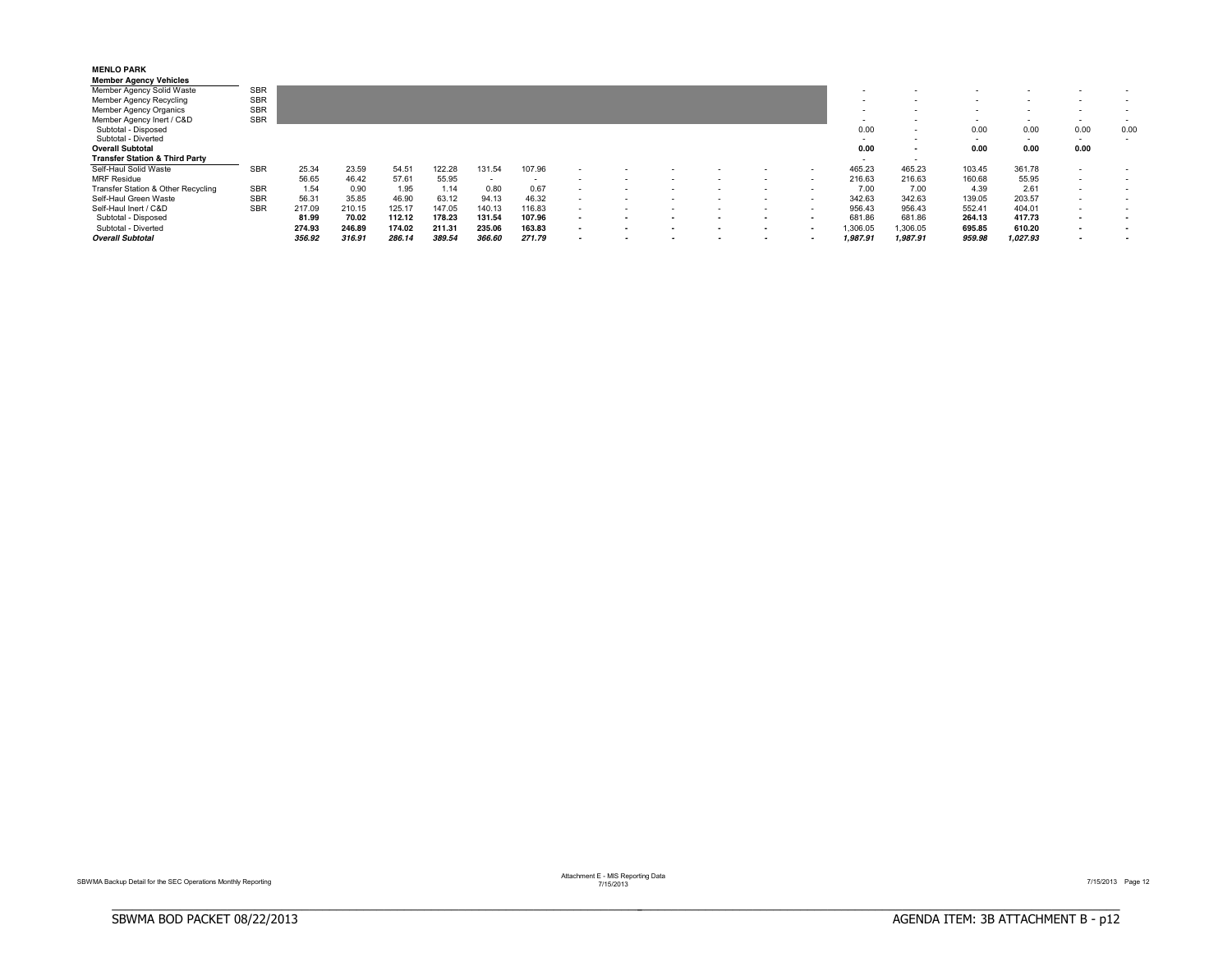| <b>NORTH FAIR OAKS</b><br><b>Member Agency Vehicles</b><br>Member Agency Solid Waste<br>Member Agency Recycling<br>Member Agency Organics<br>Member Agency Inert / C&D                                       | <b>SBR</b><br><b>SBR</b><br><b>SBR</b><br><b>SBR</b>               |                                                                                                                                  |                                                                |                                 |                                            |                          |            |                                                                                  |   |        |     | $\sim$<br>$\sim$<br>$\overline{\phantom{a}}$<br>$\sim$<br>$\sim$<br>$\overline{\phantom{a}}$<br>$\sim$ | $\overline{\phantom{a}}$<br>$\overline{\phantom{a}}$<br>$\overline{\phantom{a}}$<br>$\overline{\phantom{a}}$<br>$\overline{\phantom{a}}$<br>$\overline{\phantom{a}}$<br>$\overline{\phantom{a}}$ | $\sim$<br>$\sim$<br>$\sim$                                               | ٠<br>$\overline{\phantom{a}}$<br>$\overline{\phantom{a}}$<br>$\sim$                                               | $\overline{\phantom{a}}$<br>$\overline{\phantom{a}}$<br>$\sim$ | $\sim$<br>$\sim$<br>$\sim$           |
|--------------------------------------------------------------------------------------------------------------------------------------------------------------------------------------------------------------|--------------------------------------------------------------------|----------------------------------------------------------------------------------------------------------------------------------|----------------------------------------------------------------|---------------------------------|--------------------------------------------|--------------------------|------------|----------------------------------------------------------------------------------|---|--------|-----|--------------------------------------------------------------------------------------------------------|--------------------------------------------------------------------------------------------------------------------------------------------------------------------------------------------------|--------------------------------------------------------------------------|-------------------------------------------------------------------------------------------------------------------|----------------------------------------------------------------|--------------------------------------|
| Subtotal - Disposed<br>Subtotal - Diverted<br><b>Overall Subtotal</b><br><b>Transfer Station &amp; Third Party</b>                                                                                           |                                                                    |                                                                                                                                  |                                                                |                                 |                                            |                          |            |                                                                                  |   |        |     | 0.00<br>$\sim$<br>0.00<br>$\sim$                                                                       | $\sim$<br>$\overline{\phantom{a}}$<br>$\overline{\phantom{a}}$<br>$\overline{\phantom{a}}$                                                                                                       | 0.00<br>$\sim$<br>0.00                                                   | 0.00<br>$\sim$<br>0.00                                                                                            | 0.00<br>$\sim$<br>0.00                                         | 0.00<br>$\sim$                       |
| Self-Haul Solid Waste<br><b>MRF</b> Residue<br>Transfer Station & Other Recycling<br>Self-Haul Green Waste<br>Self-Haul Inert / C&D<br>Subtotal - Disposed<br>Subtotal - Diverted<br><b>Overall Subtotal</b> | <b>SBR</b><br><b>SBR</b><br><b>SBR</b><br><b>SBR</b><br><b>SBR</b> | $\overline{\phantom{a}}$<br>$\sim$<br>$\overline{\phantom{a}}$<br>$\sim$<br>$\overline{\phantom{a}}$<br>$\overline{\phantom{a}}$ | $\overline{\phantom{a}}$<br>$\sim$<br>$\overline{\phantom{a}}$ | . .<br>$\overline{\phantom{a}}$ | $\blacksquare$<br>$\overline{\phantom{a}}$ | $\overline{\phantom{a}}$ | $\sim$<br> | $\overline{\phantom{a}}$<br>$\overline{\phantom{a}}$<br>$\overline{\phantom{0}}$ | - | $\sim$ | . . | . .                                                                                                    | $\overline{\phantom{a}}$<br>$\overline{\phantom{a}}$<br>$\sim$<br>$\overline{\phantom{a}}$                                                                                                       | $\sim$<br>$\overline{\phantom{a}}$<br>$\overline{\phantom{a}}$<br>$\sim$ | ٠<br>$\overline{\phantom{a}}$<br>$\overline{\phantom{a}}$<br>$\overline{\phantom{a}}$<br>$\overline{\phantom{a}}$ | $\sim$<br>$\sim$<br>$\sim$<br>$\sim$                           | $\sim$<br>$\sim$<br>$\sim$<br>$\sim$ |

BBBBBBBBBBBBBBBBBBBBBBBBBBBBBBBBBBBBBBBBBBBBBBBBBBBBBBBBBBBBBBBBBBBBBBBBBBBBBB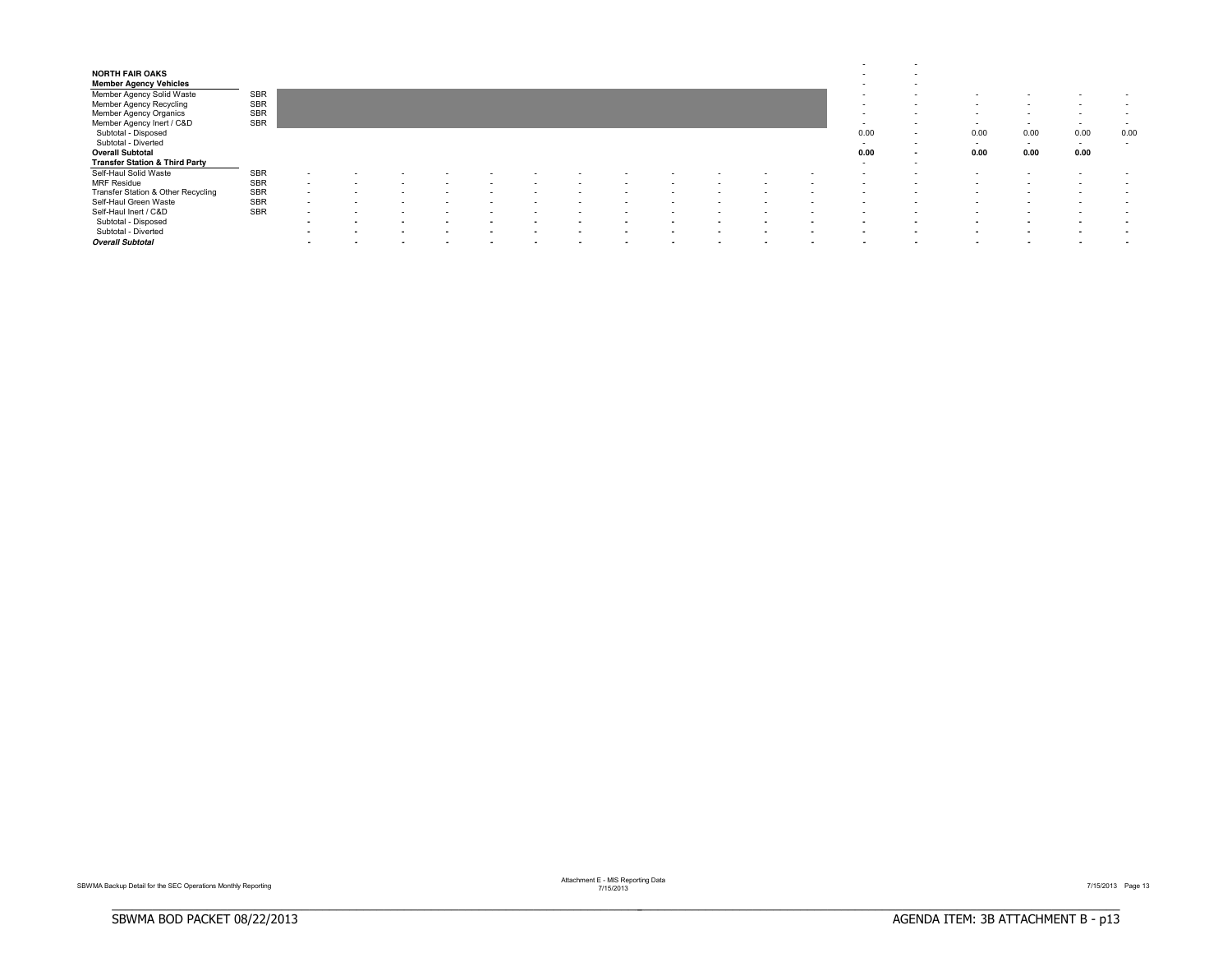| <b>REDWOOD CITY</b>                       |            |          |          |          |          |                          |                          |  |  |        |                          |           |          |                          |  |
|-------------------------------------------|------------|----------|----------|----------|----------|--------------------------|--------------------------|--|--|--------|--------------------------|-----------|----------|--------------------------|--|
| <b>Member Agency Vehicles</b>             |            |          |          |          |          |                          |                          |  |  |        | $\overline{\phantom{a}}$ |           |          |                          |  |
| Member Agency Solid Waste                 | <b>SBR</b> | 1.29     | 0.09     | 2.93     | 0.15     | .19                      | 1.32                     |  |  |        | 6.97                     | 6.97      | 4.31     | 2.66                     |  |
| <b>Member Agency Recycling</b>            | <b>SBR</b> | $\sim$   | $\sim$   | $\sim$   | $\sim$   | $\sim$                   | $\sim$                   |  |  |        |                          | $\sim$    | $\sim$   | $\overline{\phantom{a}}$ |  |
| Member Agency Organics                    | <b>SBR</b> | 4.43     | 49.07    | 6.05     | 9.79     | 12.18                    | 6.48                     |  |  |        | 88.00                    | 88.00     | 59.55    | 28.45                    |  |
| Member Agency Inert / C&D                 | <b>SBR</b> |          | 2.77     | $\sim$   | $\sim$   | -                        | $\sim$                   |  |  | . .    | 2.77                     | 2.77      | 2.77     | $\overline{\phantom{a}}$ |  |
| Subtotal - Disposed                       |            | 1.29     | 0.09     | 2.93     | 0.15     | 1.19                     | 1.32                     |  |  |        | 6.97                     | 6.97      | 4.31     | 2.66                     |  |
| Subtotal - Diverted                       |            | 4.43     | 51.84    | 6.05     | 9.79     | 12.18                    | 6.48                     |  |  |        | 90.77                    | 90.77     | 62.32    | 28.45                    |  |
| <b>Overall Subtotal</b>                   |            | 5.72     | 51.93    | 8.98     | 9.94     | 13.37                    | 7.80                     |  |  |        | 97.74                    | 97.74     | 66.63    | 31.11                    |  |
| <b>Transfer Station &amp; Third Party</b> |            |          |          |          |          |                          |                          |  |  |        |                          |           |          |                          |  |
| Self-Haul Solid Waste                     | <b>SBR</b> | 180.81   | 150.82   | 392.83   | 755.58   | 659.02                   | 593.59                   |  |  |        | 2,732.64                 | 2,732.64  | 724.45   | 2,008.19                 |  |
| <b>MRF Residue</b>                        | <b>SBR</b> | 102.70   | 78.84    | 76.58    | 92.18    | $\overline{\phantom{a}}$ | $\overline{\phantom{a}}$ |  |  | $\sim$ | 350.30                   | 350.30    | 258.12   | 92.18                    |  |
| Transfer Station & Other Recycling        | <b>SBR</b> | 10.36    | 6.20     | 4.94     | 6.03     | 2.54                     | 2.83                     |  |  | $\sim$ | 32.89                    | 32.89     | 21.49    | 11.41                    |  |
| Self-Haul Green Waste                     | <b>SBR</b> | 479.35   | 376.54   | 371.76   | 584.05   | 727.99                   | 497.34                   |  |  |        | 3,037.02                 | 3,037.02  | 1,227.65 | 1,809.38                 |  |
| Self-Haul Inert / C&D                     | <b>SBR</b> | 904.48   | 909.79   | 695.38   | 660.01   | 658.12                   | 529.45                   |  |  |        | 4.357.23                 | 4.357.23  | 2,509.65 | 1.847.58                 |  |
| Subtotal - Disposed                       |            | 283.51   | 229.66   | 469.40   | 847.77   | 659.02                   | 593.59                   |  |  |        | 3,082.94                 | 3.082.94  | 982.57   | 2,100.37                 |  |
| Subtotal - Diverted                       |            | 1,394.19 | 1.292.53 | .072.07  | ,250.09  | ,388.64                  | ,029.63                  |  |  |        | 427.15                   | 7.427.15  | 3,758.79 | 3,668.36                 |  |
| <b>Overall Subtotal</b>                   |            | 1,677.70 | .522.19  | 1,541.47 | 2,097.86 | 2,047.66                 | 1,623.21                 |  |  |        | 10,510.09                | 10,510.09 | 4,741.36 | 5,768.73                 |  |

Attachment E - MIS Reporting Data<br>7/15/2013 Page 14

BBBBBBBBBBBBBBBBBBBBBBBBBBBBBBBBBBBBBBBBBBBBBBBBBBBBBBBBBBBBBBBBBBBBBBBBBBBBBB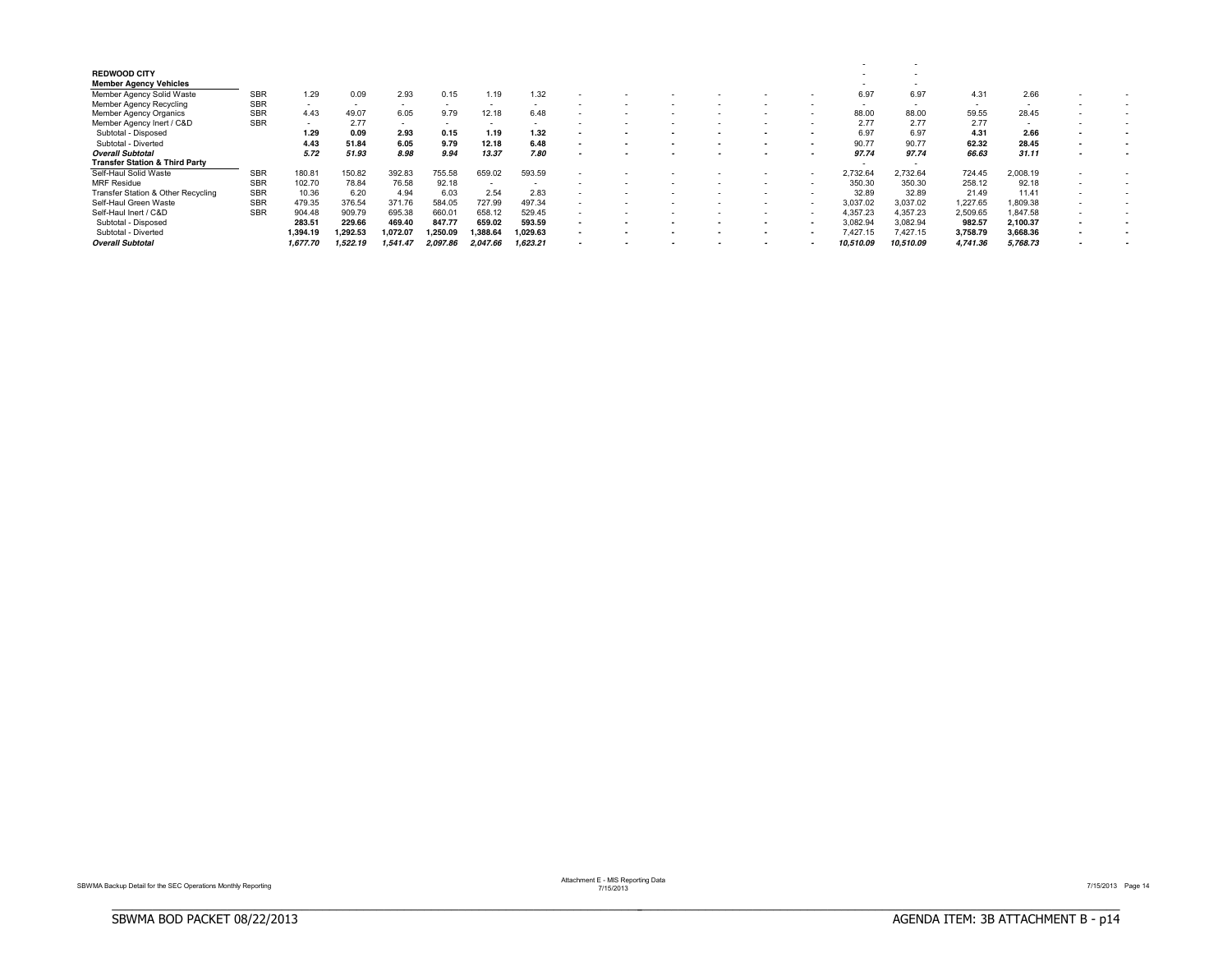| <b>SAN CARLOS</b>                         |            |        |                          |                          |         |                          |                          |  |  |               |          |                          |          |                          |  |
|-------------------------------------------|------------|--------|--------------------------|--------------------------|---------|--------------------------|--------------------------|--|--|---------------|----------|--------------------------|----------|--------------------------|--|
| <b>Member Agency Vehicles</b>             |            |        |                          |                          |         |                          |                          |  |  |               |          |                          |          |                          |  |
| Member Agency Solid Waste                 | <b>SBR</b> |        |                          |                          | 1.02    |                          |                          |  |  |               | 1.02     | 1.02                     |          | 1.02                     |  |
| Member Agency Recycling                   | <b>SBR</b> |        |                          |                          |         |                          |                          |  |  |               |          | $\overline{\phantom{a}}$ | $\sim$   | $\overline{\phantom{a}}$ |  |
| Member Agency Organics                    | <b>SBR</b> |        |                          | $\overline{\phantom{a}}$ |         | 1.17                     | $\overline{\phantom{a}}$ |  |  | <u>. на п</u> | 1.17     | 1.17                     |          | 1.17                     |  |
| Member Agency Inert / C&D                 | <b>SBR</b> | 4.52   | 21.38                    | $\sim$                   | 6.68    | -                        | 2.21                     |  |  | . .           | 34.79    | 34.79                    | 25.90    | 8.89                     |  |
| Subtotal - Disposed                       |            |        | $\overline{\phantom{a}}$ |                          | 1.02    |                          | $\sim$                   |  |  |               | 1.02     | 1.02                     |          | 1.02                     |  |
| Subtotal - Diverted                       |            | 4.52   | 21.38                    | $\overline{\phantom{a}}$ | 6.68    | 1.17                     | 2.21                     |  |  |               | 35.96    | 35.96                    | 25.90    | 10.06                    |  |
| <b>Overall Subtotal</b>                   |            | 4.52   | 21.38                    | $\sim$                   | 7.70    | 1.17                     | 2.21                     |  |  |               | 36.98    | 36.98                    | 25.90    | 11.08                    |  |
| <b>Transfer Station &amp; Third Party</b> |            |        |                          |                          |         |                          |                          |  |  |               |          |                          |          |                          |  |
| Self-Haul Solid Waste                     | <b>SBR</b> | 100.76 | 82.16                    | 253.74                   | 406.93  | 371.68                   | 354.11                   |  |  |               | 1,569.38 | 1,569.38                 | 436.66   | ,132.72                  |  |
| <b>MRF Residue</b>                        | <b>SBR</b> | 50.44  | 40.72                    | 44.11                    | 46.15   | $\overline{\phantom{a}}$ | $\overline{\phantom{a}}$ |  |  | $\sim$        | 181.42   | 181.42                   | 135.27   | 46.15                    |  |
| Transfer Station & Other Recycling        | <b>SBR</b> | 8.65   | 8.42                     | 3.58                     | 4.33    | 1.67                     | 4.78                     |  |  | $\sim$        | 31.43    | 31.43                    | 20.65    | 10.78                    |  |
| Self-Haul Green Waste                     | <b>SBR</b> | 267.59 | 204.76                   | 249.44                   | 313.94  | 395.06                   | 368.85                   |  |  |               | 1,799.64 | 1,799.64                 | 721.79   | 1,077.85                 |  |
| Self-Haul Inert / C&D                     | <b>SBR</b> | 561.80 | 561.49                   | 369.23                   | 430.07  | 391.97                   | 341.17                   |  |  |               | 2,655.72 | 2.655.72                 | 1,492.51 | .163.21                  |  |
| Subtotal - Disposed                       |            | 151.20 | 122.88                   | 297.85                   | 453.09  | 371.68                   | 354.11                   |  |  |               | ,750.80  | 1.750.80                 | 571.93   | 1,178.88                 |  |
| Subtotal - Diverted                       |            | 838.03 | 774.67                   | 622.25                   | 748.34  | 788.70                   | 714.79                   |  |  |               | 4,486.79 | 4,486.79                 | 2,234.96 | 2,251.83                 |  |
| <b>Overall Subtotal</b>                   |            | 989.23 | 897.56                   | 920.10                   | .201.43 | .160.38                  | 1,068.90                 |  |  |               | 6,237.59 | 6,237.59                 | 2,806.89 | 3,430.71                 |  |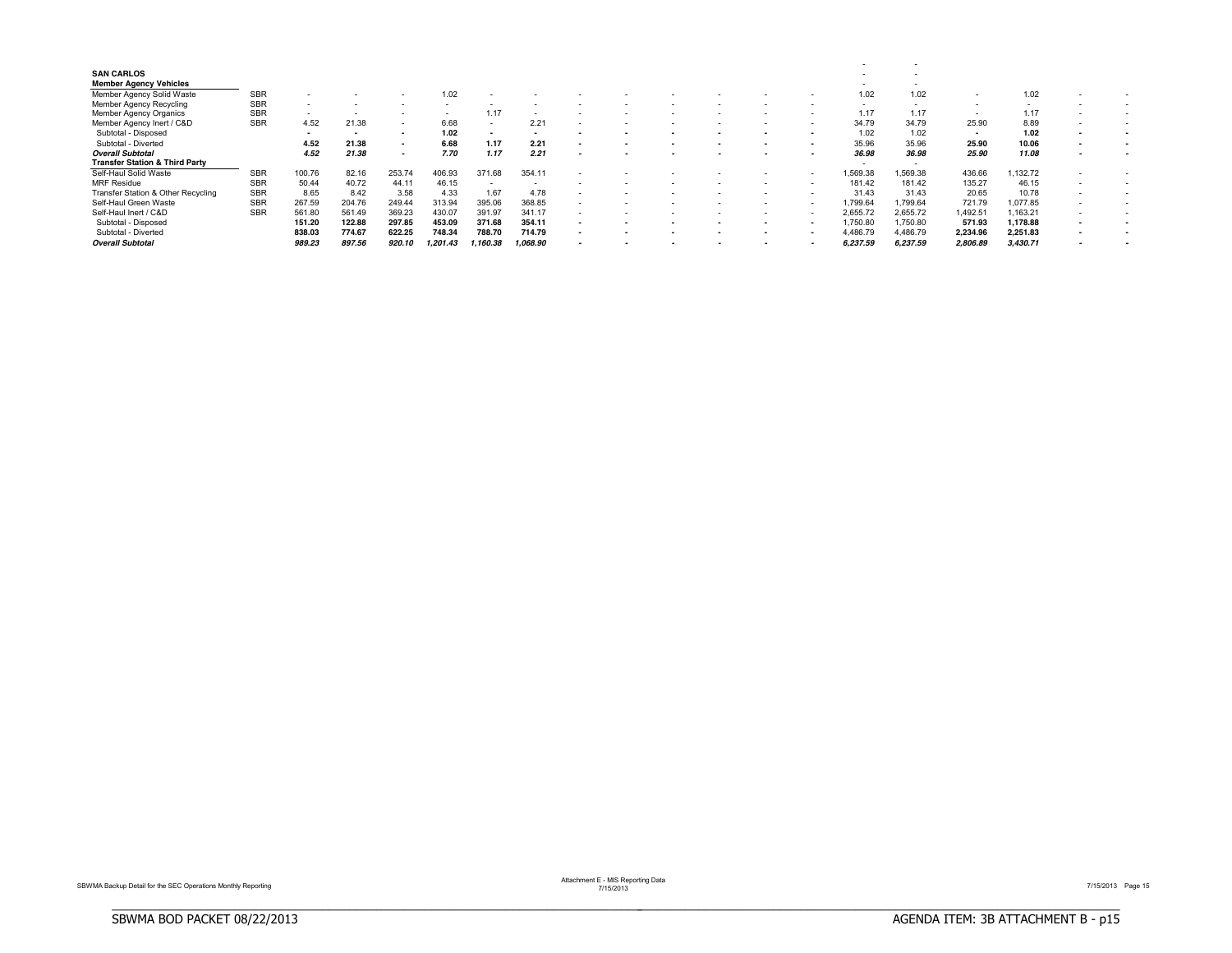| <b>SAN MATEO</b>                          |            |                          |          |                    |                          |          |                          |                          |  |  |                          |          |          |          |                          |   |  |
|-------------------------------------------|------------|--------------------------|----------|--------------------|--------------------------|----------|--------------------------|--------------------------|--|--|--------------------------|----------|----------|----------|--------------------------|---|--|
| <b>Member Agency Vehicles</b>             |            |                          |          |                    |                          |          |                          |                          |  |  |                          |          |          |          |                          |   |  |
| Member Agency Solid Waste                 | <b>SBR</b> | 6.38                     | 5.91     | 9.90               | 12.09                    | 13.42    | 16.01                    |                          |  |  |                          | 63.71    | 63.71    | 22.19    | 41.52                    |   |  |
| Member Agency Recycling                   | <b>SBR</b> | $\sim$                   | $\sim$   |                    | $\overline{\phantom{a}}$ |          | $\overline{\phantom{a}}$ |                          |  |  |                          |          | $\sim$   | $\sim$   | $\overline{\phantom{a}}$ |   |  |
| Member Agency Organics                    | <b>SBR</b> | $\overline{\phantom{a}}$ |          |                    |                          |          |                          |                          |  |  |                          |          |          |          |                          |   |  |
| Member Agency Inert / C&D                 | <b>SBR</b> | $\sim$                   |          |                    |                          |          | $\overline{\phantom{a}}$ |                          |  |  | -                        |          |          | $\sim$   | -                        |   |  |
| Subtotal - Disposed                       |            | 6.38                     | 5.91     | 9.90               | 12.09                    | 13.42    | 16.01                    | $\overline{\phantom{a}}$ |  |  |                          | 63.71    | 63.71    | 22.19    | 41.52                    |   |  |
| Subtotal - Diverted                       |            |                          |          |                    |                          | . .      |                          |                          |  |  |                          |          | $\sim$   |          |                          |   |  |
| <b>Overall Subtotal</b>                   |            | 6.38                     | 5.91     | 9.90               | 12.09                    | 13.42    | 16.01                    | $\overline{\phantom{a}}$ |  |  |                          | 63.71    | 63.71    | 22.19    | 41.52                    |   |  |
| <b>Transfer Station &amp; Third Party</b> |            |                          |          |                    |                          |          |                          |                          |  |  |                          |          |          |          |                          |   |  |
| Self-Haul Solid Waste                     | <b>SBR</b> | 145.84                   | 109.09   | 286.90             | 507.95                   | 456.40   | 455.46                   |                          |  |  | -                        | .961.64  | .961.64  | 541.83   | .419.81                  |   |  |
| <b>MRF Residue</b>                        | SBR        | 125.30                   | 103.24   | 109.4 <sup>°</sup> | 115.32                   |          | $\sim$                   |                          |  |  |                          | 453.26   | 453.26   | 337.94   | 115.32                   | - |  |
| Transfer Station & Other Recycling        | <b>SBR</b> | 8.56                     | 6.90     | 6.30               | 1.99                     | 1.71     | 4.38                     | $\overline{\phantom{a}}$ |  |  |                          | 29.83    | 29.83    | 21.76    | 8.07                     | - |  |
| Self-Haul Green Waste                     | <b>SBR</b> | 380.53                   | 301.12   | 299.89             | 496.37                   | 582.20   | 425.91                   | $\overline{\phantom{a}}$ |  |  | $\overline{\phantom{a}}$ | 2,486.02 | 2,486.02 | 981.53   | .504.49                  | ٠ |  |
| Self-Haul Inert / C&D                     | <b>SBR</b> | 487.44                   | 615.18   | 430.53             | 432.44                   | 414.23   | 395.06                   | $\overline{\phantom{a}}$ |  |  | $\overline{\phantom{a}}$ | 2.774.87 | 2.774.87 | .533.15  | .241.72                  | - |  |
| Subtotal - Disposed                       |            | 271.14                   | 212.32   | 396.31             | 623.27                   | 456.40   | 455.46                   |                          |  |  |                          | 2.414.91 | 2.414.91 | 879.77   | 1,535.14                 |   |  |
| - Diverted<br>Subtotal                    |            | 876.53                   | 923.20   | 736.71             | 930.80                   | 998.14   | 825.34                   |                          |  |  | $\blacksquare$           | 5,290.73 | 5,290.73 | 2,536.45 | 2,754.28                 |   |  |
| <b>Overall Subtotal</b>                   |            | 1,147.67                 | 1,135.53 | .133.02            | .554.07                  | 1,454.54 | 1,280.81                 |                          |  |  |                          | 7,705.64 | 7,705.64 | 3,416.22 | 4,289.42                 |   |  |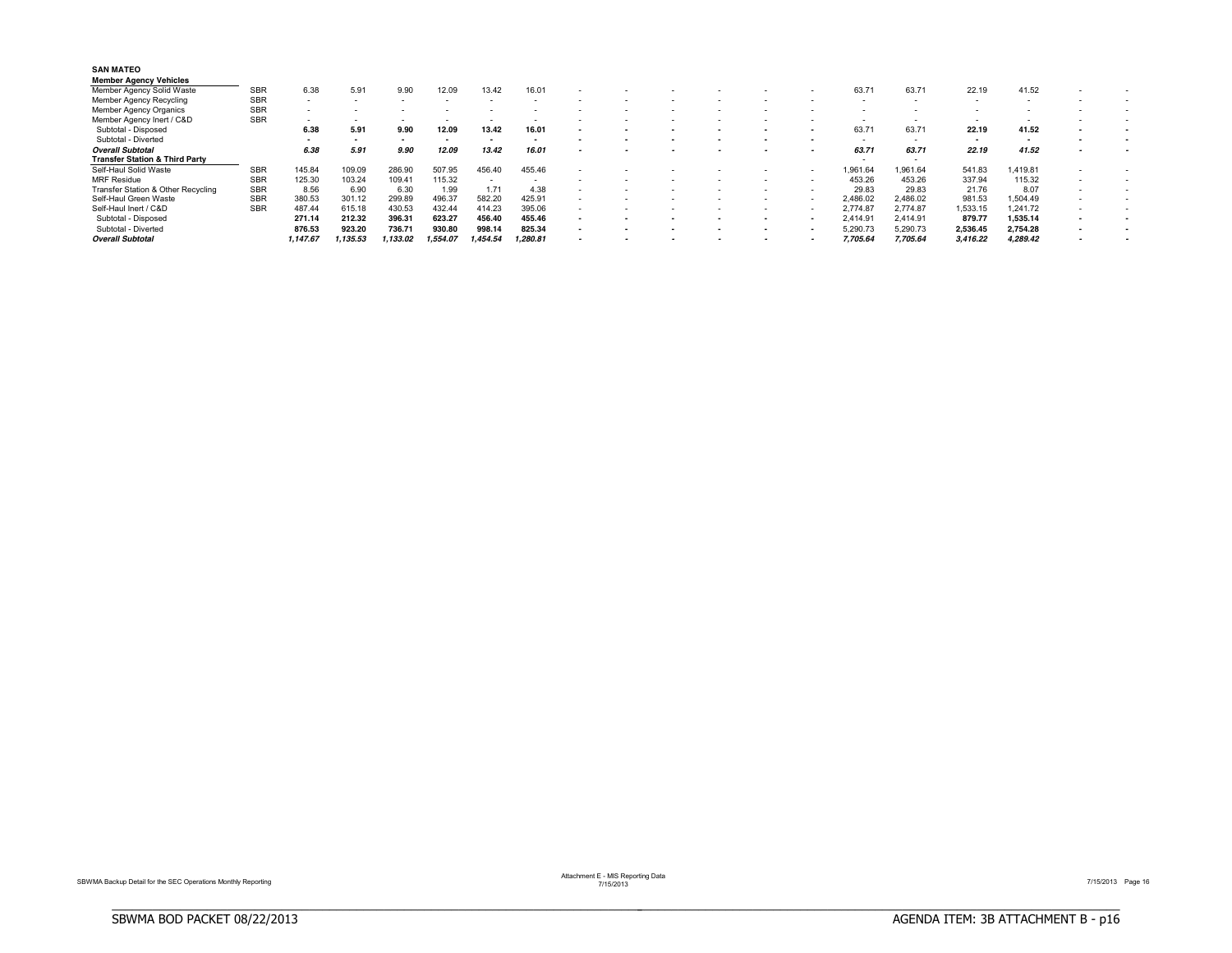| <b>SAN MATEO COUNTY</b>                   |            |        |       |       |       |        |                          |  |  |  |                          |        |        |                          |                          |        |
|-------------------------------------------|------------|--------|-------|-------|-------|--------|--------------------------|--|--|--|--------------------------|--------|--------|--------------------------|--------------------------|--------|
| <b>Member Agency Vehicles</b>             |            |        |       |       |       |        |                          |  |  |  | $\overline{\phantom{a}}$ |        |        |                          |                          |        |
| Member Agency Solid Waste                 | <b>SBR</b> |        |       |       |       |        |                          |  |  |  |                          |        |        |                          |                          |        |
| <b>Member Agency Recycling</b>            | <b>SBR</b> |        |       |       |       |        |                          |  |  |  |                          |        |        |                          |                          |        |
| Member Agency Organics                    | <b>SBR</b> |        |       |       |       |        |                          |  |  |  |                          |        |        |                          | $\sim$                   |        |
| Member Agency Inert / C&D                 | <b>SBR</b> |        |       |       |       |        |                          |  |  |  | $\overline{\phantom{a}}$ |        | $\sim$ | $\overline{\phantom{a}}$ | $\sim$                   |        |
| Subtotal - Disposed                       |            |        |       |       |       |        |                          |  |  |  | 0.00                     | $\sim$ | 0.00   | 0.00                     | 0.00                     | 0.00   |
| Subtotal - Diverted                       |            |        |       |       |       |        |                          |  |  |  | $\sim$                   | $\sim$ | $\sim$ | $\sim$                   | $\sim$                   | $\sim$ |
| <b>Overall Subtotal</b>                   |            |        |       |       |       |        |                          |  |  |  | 0.00                     | $\sim$ | 0.00   | 0.00                     | 0.00                     |        |
| <b>Transfer Station &amp; Third Party</b> |            |        |       |       |       |        |                          |  |  |  | $\sim$                   | $\sim$ |        |                          |                          |        |
| Self-Haul Solid Waste                     | <b>SBR</b> | 1.22   | 0.65  | 2.87  | 4.70  | 3.41   | 1.84                     |  |  |  | 14.69                    | 14.69  | 4.74   | 9.95                     | $\sim$                   |        |
| <b>MRF Residue</b>                        | SBR        | 36.24  | 28.79 | 31.14 | 33.58 | $\sim$ | $\sim$                   |  |  |  | 129.75                   | 129.75 | 96.17  | 33.58                    | $\sim$                   |        |
| Transfer Station & Other Recycling        | <b>SBR</b> | $\sim$ | 0.01  | 0.03  |       | 0.15   | 0.06                     |  |  |  | 0.25                     | 0.25   | 0.04   | 0.21                     | $\sim$                   |        |
| Self-Haul Green Waste                     | <b>SBR</b> | 0.81   | 0.43  | 0.63  |       | 0.75   | $\overline{\phantom{a}}$ |  |  |  | 2.62                     | 2.62   | 1.88   | 0.75                     | $\sim$                   |        |
| Self-Haul Inert / C&D                     | <b>SBR</b> | 1.24   | 5.39  | 0.47  |       | 0.40   | 0.67                     |  |  |  | 8.17                     | 8.17   | 7.10   | 1.07                     | $\sim$                   |        |
| Subtotal - Disposed                       |            | 37.45  | 29.44 | 34.01 | 38.28 | 3.41   | 1.84                     |  |  |  | 144.43                   | 144.43 | 100.90 | 43.53                    | $\sim$                   |        |
| Subtotal - Diverted                       |            | 2.05   | 5.83  | 1.13  | . .   | 1.30   | 0.73                     |  |  |  | 11.05                    | 11.05  | 9.02   | 2.03                     | . .                      |        |
| <b>Overall Subtotal</b>                   |            | 39.50  | 35.27 | 35.15 | 38.28 | 4.71   | 2.57                     |  |  |  | 155.48                   | 155.48 | 109.92 | 45.56                    | $\overline{\phantom{a}}$ |        |

BBBBBBBBBBBBBBBBBBBBBBBBBBBBBBBBBBBBBBBBBBBBBBBBBBBBBBBBBBBBBBBBBBBBBBBBBBBBBB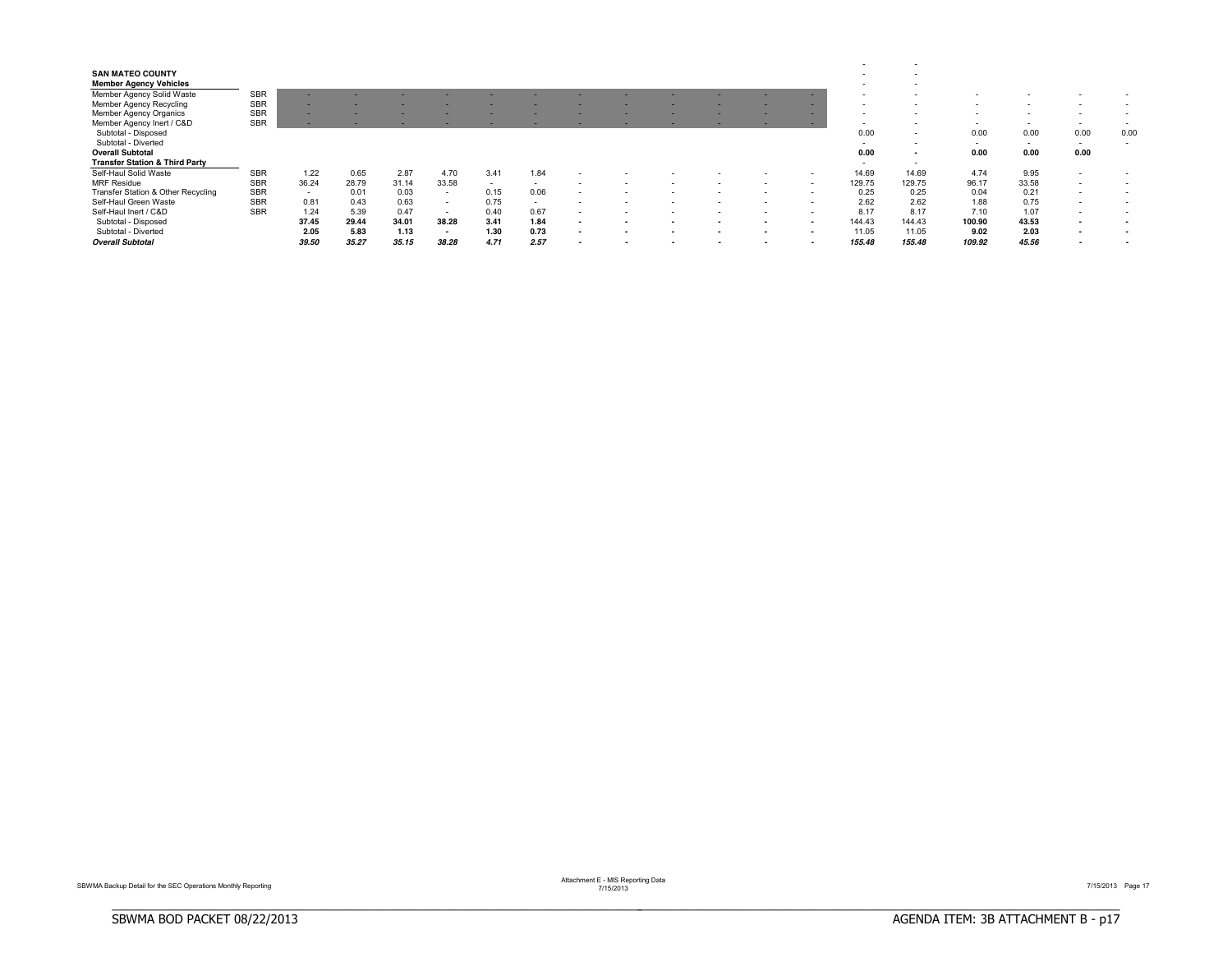|                                           |            |                          |                          |        |                          |  |                          |     |      |      | -                        |                |        |        |                          |      |
|-------------------------------------------|------------|--------------------------|--------------------------|--------|--------------------------|--|--------------------------|-----|------|------|--------------------------|----------------|--------|--------|--------------------------|------|
| <b>WEST BAY</b>                           |            |                          |                          |        |                          |  |                          |     |      |      | $\overline{\phantom{a}}$ |                |        |        |                          |      |
| <b>Member Agency Vehicles</b>             |            |                          |                          |        |                          |  |                          |     |      |      | $\overline{\phantom{a}}$ |                |        |        |                          |      |
| Member Agency Solid Waste                 | <b>SBR</b> |                          |                          |        |                          |  |                          |     |      |      |                          |                |        |        |                          |      |
| Member Agency Recycling                   | <b>SBR</b> | $\overline{\phantom{a}}$ |                          |        |                          |  |                          |     |      |      |                          |                |        |        | $\overline{\phantom{a}}$ |      |
| Member Agency Organics                    | <b>SBR</b> |                          |                          |        |                          |  |                          |     |      |      |                          |                |        |        | $\sim$                   |      |
| Member Agency Inert / C&D                 | <b>SBR</b> |                          |                          |        |                          |  |                          |     |      |      | -                        |                | $\sim$ | $\sim$ | $\sim$                   |      |
| Subtotal - Disposed                       |            |                          |                          |        |                          |  |                          |     |      |      | 0.00                     | $\sim$         | 0.00   | 0.00   | 0.00                     | 0.00 |
| Subtotal - Diverted                       |            |                          |                          |        |                          |  |                          |     |      |      | $\sim$                   | $\sim$         | $\sim$ | $\sim$ | $\sim$                   | . .  |
| <b>Overall Subtotal</b>                   |            |                          |                          |        |                          |  |                          |     |      |      | 0.00                     | $\blacksquare$ | 0.00   | 0.00   | 0.00                     |      |
| <b>Transfer Station &amp; Third Party</b> |            |                          |                          |        |                          |  |                          |     |      |      | $\sim$                   | $\sim$         |        |        |                          |      |
| Self-Haul Solid Waste                     | <b>SBR</b> |                          |                          |        |                          |  |                          |     |      |      |                          |                |        |        |                          |      |
| <b>MRF Residue</b>                        |            | $\overline{\phantom{a}}$ |                          | 9.22   |                          |  |                          |     |      |      | 9.22                     | 9.22           |        | 9.22   | $\sim$                   |      |
| Transfer Station & Other Recycling        | <b>SBR</b> | -                        |                          |        |                          |  |                          |     |      |      |                          |                |        |        |                          |      |
| Self-Haul Green Waste                     | <b>SBR</b> | $\overline{\phantom{a}}$ |                          |        |                          |  |                          |     |      |      |                          |                |        |        |                          |      |
| Self-Haul Inert / C&D                     | <b>SBR</b> | ۰                        |                          |        |                          |  |                          |     |      |      |                          |                |        |        | $\sim$                   |      |
| Subtotal - Disposed                       |            |                          | $\overline{\phantom{a}}$ | 9.22   |                          |  |                          | . . | 0.00 | 0.00 | 9.22                     | 9.22           | 0.00   | 9.22   | 0.00                     | 0.00 |
| <b>Subtotal - Diverted</b>                |            |                          | . .                      | $\sim$ |                          |  |                          |     |      |      | -                        | $\sim$         | $\sim$ |        | . .                      |      |
| <b>Overall Subtotal</b>                   |            | $\overline{\phantom{a}}$ | $\overline{\phantom{a}}$ | 9.22   | $\overline{\phantom{a}}$ |  | $\overline{\phantom{a}}$ | . . | 0.00 | 0.00 | 9.22                     | 9.22           | 0.00   | 9.22   | 0.00                     | 0.00 |

BBBBBBBBBBBBBBBBBBBBBBBBBBBBBBBBBBBBBBBBBBBBBBBBBBBBBBBBBBBBBBBBBBBBBBBBBBBBBB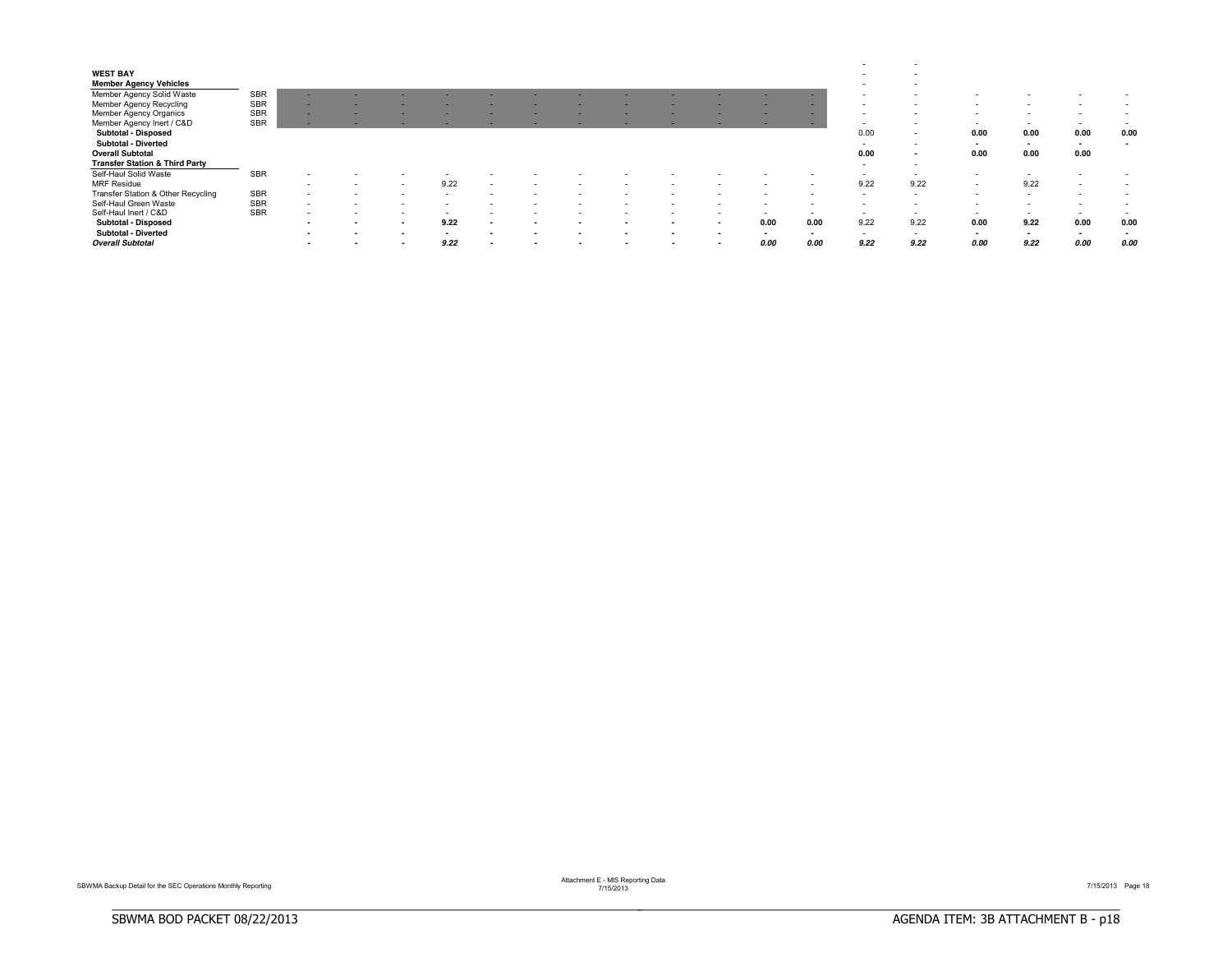| <b>TOTAL SBWMA</b>                                                            |            |                          |          |                          |                          |                          |                          |        |        |                          |        |                          |                          |           |           |           |                          |                          |        |
|-------------------------------------------------------------------------------|------------|--------------------------|----------|--------------------------|--------------------------|--------------------------|--------------------------|--------|--------|--------------------------|--------|--------------------------|--------------------------|-----------|-----------|-----------|--------------------------|--------------------------|--------|
| <b>Member Agency Vehicles</b>                                                 |            |                          |          |                          |                          |                          |                          |        |        |                          |        |                          |                          |           |           |           |                          |                          |        |
| Member Agency Solid Waste                                                     | <b>SBR</b> | 58.00                    | 48.20    | 56.39                    | 74.69                    | 69.34                    | 68.78                    |        |        |                          |        |                          |                          | 375.40    | 375.40    | 162.59    | 212.81                   |                          |        |
| <b>Member Agency Recycling</b>                                                | <b>SBR</b> | $\overline{\phantom{a}}$ | $\sim$   | $\overline{\phantom{a}}$ | $\sim$                   | $\overline{\phantom{a}}$ | $\overline{\phantom{a}}$ |        |        |                          |        |                          |                          | $\sim$    | $\sim$    | $\sim$    | $\overline{\phantom{a}}$ |                          |        |
| <b>Member Agency Organics</b>                                                 | <b>SBR</b> | 14.59                    | 57.28    | 18.02                    | 14.01                    | 17.48                    | 14.13                    |        |        |                          |        |                          |                          | 135.51    | 135.51    | 89.89     | 45.62                    | $\sim$                   |        |
| Member Agency Inert / C&D                                                     | <b>SBR</b> | 44.25                    | 43.96    | 28.46                    | 16.03                    | 3.14                     | 82.67                    |        |        |                          |        |                          |                          | 218.51    | 218.51    | 116.67    | 101.84                   |                          |        |
| Subtotal - Disposed                                                           |            | 58.00                    | 48.20    | 56.39                    | 74.69                    | 69.34                    | 68.78                    |        |        |                          |        |                          |                          | 375.40    | 375.40    | 162.59    | 212.81                   | 0.00                     | 0.00   |
| Subtotal - Diverted                                                           |            | 58.84                    | 101.24   | 46.48                    | 30.04                    | 20.62                    | 96.80                    |        |        |                          |        |                          | $\overline{\phantom{a}}$ | 354.02    | 354.02    | 206.56    | 147.46                   | $\mathbf{r}$             | $\sim$ |
| <b>Overall Subtotal</b>                                                       |            | 116.84                   | 149.44   | 102.87                   | 104.73                   | 89.96                    | 165.58                   |        |        |                          |        |                          |                          | 729.42    | 729.42    | 369.15    | 360.27                   | 0.00                     | 0.00   |
| <b>Transfer Station &amp; Third Party</b>                                     |            |                          |          |                          |                          |                          |                          |        |        |                          |        |                          |                          | $\sim$    |           |           |                          |                          |        |
| Self-Haul Solid Waste                                                         | <b>SBR</b> | 556.80                   | 443.48   | 1,198.22                 | $\overline{c}$<br>129.75 | 1,937.26                 | 1.817.93                 |        |        |                          |        |                          |                          | 8,083.43  | 8,083.43  | 2,198.49  | 5,884.93                 |                          |        |
| <b>MRF</b> Residue                                                            |            | 544.03                   | 433.75   | 462.33                   | 509.64                   |                          |                          |        |        |                          |        |                          |                          | 1,949.75  | 1,949.75  | 1,440.11  | 509.64                   |                          |        |
| Transfer Station & Other Recycling                                            | <b>SBR</b> | 38.24                    | 27.69    | 19.98                    | 19.58                    | 7.74                     | 17.96                    |        |        |                          |        |                          |                          | 131.19    | 131.19    | 85.91     | 45.28                    |                          |        |
| Self-Haul Green Waste                                                         | <b>SBR</b> | 1,345.08                 | 1.042.01 | 1,093.09                 | 1,638.92                 | 2.006.55                 | 1.518.35                 |        |        |                          |        |                          | $\sim$                   | 8.643.99  | 8.643.99  | 3.480.17  | 5.163.82                 | $\overline{\phantom{a}}$ |        |
| Self-Haul Inert / C&D                                                         | <b>SBR</b> | 2,708.87                 | 2.778.57 | 1,926.90                 | 2,001.83                 | 2,012.86                 | 1.684.63                 |        |        |                          |        | $\overline{\phantom{a}}$ |                          | 13,113.66 | 13,113.66 | 7,414.34  | 5.699.32                 |                          |        |
| Subtotal - Disposed                                                           |            | 1.100.83                 | 877.23   | 1,660.55                 | 2.639.39                 | 1.937.26                 | 1.817.93                 | 0.00   | 0.00   | 0.00                     | 0.00   | 0.00                     | 0.00                     | 10,033.18 | 10,033.18 | 3,638.61  | 6,394.57                 | 0.00                     | 0.00   |
| Subtotal - Diverted                                                           |            | 4,092.18                 | 3,848.27 | 3,039.97                 | 3.660.34                 | 4,027.14                 | 3,220.93                 | $\sim$ | $\sim$ | $\sim$                   | $\sim$ | $\sim$                   | $\overline{\phantom{a}}$ | 21,888.84 | 21,888.84 | 10,980.42 | 10,908.41                | $\overline{\phantom{a}}$ | $\sim$ |
| <b>Overall Subtotal</b>                                                       |            | 5,193.01                 | 4,725.50 | 4,700.52                 | 6.299.72                 | 5.964.40                 | 5.038.86                 | 0.00   | 0.00   | 0.00                     | 0.00   | 0.00                     | 0.00                     | 31.922.02 | 31,922.02 | 14,619.03 | 17,302.99                | 0.00                     | 0.00   |
| <b>NON-SBWMA JURISIDICITIONS</b><br><b>Transfer Station &amp; Third Party</b> |            |                          |          |                          |                          |                          |                          |        |        |                          |        |                          |                          |           |           |           |                          |                          |        |
| Self-Haul Solid Waste                                                         | <b>SBR</b> | 48.00                    | 32.20    | 113.61                   | 222.48                   | 227.82                   | 207.77                   |        |        |                          |        |                          |                          | 851.89    | 851.89    | 193.82    | 658.08                   |                          |        |
| <b>MRF</b> Residue                                                            | <b>SBR</b> | $\sim$                   | $\sim$   | $\overline{\phantom{a}}$ |                          | $\overline{\phantom{a}}$ |                          |        |        |                          |        |                          |                          | $\sim$    |           | $\sim$    |                          |                          |        |
| Transfer Station & Other Recycling                                            | <b>SBR</b> | 4.01                     | 2.64     | 1.56                     | 0.76                     | 0.69                     | 2.47                     |        |        |                          |        |                          |                          | 12.13     | 12.13     | 8.21      | 3.92                     |                          |        |
| Self-Haul Green Waste                                                         | <b>SBR</b> | 133.71                   | 131.34   | 73.13                    | 150.30                   | 125.57                   | 136.42                   |        |        |                          |        |                          |                          | 750.48    | 750.48    | 338.19    | 412.29                   | $\overline{\phantom{a}}$ |        |
| Self-Haul Inert / C&D                                                         | <b>SBR</b> | 614.55                   | 704.10   | 362.92                   | 405.13                   | 423.91                   | 392.14                   |        |        |                          |        | $\sim$                   | $\sim$                   | 2,902.75  | 2,902.75  | 1,681.57  | 1.221.18                 | $\sim$                   |        |
| Subtotal - Disposed                                                           |            | 48.00                    | 32.20    | 113.61                   | 222.48                   | 227.82                   | 207.77                   | 0.00   | 0.00   | 0.00                     | 0.00   | 0.00                     | 0.00                     | 851.89    | 851.89    | 193.82    | 658.08                   | 0.00                     | 0.00   |
| Subtotal - Diverted                                                           |            | 752.28                   | 838.08   | 437.61                   | 556.18                   | 550.18                   | 531.03                   | $\sim$ | $\sim$ |                          |        | $\sim$                   | $\overline{\phantom{a}}$ | 3,665.36  | 3,665.36  | 2,027.97  | 1,637.39                 | $\blacksquare$           | $\sim$ |
| <b>Overall Subtotal</b>                                                       |            | 800.28                   | 870.28   | 551.22                   | 778.66                   | 778.00                   | 738.80                   | 0.00   | 0.00   | 0.00                     | 0.00   | 0.00                     | 0.00                     | 4.517.25  | 4.517.25  | 2.221.79  | 2.295.47                 | 0.00                     | 0.00   |
| <b>Transfer Station Diversion Rate</b>                                        |            | 94%                      | 96%      | 79%                      | 71%                      | 71%                      | 72%                      | 0%     | 0%     | 0%                       | 0%     | 0%                       | 0%                       | 163%      | 484%      | 91%       | 71%                      | 0%                       | 0%     |
|                                                                               |            |                          |          |                          |                          |                          |                          |        |        |                          |        |                          |                          |           |           |           |                          |                          |        |
|                                                                               |            |                          |          |                          |                          |                          |                          |        |        |                          |        |                          |                          |           |           |           |                          |                          |        |
|                                                                               |            |                          |          |                          |                          |                          |                          |        |        |                          |        |                          |                          |           |           |           |                          |                          |        |
| <b>SEC SUMMARY</b>                                                            |            |                          |          |                          |                          |                          |                          |        |        |                          |        |                          |                          |           |           |           |                          |                          |        |
| <b>Transfer Station &amp; Third Party</b>                                     |            |                          |          |                          |                          |                          |                          |        |        |                          |        |                          |                          |           |           |           |                          |                          |        |
| Self-Haul Solid Waste                                                         | <b>SBR</b> | 604.80                   | 475.68   | 1,311.83                 | 2,352.23                 | 2,165.08                 | 2,025.70                 |        |        |                          |        |                          |                          | 8,935.32  | 8,935.32  | 2,392.31  | 6,543.01                 |                          |        |
| <b>MRF</b> Residue                                                            | <b>SBR</b> | 544.03                   | 433.75   | 462.33                   | 509.64                   | $\overline{\phantom{a}}$ | $\sim$                   |        |        |                          |        |                          |                          | 1,949.75  | 1,949.75  | 1,440.11  | 509.64                   |                          |        |
| Transfer Station & Other Recycling                                            | <b>SBR</b> | 42.25                    | 30.33    | 21.54                    | 20.34                    | 8.43                     | 20.42                    |        |        |                          |        |                          | $\sim$                   | 143.32    | 143.32    | 94.12     | 49.20                    |                          |        |
| Self-Haul Green Waste                                                         | <b>SBR</b> | 1.478.79                 | 1.173.35 | 1.166.22                 | 1,789.22                 | 2.132.12                 | 1.654.77                 |        |        |                          |        | $\overline{\phantom{a}}$ |                          | 9.394.47  | 9.394.47  | 3.818.36  | 5,576.11                 | $\overline{\phantom{a}}$ |        |
| Self-Haul Inert / C&D                                                         | <b>SBR</b> | 3,323.42                 | 3,482.67 | 2,289.82                 | 2,406.96                 | 2,436.77                 | 2.076.77                 | $\sim$ | $\sim$ | $\overline{\phantom{a}}$ | $\sim$ | $\sim$                   | $\sim$                   | 16,016.41 | 16,016.41 | 9,095.91  | 6,920.50                 | $\sim$                   | $\sim$ |
| Subtotal - Disposed                                                           |            | 1.148.83                 | 909.43   | 1.774.16                 | 2.861.87                 | 2.165.08                 | 2.025.70                 | 0.00   | 0.00   | 0.00                     | 0.00   | 0.00                     | 0.00                     | 10.885.07 | 10.885.07 | 3.832.42  | 7,052.65                 | 0.00                     | 0.00   |
| <b>Subtotal - Diverted</b>                                                    |            | 4.844.46                 | 4.686.35 | 3.477.58                 | 4.216.52                 | 4.577.32                 | 3.751.96                 | $\sim$ | $\sim$ |                          |        | $\blacksquare$           | $\overline{\phantom{a}}$ | 25.554.20 | 25.554.20 | 13.008.39 | 12.545.81                | $\blacksquare$           | $\sim$ |
| <b>Overall Subtotal</b>                                                       |            | 5.993.29                 | 5.595.78 | 5.251.74                 | 7.078.39                 | 6.742.40                 | 5.777.66                 | 0.00   | 0.00   | 0.00                     | 0.00   | 0.00                     | 0.00                     | 36.439.27 | 36.439.27 | 16.840.82 | 19.598.46                | 0.00                     | 0.00   |
|                                                                               |            |                          |          |                          |                          |                          |                          |        |        |                          |        |                          |                          |           |           |           |                          |                          |        |
| <b>Transfer Station Diversion Rate</b>                                        |            | 81%                      | 84%      | 66%                      | 60%                      | 68%                      | 65%                      | 0%     | 0%     | 0%                       | 0%     | 0%                       | 0%                       | 141%      | 423%      | 77%       | 64%                      | 0%                       | 0%     |
| <b>OVERAL SEC SUMMARY</b>                                                     |            | 5.993.29                 | 5.595.78 | 5.251.74                 | 7.078.39                 | 6.742.40                 | 5.777.66                 |        |        |                          |        | -                        |                          | 36.439.27 | 36.439.27 | 16.840.82 | 19.598.46                |                          |        |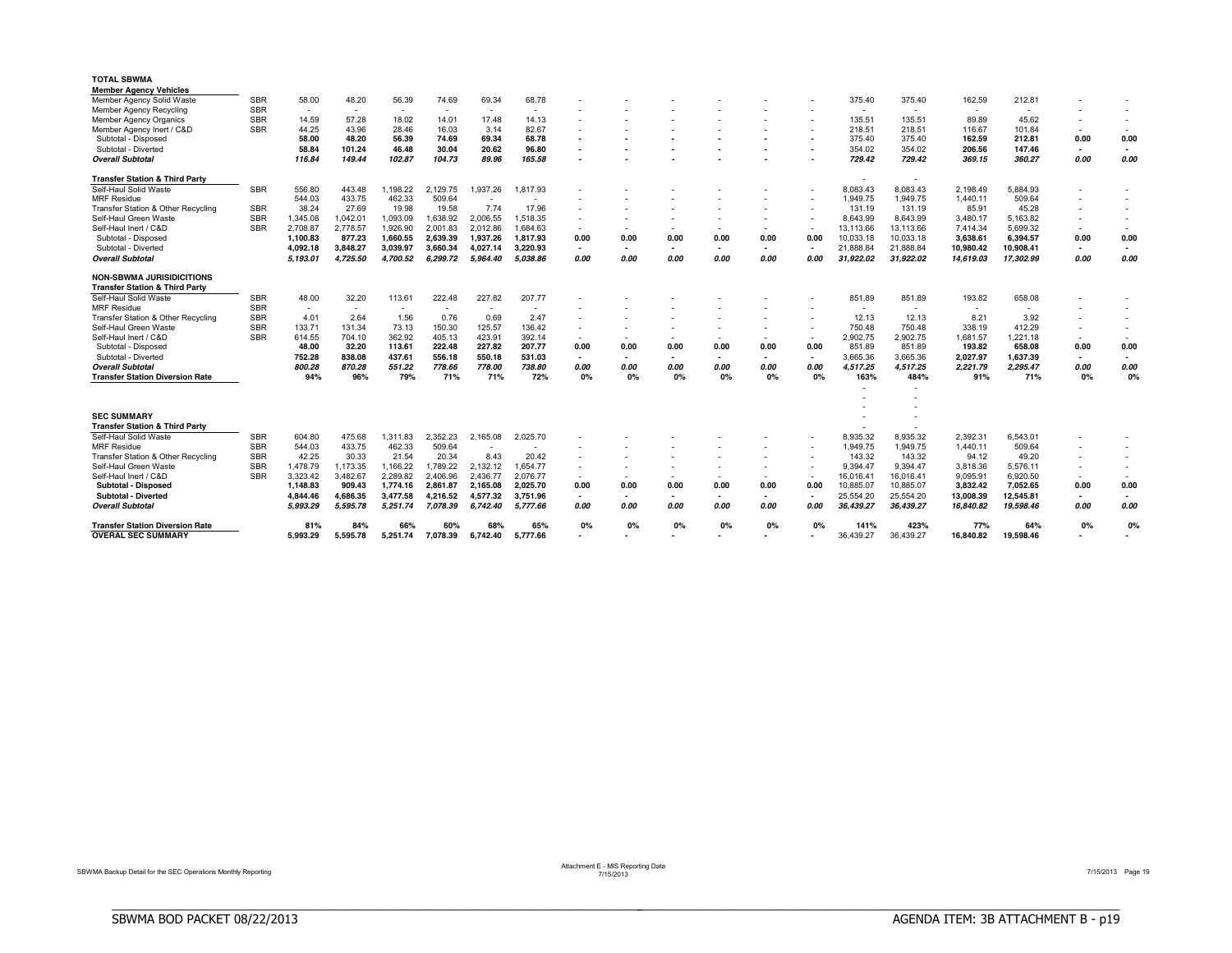#### **Attachment 7 Self-Haul Monthly Yards/Ton Ratio Rate Year 2013**

|                                                         | Jan-13    | Feb-13    | Mar-13              | Apr-13    | Mav-13    | $Jun-13$            | $Jul-13$                 | Aug-13 | Sep-13                   | Oct-13 | <b>Nov-13</b> | Dec-13 | 2012 Total |
|---------------------------------------------------------|-----------|-----------|---------------------|-----------|-----------|---------------------|--------------------------|--------|--------------------------|--------|---------------|--------|------------|
| Outbound Tons shipped from Transfer                     | 29.961.92 | 25.809.42 | 27.497.02           | 32.115.98 | 32.358.73 | 28.311.18           |                          |        |                          |        |               |        | 176.054.25 |
| Inbound Tons to the Transfer Station                    | 24.687.29 | 20.882.7  | 23.072.51           | 25.822.14 | 26.013.90 | 22.926.19           | $\overline{\phantom{0}}$ |        | $\overline{\phantom{0}}$ |        |               |        | 143.404.79 |
| Mass Balance weight of Inbound Self-Haul material to TS | 5.274.63  | 4.926.65  | 4.424.51            | 6.293.84  | 6.344.83  | 5.384.99            |                          |        |                          |        |               |        | 32.649.46  |
|                                                         |           |           |                     |           |           |                     |                          |        |                          |        |               |        |            |
| Total Inbound Cubic Yards for Self-Haul Loads           | 13.337.00 |           | 12.488.00 14.325.50 | 15.308.50 |           | 16.370.00 17.115.28 |                          |        |                          |        |               |        | 88.944.28  |
|                                                         |           |           |                     |           |           |                     |                          |        |                          |        |               |        |            |
| Self-Haul Conversion Ratio - yards/ton (Goal ≥ 2.76)    | 2.53      | 2.53      | 3.24                | 2.43      | 2.58      | 3.18                |                          |        | $\sim$                   |        |               |        | 2.72       |
| DIFFERENCE OF Self-Haul Conversion Ratio from 2.76      | (0.23)    | (0.23)    | 0.48                | (0.33)    | (0.18)    | 0.42                |                          |        |                          |        |               |        | (0.04)     |

BBBBBBBBBBBBBBBBBBBBBBBBBBBBBBBBBBBBBBBBBBBBBBBBBBBBBBBBBBBBBBBBBBBBBBBBBBBBBB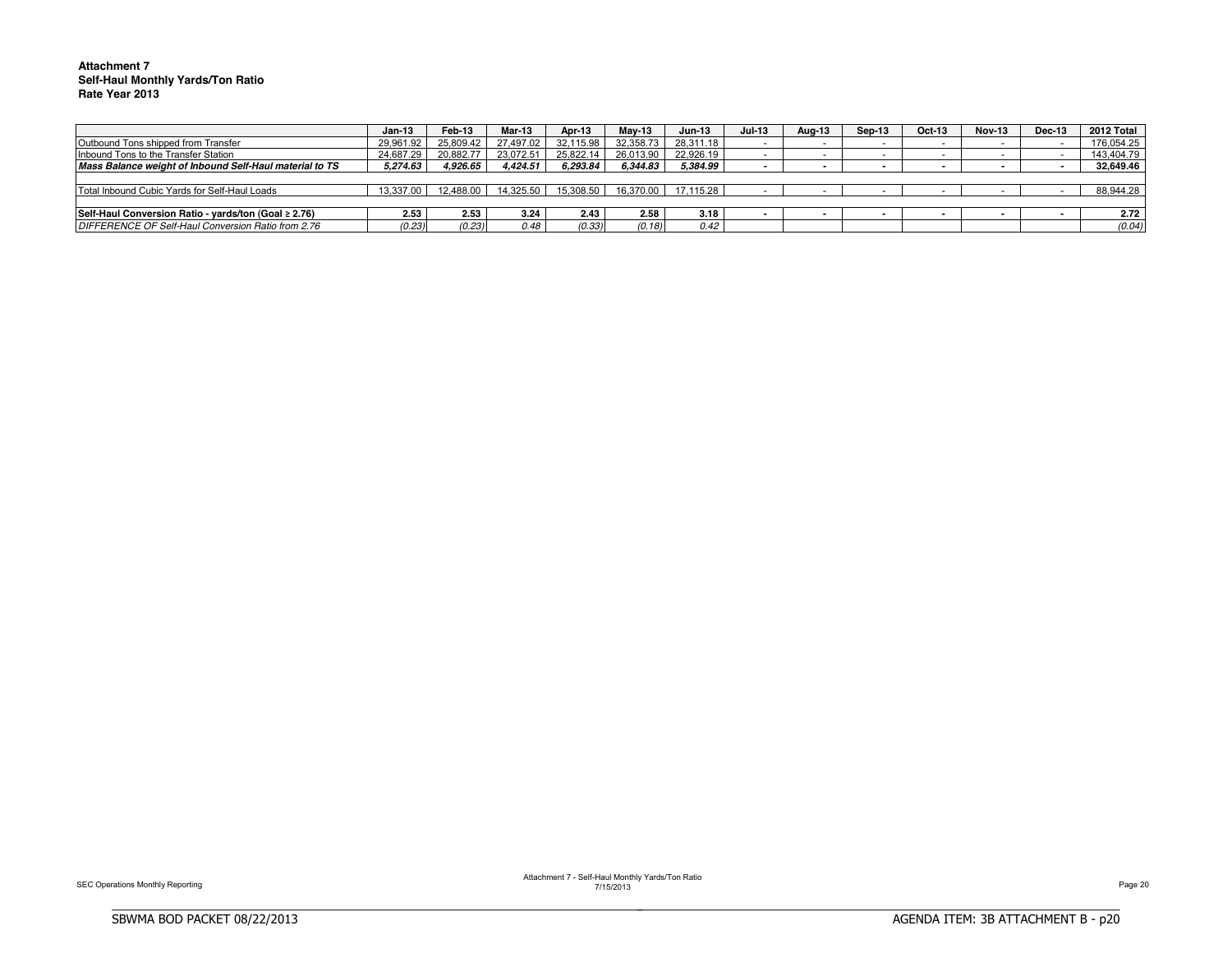#### **Attachment 8**

**MRF Commodity Marketing Report - Outbound Loads**

**June 2013**

|                        |             |           |           |           |             | Total Revenue by Commodity (\$) |               |        |        |        |               |        |              |
|------------------------|-------------|-----------|-----------|-----------|-------------|---------------------------------|---------------|--------|--------|--------|---------------|--------|--------------|
| <b>Material Type</b>   | $Jan-13$    | Feb-13    | Mar-13    | Apr-13    | Mav-13      | <b>Jun-13</b>                   | <b>Jul-13</b> | Aug-13 | Sep-13 | Oct-13 | <b>Nov-13</b> | Dec-13 | <b>TOTAL</b> |
| <b>CONTAINERS</b>      |             |           |           |           |             |                                 |               |        |        |        |               |        |              |
|                        | 461.787     | 406.058   | 406.641   | 391.242   | $422.848$ S | $306.785$ \$                    |               |        |        |        |               |        | \$2.395.362  |
| <b>FIBERS</b>          |             |           |           |           |             |                                 |               |        |        |        |               |        |              |
| Total Revenue - FIBERS | 561.458     | 419.117   | 475.520   | 461.361   | 471.493     | 407.058                         |               |        |        |        |               |        | \$2.796.006  |
| <b>OVERALL REVENUE</b> | \$1,023,245 | \$825.176 | \$882.161 | \$852.602 | \$894.341   | \$713.843                       | \$0           | \$0    | \$0    | \$0    | \$0           | \$0    | \$5,191,368  |

|                                |          |          |          |          |          | Total Tons by Commodity (Tons) |               |        |        |        |               |        |              |
|--------------------------------|----------|----------|----------|----------|----------|--------------------------------|---------------|--------|--------|--------|---------------|--------|--------------|
| <b>Material Type</b>           | Jan-13   | Feb-13   | Mar-13   | Apr-13   | Mav-13   | Jun-13                         | <b>Jul-13</b> | Aug-13 | Sep-13 | Oct-13 | <b>Nov-13</b> | Dec-13 | <b>TOTAL</b> |
| <b>CONTAINERS</b>              |          |          |          |          |          |                                |               |        |        |        |               |        |              |
| <b>Total Tons - CONTAINERS</b> | .607.77  | .257.09  | 1.215.49 | .313.33  | .435.65  | .142.11                        | 0.00          | 0.00   | 0.00   | 0.00   | 0.00          | 0.00   | 7.971.43     |
| <b>FIBERS</b>                  |          |          |          |          |          |                                |               |        |        |        |               |        |              |
| <b>Total Tons - FIBERS</b>     | .599.99  | 3.235.37 | 3.489.42 | 3.546.89 | 3.856.57 | 3.338.68                       | 0.00          | 0.00   | 0.00   | 0.00   | 0.00          | 0.00   | 22.066.92    |
| <b>OVERALL TONS</b>            | 6.207.76 | 1.492.46 | 1.704.90 | 4.860.22 | 5.292.22 | 4.480.78                       | 0.00          | 0.00   | 0.00   | 0.00   | 0.00          | 0.00   | 30.038.35    |

|                              |          |          |          |          |               | Average Rate Per Commodity (\$ per Ton) |               |        |        |        |               |               |            |
|------------------------------|----------|----------|----------|----------|---------------|-----------------------------------------|---------------|--------|--------|--------|---------------|---------------|------------|
| <b>Material Type</b>         | Jan-13   | Feb-13   | Mar-13   | Apr-13   | <b>Mav-13</b> | <b>Jun-13</b>                           | <b>Jul-13</b> | Aua-13 | Sep-13 | Oct-13 | <b>Nov-13</b> | <b>Dec-13</b> | <b>AVE</b> |
| <b>CONTAINERS</b>            |          |          |          |          |               |                                         |               |        |        |        |               |               |            |
| Ave Rate/Ton - CONTAINERS    | \$287.22 | \$323.02 | \$334.55 | \$297.90 | \$294.53      | \$268.61                                | \$0.00        | \$0.00 | \$0.00 | \$0.00 | \$0.0         | \$0.00        | \$300.49   |
| <b>FIBERS</b>                |          |          |          |          |               |                                         |               |        |        |        |               |               |            |
| Ave Rate/Ton - FIBERS        | \$122.06 | \$129.54 | \$136.27 | \$130.07 | \$122.26      | \$121.92                                | \$0.00        | \$0.00 | \$0.00 | \$0.00 | \$0.00        | \$0.00        | \$126.71   |
| <b>OVERALL Rate (\$)/ton</b> | \$164.83 | \$183.68 | \$187.50 | \$175.42 | \$168.99      | \$159.31                                | \$0.00        | \$0.00 | \$0.00 | \$0.00 | \$0.00        | \$0.00        | \$172.82   |

BBBBBBBBBBBBBBBBBBBBBBBBBBBBBBBBBBBBBBBBBBBBBBBBBBBBBBBBBBBBBBBBBBBBBBBBBBBBBB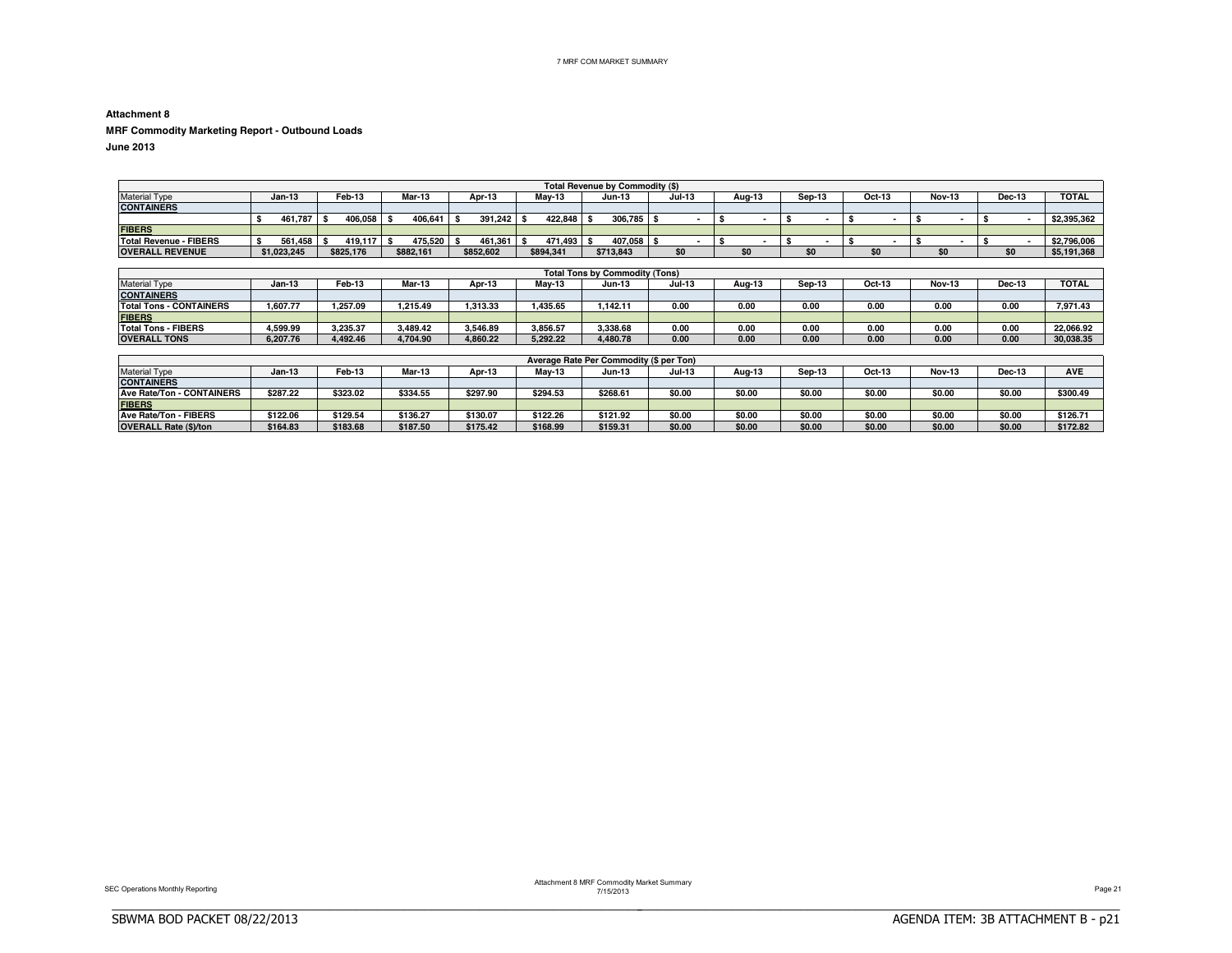#### 8 Truck Efficiency

### **Attachment 9**

### **Outbound Trucking Efficiency Report**

**June 2013**

| Feb-13<br>$Jun-13$<br><b>Jul-13</b><br>Oct-13<br><b>Nov-13</b><br>Dec-13<br><b>Total 2012</b><br>$Jan-13$<br>Mar-13<br>Apr-13<br>May-13<br>Aug-13<br>Sep-13<br>16,092.66<br>18,208.80<br>16,549.31<br>Ox Mountain MSW<br>16,471.35<br>14,359.14<br>16,847.07<br>98,528.33<br>$\sim$<br>$\sim$<br>$\overline{a}$<br>$\overline{a}$<br>$\overline{a}$<br>$\sim$<br>553.00<br>619.00<br>649.00<br>702.00<br>638.00<br>Loads<br>636.00<br>$\sim$<br>$\sim$<br>$\overline{\phantom{a}}$<br>$\sim$<br>$\sim$<br>$\overline{\phantom{a}}$<br>25.97<br>25.94<br>25.94<br>25.95<br>Average Tons/Load<br>25.90<br>26.00<br>25.96<br>$\sim$<br>$\sim$<br>$\sim$<br>$\blacksquare$<br>$\mathcal{L}$<br>$\overline{\phantom{a}}$<br>49.26<br>Marina MSW<br>49.26<br>2.00<br>2.00<br>Loads<br>24.63<br>24.63<br>Average Tons/Load<br>$\sim$<br>$\sim$<br>$\sim$<br>$\sim$<br>$\overline{\phantom{a}}$<br>$\overline{\phantom{a}}$<br>$\overline{\phantom{a}}$<br>$\overline{\phantom{a}}$<br>Newby MSW<br>1,090.85<br>1,090.85<br>$\sim$<br>$\sim$<br>$\sim$<br>$\sim$<br>$\sim$<br>$\sim$<br>$\sim$<br>$\sim$<br>$\overline{\phantom{a}}$<br>$\sim$<br>$\overline{\phantom{a}}$<br>Loads<br>45.00<br>45.00<br>$\overline{a}$<br>$\mathbf{r}$<br>$\sim$<br>$\sim$<br>$\sim$<br>$\overline{\phantom{a}}$<br>÷.<br>24.24<br>24.24<br>Average Tons/Load<br>$\sim$<br>$\overline{\phantom{a}}$<br>$\blacksquare$<br>$\blacksquare$<br>$\blacksquare$<br><b>TOTAL C&amp;D AND INERTS</b><br>99,668.44<br><b>TONS</b><br>14,359.14<br>16,092.66<br>17,987.18<br>18,208.80<br>16,549.31<br>16,471.35<br>$\sim$<br>$\sim$<br>$\sim$<br>$\overline{\phantom{a}}$<br>$\sim$<br>$\overline{\phantom{a}}$<br><b>LOADS</b><br>696.00<br>636.00<br>553.00<br>619.00<br>702.00<br>638.00<br>3,844.00<br>$\sim$<br>$\sim$<br>$\sim$<br>$\overline{a}$<br>$\sim$<br>$\sim$<br><b>AVERAGE TONS/LOAD</b><br>25.90<br>25.97<br>26.00<br>25.84<br>25.94<br>25.94<br>25.93<br>$\sim$<br>$\blacksquare$<br>$\sim$<br>$\blacksquare$<br>$\blacksquare$<br>$\blacksquare$<br>148.25<br>Loads Saved / Month (est. 22 tons/Ld.)<br>112.70<br>99.69<br>112.48<br>121.60<br>125.67<br>114.24<br>$\blacksquare$<br>$\blacksquare$<br>$\overline{\phantom{a}}$<br><b>INERT MATERIALS (C&amp;D / INERTS)</b><br><b>Total 2012</b><br>$Jan-13$<br>Feb-13<br><b>Mar-13</b><br>Apr-13<br><b>May-13</b><br>$Jun-13$<br><b>Jul-13</b><br>Aug-13<br>Sep-13<br>Oct-13<br><b>Nov-13</b><br>Dec-13<br>2,322.88<br>2,634.70<br>2,339.84<br>Zanker Road Material Processing<br>3,398.82<br>3,081.54<br>2,145.14<br>15,922.92<br>$\sim$<br>$\overline{\phantom{a}}$<br>$\overline{\phantom{a}}$<br>$\overline{\phantom{a}}$<br>$\overline{\phantom{a}}$<br>$\overline{\phantom{a}}$<br>107.00<br>131.00<br>167.00<br>151.00<br>114.00<br>114.00<br>784.00<br>Loads<br>$\overline{a}$<br>$\overline{a}$<br>$\sim$<br>$\overline{a}$<br>20.05<br>20.38<br>20.11<br>20.52<br>20.31<br>Average Tons/Load<br>20.35<br>20.41<br>$\sim$<br>$\sim$<br>$\sim$<br>$\sim$<br>$\sim$<br>$\overline{\phantom{a}}$<br>439.64<br>286.65<br>1,418.80<br>OX Mountain Dirt/Inerts<br>585.30<br>107.21<br>$\sim$<br>$\sim$<br>$\sim$<br>$\overline{\phantom{a}}$<br>$\blacksquare$<br>$\overline{\phantom{a}}$<br>$\sim$<br>$\sim$<br>26.00<br>19.00<br>13.00<br>5.00<br>Loads<br>$\sim$<br>$\sim$<br>$\sim$<br>$\sim$<br>$\sim$<br>$\overline{\phantom{a}}$<br>$\sim$<br>$\overline{\phantom{a}}$<br>22.51<br>23.14<br>22.05<br>21.44<br>Average Tons/Load<br>$\sim$<br>$\sim$<br>$\mathbb{Z}^{\times}$<br>$\mathbf{L}$<br>$\sim$<br>$\mathbb{Z}^2$<br>$\overline{\phantom{a}}$<br>$\overline{\phantom{a}}$<br><b>SRDC Dirt/Inerts</b><br>152.69<br>152.69<br>$\blacksquare$<br>$\sim$<br>$\sim$<br>$\overline{\phantom{a}}$<br>$\blacksquare$<br>$\overline{\phantom{a}}$<br>$\sim$<br>$\overline{\phantom{a}}$<br>$\overline{\phantom{a}}$<br>$\blacksquare$<br>$\blacksquare$<br>12.00<br>12.00<br>Loads<br>$\omega$<br>$\sim$<br>$\sim$<br>$\sim$<br>$\omega$<br>$\sim$<br>$\sim$<br>$\sim$<br>$\blacksquare$<br>$\omega$<br>$\sim$<br>Average Tons/Load<br>12.72<br>12.72<br>$\blacksquare$<br>$\sim$<br>$\sim$<br>$\sim$<br>$\sim$<br>$\sim$<br>$\overline{\phantom{a}}$<br>$\overline{\phantom{a}}$<br>$\blacksquare$<br>$\overline{\phantom{a}}$<br>$\overline{\phantom{a}}$<br><b>TOTAL C&amp;D AND INERTS</b><br>2,634.70<br>2,447.05<br>17,494.41<br><b>TONS</b><br>3,551.51<br>3.666.84<br>2,584.78<br>2,609.53<br>$\mathbf{r}$<br>$\sim$<br>$\sim$<br>$\sim$<br>$\sim$<br>$\sim$<br><b>LOADS</b><br>179.00<br>177.00<br>126.00<br>127.00<br>131.00<br>119.00<br>859.00<br>$\sim$<br>$\sim$<br>$\sim$<br>$\sim$<br>$\sim$<br>$\sim$<br><b>AVERAGE TONS/LOAD</b><br>20.51<br>20.55<br>20.11<br>20.37<br>19.84<br>20.72<br>20.56<br>$\blacksquare$<br>$\blacksquare$<br>$\blacksquare$<br>$\sim$<br>$\blacksquare$<br>$\blacksquare$<br>Loads Saved / Month (est. 19 tons/Ld.)<br>7.92<br>15.99<br>10.34<br>9.79<br>42.18<br>10.04<br>7.67<br>$\overline{a}$<br>$\sim$<br>$\overline{\phantom{a}}$<br><b>ORGANICS / GREEN WASTE / FOOD WASTE</b><br>Feb-13<br>Apr-13<br>$Jul-13$<br>Dec-13<br><b>Total 2012</b><br>$Jan-13$<br><b>Mar-13</b><br><b>May-13</b><br>$Jun-13$<br>Aug-13<br>Sep-13<br>Oct-13<br><b>Nov-13</b><br>4,094.74<br>3,538.46<br>Recology Grover - Green/Organics<br>4,958.69<br>4,924.16<br>3,673.21<br>2,945.19<br>24,134.45<br>$\overline{\phantom{a}}$<br>$\overline{\phantom{a}}$<br>$\overline{\phantom{a}}$<br>$\overline{\phantom{a}}$<br>$\overline{\phantom{a}}$<br>200.00<br>198.00<br>165.00<br>148.00<br>141.00<br>118.00<br>970.00<br>Loads<br>$\sim$<br>$\sim$<br>$\overline{\phantom{a}}$<br>$\sim$<br>$\sim$<br>$\sim$<br>Average Tons/Load<br>24.79<br>24.87<br>24.82<br>24.82<br>25.10<br>24.96<br>24.88<br>$\overline{\phantom{a}}$<br>$\overline{\phantom{a}}$<br>$\overline{\phantom{a}}$<br>$\overline{\phantom{a}}$<br>$\overline{\phantom{a}}$<br>$\overline{\phantom{a}}$<br>4,344.39<br>Republic Newby Island - Green/Organics<br>4.187.28<br>2.692.06<br>6.541.40<br>4,863.33<br>3.948.18<br>26,576.64<br>$\sim$<br>$\sim$<br>$\sim$<br>$\sim$<br>$\sim$<br>$\sim$<br>179.00<br>268.00<br>179.00<br>115.00<br>202.00<br>162.00<br>1,105.00<br>Loads<br>$\sim$<br>$\sim$<br>$\pm$<br>$\overline{\phantom{a}}$<br>$\sim$<br>$\sim$<br>23.39<br>23.41<br>24.27<br>24.41<br>24.37<br>24.05<br>Average Tons/Load<br>24.08<br>$\mathbb{Z}^{\times}$<br>$\omega$<br>$\mathbb{Z}^2$<br>$\mathbf{L}$<br>$\mathbf{L}$<br>$\sim$<br>Recology Grover - Food Waste<br>$\overline{\phantom{a}}$<br>$\blacksquare$<br>$\blacksquare$<br>$\overline{\phantom{a}}$<br>$\overline{\phantom{a}}$<br>$\overline{\phantom{a}}$<br>$\overline{\phantom{a}}$<br>$\overline{\phantom{a}}$<br>$\overline{\phantom{a}}$<br>$\overline{\phantom{a}}$<br>$\overline{\phantom{a}}$<br>$\overline{\phantom{a}}$<br>$\sim$<br>Loads<br>$\sim$<br>$\sim$<br>$\mathbb{L}^2$<br>$\sim$<br>$\sim$<br>$\sim$<br>$\sim$<br>$\sim$<br>$\sim$<br>$\sim$<br>$\sim$<br>$\sim$<br>Average Tons/Load<br>$\sim$<br>$\sim$<br>$\blacksquare$<br>$\sim$<br>$\sim$<br>$\blacksquare$<br>$\blacksquare$<br>$\sim$<br>$\blacksquare$<br>$\blacksquare$<br>$\blacksquare$<br>$\blacksquare$<br>$\blacksquare$<br>Republic Newby Island - Food Waste<br>192.58<br>261.36<br>98.70<br>552.64<br>$\sim$<br>$\sim$<br>$\sim$<br>$\overline{\phantom{a}}$<br>$\sim$<br>$\sim$<br>$\overline{\phantom{a}}$<br>$\overline{\phantom{a}}$<br>$\overline{\phantom{a}}$<br>4.00<br>23.00<br>8.00<br>11.00<br>Loads<br>Attachment 9 - Truck Efficiency<br>7/15/2013 | <b>MUNICIPAL SOLID WASTE (MSW)</b> |  |  |  |  |  |  |          |
|------------------------------------------------------------------------------------------------------------------------------------------------------------------------------------------------------------------------------------------------------------------------------------------------------------------------------------------------------------------------------------------------------------------------------------------------------------------------------------------------------------------------------------------------------------------------------------------------------------------------------------------------------------------------------------------------------------------------------------------------------------------------------------------------------------------------------------------------------------------------------------------------------------------------------------------------------------------------------------------------------------------------------------------------------------------------------------------------------------------------------------------------------------------------------------------------------------------------------------------------------------------------------------------------------------------------------------------------------------------------------------------------------------------------------------------------------------------------------------------------------------------------------------------------------------------------------------------------------------------------------------------------------------------------------------------------------------------------------------------------------------------------------------------------------------------------------------------------------------------------------------------------------------------------------------------------------------------------------------------------------------------------------------------------------------------------------------------------------------------------------------------------------------------------------------------------------------------------------------------------------------------------------------------------------------------------------------------------------------------------------------------------------------------------------------------------------------------------------------------------------------------------------------------------------------------------------------------------------------------------------------------------------------------------------------------------------------------------------------------------------------------------------------------------------------------------------------------------------------------------------------------------------------------------------------------------------------------------------------------------------------------------------------------------------------------------------------------------------------------------------------------------------------------------------------------------------------------------------------------------------------------------------------------------------------------------------------------------------------------------------------------------------------------------------------------------------------------------------------------------------------------------------------------------------------------------------------------------------------------------------------------------------------------------------------------------------------------------------------------------------------------------------------------------------------------------------------------------------------------------------------------------------------------------------------------------------------------------------------------------------------------------------------------------------------------------------------------------------------------------------------------------------------------------------------------------------------------------------------------------------------------------------------------------------------------------------------------------------------------------------------------------------------------------------------------------------------------------------------------------------------------------------------------------------------------------------------------------------------------------------------------------------------------------------------------------------------------------------------------------------------------------------------------------------------------------------------------------------------------------------------------------------------------------------------------------------------------------------------------------------------------------------------------------------------------------------------------------------------------------------------------------------------------------------------------------------------------------------------------------------------------------------------------------------------------------------------------------------------------------------------------------------------------------------------------------------------------------------------------------------------------------------------------------------------------------------------------------------------------------------------------------------------------------------------------------------------------------------------------------------------------------------------------------------------------------------------------------------------------------------------------------------------------------------------------------------------------------------------------------------------------------------------------------------------------------------------------------------------------------------------------------------------------------------------------------------------------------------------------------------------------------------------------------------------------------------------------------------------------------------------------------------------------------------------------------------------------------------------------------------------------------------------------------------------------------------------------------------------------------------------------------------------------------------------------------------------------------------------------------------------------------------------------------------------------------------------------------------------------------------------------------------------------------------------------------------------------------------------------------------------------------------------------------------------------------------------------------------------------------------------------------------------------------------------------------------------------------------------------------------------------------------------------------------------------------------------------------------------------------------------------------------------------------------------------------------------------------------------------------------------------------------------------------------------------------------------|------------------------------------|--|--|--|--|--|--|----------|
|                                                                                                                                                                                                                                                                                                                                                                                                                                                                                                                                                                                                                                                                                                                                                                                                                                                                                                                                                                                                                                                                                                                                                                                                                                                                                                                                                                                                                                                                                                                                                                                                                                                                                                                                                                                                                                                                                                                                                                                                                                                                                                                                                                                                                                                                                                                                                                                                                                                                                                                                                                                                                                                                                                                                                                                                                                                                                                                                                                                                                                                                                                                                                                                                                                                                                                                                                                                                                                                                                                                                                                                                                                                                                                                                                                                                                                                                                                                                                                                                                                                                                                                                                                                                                                                                                                                                                                                                                                                                                                                                                                                                                                                                                                                                                                                                                                                                                                                                                                                                                                                                                                                                                                                                                                                                                                                                                                                                                                                                                                                                                                                                                                                                                                                                                                                                                                                                                                                                                                                                                                                                                                                                                                                                                                                                                                                                                                                                                                                                                                                                                                                                                                                                                                                                                                                                                                                                                                                                                                                                                                                                                                                                                                                                                                                                                                                                                                                                                                                                                                                                                                                    |                                    |  |  |  |  |  |  |          |
|                                                                                                                                                                                                                                                                                                                                                                                                                                                                                                                                                                                                                                                                                                                                                                                                                                                                                                                                                                                                                                                                                                                                                                                                                                                                                                                                                                                                                                                                                                                                                                                                                                                                                                                                                                                                                                                                                                                                                                                                                                                                                                                                                                                                                                                                                                                                                                                                                                                                                                                                                                                                                                                                                                                                                                                                                                                                                                                                                                                                                                                                                                                                                                                                                                                                                                                                                                                                                                                                                                                                                                                                                                                                                                                                                                                                                                                                                                                                                                                                                                                                                                                                                                                                                                                                                                                                                                                                                                                                                                                                                                                                                                                                                                                                                                                                                                                                                                                                                                                                                                                                                                                                                                                                                                                                                                                                                                                                                                                                                                                                                                                                                                                                                                                                                                                                                                                                                                                                                                                                                                                                                                                                                                                                                                                                                                                                                                                                                                                                                                                                                                                                                                                                                                                                                                                                                                                                                                                                                                                                                                                                                                                                                                                                                                                                                                                                                                                                                                                                                                                                                                                    |                                    |  |  |  |  |  |  |          |
|                                                                                                                                                                                                                                                                                                                                                                                                                                                                                                                                                                                                                                                                                                                                                                                                                                                                                                                                                                                                                                                                                                                                                                                                                                                                                                                                                                                                                                                                                                                                                                                                                                                                                                                                                                                                                                                                                                                                                                                                                                                                                                                                                                                                                                                                                                                                                                                                                                                                                                                                                                                                                                                                                                                                                                                                                                                                                                                                                                                                                                                                                                                                                                                                                                                                                                                                                                                                                                                                                                                                                                                                                                                                                                                                                                                                                                                                                                                                                                                                                                                                                                                                                                                                                                                                                                                                                                                                                                                                                                                                                                                                                                                                                                                                                                                                                                                                                                                                                                                                                                                                                                                                                                                                                                                                                                                                                                                                                                                                                                                                                                                                                                                                                                                                                                                                                                                                                                                                                                                                                                                                                                                                                                                                                                                                                                                                                                                                                                                                                                                                                                                                                                                                                                                                                                                                                                                                                                                                                                                                                                                                                                                                                                                                                                                                                                                                                                                                                                                                                                                                                                                    |                                    |  |  |  |  |  |  | 3,797.00 |
|                                                                                                                                                                                                                                                                                                                                                                                                                                                                                                                                                                                                                                                                                                                                                                                                                                                                                                                                                                                                                                                                                                                                                                                                                                                                                                                                                                                                                                                                                                                                                                                                                                                                                                                                                                                                                                                                                                                                                                                                                                                                                                                                                                                                                                                                                                                                                                                                                                                                                                                                                                                                                                                                                                                                                                                                                                                                                                                                                                                                                                                                                                                                                                                                                                                                                                                                                                                                                                                                                                                                                                                                                                                                                                                                                                                                                                                                                                                                                                                                                                                                                                                                                                                                                                                                                                                                                                                                                                                                                                                                                                                                                                                                                                                                                                                                                                                                                                                                                                                                                                                                                                                                                                                                                                                                                                                                                                                                                                                                                                                                                                                                                                                                                                                                                                                                                                                                                                                                                                                                                                                                                                                                                                                                                                                                                                                                                                                                                                                                                                                                                                                                                                                                                                                                                                                                                                                                                                                                                                                                                                                                                                                                                                                                                                                                                                                                                                                                                                                                                                                                                                                    |                                    |  |  |  |  |  |  |          |
|                                                                                                                                                                                                                                                                                                                                                                                                                                                                                                                                                                                                                                                                                                                                                                                                                                                                                                                                                                                                                                                                                                                                                                                                                                                                                                                                                                                                                                                                                                                                                                                                                                                                                                                                                                                                                                                                                                                                                                                                                                                                                                                                                                                                                                                                                                                                                                                                                                                                                                                                                                                                                                                                                                                                                                                                                                                                                                                                                                                                                                                                                                                                                                                                                                                                                                                                                                                                                                                                                                                                                                                                                                                                                                                                                                                                                                                                                                                                                                                                                                                                                                                                                                                                                                                                                                                                                                                                                                                                                                                                                                                                                                                                                                                                                                                                                                                                                                                                                                                                                                                                                                                                                                                                                                                                                                                                                                                                                                                                                                                                                                                                                                                                                                                                                                                                                                                                                                                                                                                                                                                                                                                                                                                                                                                                                                                                                                                                                                                                                                                                                                                                                                                                                                                                                                                                                                                                                                                                                                                                                                                                                                                                                                                                                                                                                                                                                                                                                                                                                                                                                                                    |                                    |  |  |  |  |  |  |          |
|                                                                                                                                                                                                                                                                                                                                                                                                                                                                                                                                                                                                                                                                                                                                                                                                                                                                                                                                                                                                                                                                                                                                                                                                                                                                                                                                                                                                                                                                                                                                                                                                                                                                                                                                                                                                                                                                                                                                                                                                                                                                                                                                                                                                                                                                                                                                                                                                                                                                                                                                                                                                                                                                                                                                                                                                                                                                                                                                                                                                                                                                                                                                                                                                                                                                                                                                                                                                                                                                                                                                                                                                                                                                                                                                                                                                                                                                                                                                                                                                                                                                                                                                                                                                                                                                                                                                                                                                                                                                                                                                                                                                                                                                                                                                                                                                                                                                                                                                                                                                                                                                                                                                                                                                                                                                                                                                                                                                                                                                                                                                                                                                                                                                                                                                                                                                                                                                                                                                                                                                                                                                                                                                                                                                                                                                                                                                                                                                                                                                                                                                                                                                                                                                                                                                                                                                                                                                                                                                                                                                                                                                                                                                                                                                                                                                                                                                                                                                                                                                                                                                                                                    |                                    |  |  |  |  |  |  |          |
|                                                                                                                                                                                                                                                                                                                                                                                                                                                                                                                                                                                                                                                                                                                                                                                                                                                                                                                                                                                                                                                                                                                                                                                                                                                                                                                                                                                                                                                                                                                                                                                                                                                                                                                                                                                                                                                                                                                                                                                                                                                                                                                                                                                                                                                                                                                                                                                                                                                                                                                                                                                                                                                                                                                                                                                                                                                                                                                                                                                                                                                                                                                                                                                                                                                                                                                                                                                                                                                                                                                                                                                                                                                                                                                                                                                                                                                                                                                                                                                                                                                                                                                                                                                                                                                                                                                                                                                                                                                                                                                                                                                                                                                                                                                                                                                                                                                                                                                                                                                                                                                                                                                                                                                                                                                                                                                                                                                                                                                                                                                                                                                                                                                                                                                                                                                                                                                                                                                                                                                                                                                                                                                                                                                                                                                                                                                                                                                                                                                                                                                                                                                                                                                                                                                                                                                                                                                                                                                                                                                                                                                                                                                                                                                                                                                                                                                                                                                                                                                                                                                                                                                    |                                    |  |  |  |  |  |  |          |
|                                                                                                                                                                                                                                                                                                                                                                                                                                                                                                                                                                                                                                                                                                                                                                                                                                                                                                                                                                                                                                                                                                                                                                                                                                                                                                                                                                                                                                                                                                                                                                                                                                                                                                                                                                                                                                                                                                                                                                                                                                                                                                                                                                                                                                                                                                                                                                                                                                                                                                                                                                                                                                                                                                                                                                                                                                                                                                                                                                                                                                                                                                                                                                                                                                                                                                                                                                                                                                                                                                                                                                                                                                                                                                                                                                                                                                                                                                                                                                                                                                                                                                                                                                                                                                                                                                                                                                                                                                                                                                                                                                                                                                                                                                                                                                                                                                                                                                                                                                                                                                                                                                                                                                                                                                                                                                                                                                                                                                                                                                                                                                                                                                                                                                                                                                                                                                                                                                                                                                                                                                                                                                                                                                                                                                                                                                                                                                                                                                                                                                                                                                                                                                                                                                                                                                                                                                                                                                                                                                                                                                                                                                                                                                                                                                                                                                                                                                                                                                                                                                                                                                                    |                                    |  |  |  |  |  |  |          |
|                                                                                                                                                                                                                                                                                                                                                                                                                                                                                                                                                                                                                                                                                                                                                                                                                                                                                                                                                                                                                                                                                                                                                                                                                                                                                                                                                                                                                                                                                                                                                                                                                                                                                                                                                                                                                                                                                                                                                                                                                                                                                                                                                                                                                                                                                                                                                                                                                                                                                                                                                                                                                                                                                                                                                                                                                                                                                                                                                                                                                                                                                                                                                                                                                                                                                                                                                                                                                                                                                                                                                                                                                                                                                                                                                                                                                                                                                                                                                                                                                                                                                                                                                                                                                                                                                                                                                                                                                                                                                                                                                                                                                                                                                                                                                                                                                                                                                                                                                                                                                                                                                                                                                                                                                                                                                                                                                                                                                                                                                                                                                                                                                                                                                                                                                                                                                                                                                                                                                                                                                                                                                                                                                                                                                                                                                                                                                                                                                                                                                                                                                                                                                                                                                                                                                                                                                                                                                                                                                                                                                                                                                                                                                                                                                                                                                                                                                                                                                                                                                                                                                                                    |                                    |  |  |  |  |  |  |          |
|                                                                                                                                                                                                                                                                                                                                                                                                                                                                                                                                                                                                                                                                                                                                                                                                                                                                                                                                                                                                                                                                                                                                                                                                                                                                                                                                                                                                                                                                                                                                                                                                                                                                                                                                                                                                                                                                                                                                                                                                                                                                                                                                                                                                                                                                                                                                                                                                                                                                                                                                                                                                                                                                                                                                                                                                                                                                                                                                                                                                                                                                                                                                                                                                                                                                                                                                                                                                                                                                                                                                                                                                                                                                                                                                                                                                                                                                                                                                                                                                                                                                                                                                                                                                                                                                                                                                                                                                                                                                                                                                                                                                                                                                                                                                                                                                                                                                                                                                                                                                                                                                                                                                                                                                                                                                                                                                                                                                                                                                                                                                                                                                                                                                                                                                                                                                                                                                                                                                                                                                                                                                                                                                                                                                                                                                                                                                                                                                                                                                                                                                                                                                                                                                                                                                                                                                                                                                                                                                                                                                                                                                                                                                                                                                                                                                                                                                                                                                                                                                                                                                                                                    |                                    |  |  |  |  |  |  |          |
|                                                                                                                                                                                                                                                                                                                                                                                                                                                                                                                                                                                                                                                                                                                                                                                                                                                                                                                                                                                                                                                                                                                                                                                                                                                                                                                                                                                                                                                                                                                                                                                                                                                                                                                                                                                                                                                                                                                                                                                                                                                                                                                                                                                                                                                                                                                                                                                                                                                                                                                                                                                                                                                                                                                                                                                                                                                                                                                                                                                                                                                                                                                                                                                                                                                                                                                                                                                                                                                                                                                                                                                                                                                                                                                                                                                                                                                                                                                                                                                                                                                                                                                                                                                                                                                                                                                                                                                                                                                                                                                                                                                                                                                                                                                                                                                                                                                                                                                                                                                                                                                                                                                                                                                                                                                                                                                                                                                                                                                                                                                                                                                                                                                                                                                                                                                                                                                                                                                                                                                                                                                                                                                                                                                                                                                                                                                                                                                                                                                                                                                                                                                                                                                                                                                                                                                                                                                                                                                                                                                                                                                                                                                                                                                                                                                                                                                                                                                                                                                                                                                                                                                    |                                    |  |  |  |  |  |  |          |
|                                                                                                                                                                                                                                                                                                                                                                                                                                                                                                                                                                                                                                                                                                                                                                                                                                                                                                                                                                                                                                                                                                                                                                                                                                                                                                                                                                                                                                                                                                                                                                                                                                                                                                                                                                                                                                                                                                                                                                                                                                                                                                                                                                                                                                                                                                                                                                                                                                                                                                                                                                                                                                                                                                                                                                                                                                                                                                                                                                                                                                                                                                                                                                                                                                                                                                                                                                                                                                                                                                                                                                                                                                                                                                                                                                                                                                                                                                                                                                                                                                                                                                                                                                                                                                                                                                                                                                                                                                                                                                                                                                                                                                                                                                                                                                                                                                                                                                                                                                                                                                                                                                                                                                                                                                                                                                                                                                                                                                                                                                                                                                                                                                                                                                                                                                                                                                                                                                                                                                                                                                                                                                                                                                                                                                                                                                                                                                                                                                                                                                                                                                                                                                                                                                                                                                                                                                                                                                                                                                                                                                                                                                                                                                                                                                                                                                                                                                                                                                                                                                                                                                                    |                                    |  |  |  |  |  |  |          |
|                                                                                                                                                                                                                                                                                                                                                                                                                                                                                                                                                                                                                                                                                                                                                                                                                                                                                                                                                                                                                                                                                                                                                                                                                                                                                                                                                                                                                                                                                                                                                                                                                                                                                                                                                                                                                                                                                                                                                                                                                                                                                                                                                                                                                                                                                                                                                                                                                                                                                                                                                                                                                                                                                                                                                                                                                                                                                                                                                                                                                                                                                                                                                                                                                                                                                                                                                                                                                                                                                                                                                                                                                                                                                                                                                                                                                                                                                                                                                                                                                                                                                                                                                                                                                                                                                                                                                                                                                                                                                                                                                                                                                                                                                                                                                                                                                                                                                                                                                                                                                                                                                                                                                                                                                                                                                                                                                                                                                                                                                                                                                                                                                                                                                                                                                                                                                                                                                                                                                                                                                                                                                                                                                                                                                                                                                                                                                                                                                                                                                                                                                                                                                                                                                                                                                                                                                                                                                                                                                                                                                                                                                                                                                                                                                                                                                                                                                                                                                                                                                                                                                                                    |                                    |  |  |  |  |  |  |          |
|                                                                                                                                                                                                                                                                                                                                                                                                                                                                                                                                                                                                                                                                                                                                                                                                                                                                                                                                                                                                                                                                                                                                                                                                                                                                                                                                                                                                                                                                                                                                                                                                                                                                                                                                                                                                                                                                                                                                                                                                                                                                                                                                                                                                                                                                                                                                                                                                                                                                                                                                                                                                                                                                                                                                                                                                                                                                                                                                                                                                                                                                                                                                                                                                                                                                                                                                                                                                                                                                                                                                                                                                                                                                                                                                                                                                                                                                                                                                                                                                                                                                                                                                                                                                                                                                                                                                                                                                                                                                                                                                                                                                                                                                                                                                                                                                                                                                                                                                                                                                                                                                                                                                                                                                                                                                                                                                                                                                                                                                                                                                                                                                                                                                                                                                                                                                                                                                                                                                                                                                                                                                                                                                                                                                                                                                                                                                                                                                                                                                                                                                                                                                                                                                                                                                                                                                                                                                                                                                                                                                                                                                                                                                                                                                                                                                                                                                                                                                                                                                                                                                                                                    |                                    |  |  |  |  |  |  |          |
|                                                                                                                                                                                                                                                                                                                                                                                                                                                                                                                                                                                                                                                                                                                                                                                                                                                                                                                                                                                                                                                                                                                                                                                                                                                                                                                                                                                                                                                                                                                                                                                                                                                                                                                                                                                                                                                                                                                                                                                                                                                                                                                                                                                                                                                                                                                                                                                                                                                                                                                                                                                                                                                                                                                                                                                                                                                                                                                                                                                                                                                                                                                                                                                                                                                                                                                                                                                                                                                                                                                                                                                                                                                                                                                                                                                                                                                                                                                                                                                                                                                                                                                                                                                                                                                                                                                                                                                                                                                                                                                                                                                                                                                                                                                                                                                                                                                                                                                                                                                                                                                                                                                                                                                                                                                                                                                                                                                                                                                                                                                                                                                                                                                                                                                                                                                                                                                                                                                                                                                                                                                                                                                                                                                                                                                                                                                                                                                                                                                                                                                                                                                                                                                                                                                                                                                                                                                                                                                                                                                                                                                                                                                                                                                                                                                                                                                                                                                                                                                                                                                                                                                    |                                    |  |  |  |  |  |  |          |
|                                                                                                                                                                                                                                                                                                                                                                                                                                                                                                                                                                                                                                                                                                                                                                                                                                                                                                                                                                                                                                                                                                                                                                                                                                                                                                                                                                                                                                                                                                                                                                                                                                                                                                                                                                                                                                                                                                                                                                                                                                                                                                                                                                                                                                                                                                                                                                                                                                                                                                                                                                                                                                                                                                                                                                                                                                                                                                                                                                                                                                                                                                                                                                                                                                                                                                                                                                                                                                                                                                                                                                                                                                                                                                                                                                                                                                                                                                                                                                                                                                                                                                                                                                                                                                                                                                                                                                                                                                                                                                                                                                                                                                                                                                                                                                                                                                                                                                                                                                                                                                                                                                                                                                                                                                                                                                                                                                                                                                                                                                                                                                                                                                                                                                                                                                                                                                                                                                                                                                                                                                                                                                                                                                                                                                                                                                                                                                                                                                                                                                                                                                                                                                                                                                                                                                                                                                                                                                                                                                                                                                                                                                                                                                                                                                                                                                                                                                                                                                                                                                                                                                                    |                                    |  |  |  |  |  |  |          |
|                                                                                                                                                                                                                                                                                                                                                                                                                                                                                                                                                                                                                                                                                                                                                                                                                                                                                                                                                                                                                                                                                                                                                                                                                                                                                                                                                                                                                                                                                                                                                                                                                                                                                                                                                                                                                                                                                                                                                                                                                                                                                                                                                                                                                                                                                                                                                                                                                                                                                                                                                                                                                                                                                                                                                                                                                                                                                                                                                                                                                                                                                                                                                                                                                                                                                                                                                                                                                                                                                                                                                                                                                                                                                                                                                                                                                                                                                                                                                                                                                                                                                                                                                                                                                                                                                                                                                                                                                                                                                                                                                                                                                                                                                                                                                                                                                                                                                                                                                                                                                                                                                                                                                                                                                                                                                                                                                                                                                                                                                                                                                                                                                                                                                                                                                                                                                                                                                                                                                                                                                                                                                                                                                                                                                                                                                                                                                                                                                                                                                                                                                                                                                                                                                                                                                                                                                                                                                                                                                                                                                                                                                                                                                                                                                                                                                                                                                                                                                                                                                                                                                                                    |                                    |  |  |  |  |  |  |          |
|                                                                                                                                                                                                                                                                                                                                                                                                                                                                                                                                                                                                                                                                                                                                                                                                                                                                                                                                                                                                                                                                                                                                                                                                                                                                                                                                                                                                                                                                                                                                                                                                                                                                                                                                                                                                                                                                                                                                                                                                                                                                                                                                                                                                                                                                                                                                                                                                                                                                                                                                                                                                                                                                                                                                                                                                                                                                                                                                                                                                                                                                                                                                                                                                                                                                                                                                                                                                                                                                                                                                                                                                                                                                                                                                                                                                                                                                                                                                                                                                                                                                                                                                                                                                                                                                                                                                                                                                                                                                                                                                                                                                                                                                                                                                                                                                                                                                                                                                                                                                                                                                                                                                                                                                                                                                                                                                                                                                                                                                                                                                                                                                                                                                                                                                                                                                                                                                                                                                                                                                                                                                                                                                                                                                                                                                                                                                                                                                                                                                                                                                                                                                                                                                                                                                                                                                                                                                                                                                                                                                                                                                                                                                                                                                                                                                                                                                                                                                                                                                                                                                                                                    |                                    |  |  |  |  |  |  |          |
|                                                                                                                                                                                                                                                                                                                                                                                                                                                                                                                                                                                                                                                                                                                                                                                                                                                                                                                                                                                                                                                                                                                                                                                                                                                                                                                                                                                                                                                                                                                                                                                                                                                                                                                                                                                                                                                                                                                                                                                                                                                                                                                                                                                                                                                                                                                                                                                                                                                                                                                                                                                                                                                                                                                                                                                                                                                                                                                                                                                                                                                                                                                                                                                                                                                                                                                                                                                                                                                                                                                                                                                                                                                                                                                                                                                                                                                                                                                                                                                                                                                                                                                                                                                                                                                                                                                                                                                                                                                                                                                                                                                                                                                                                                                                                                                                                                                                                                                                                                                                                                                                                                                                                                                                                                                                                                                                                                                                                                                                                                                                                                                                                                                                                                                                                                                                                                                                                                                                                                                                                                                                                                                                                                                                                                                                                                                                                                                                                                                                                                                                                                                                                                                                                                                                                                                                                                                                                                                                                                                                                                                                                                                                                                                                                                                                                                                                                                                                                                                                                                                                                                                    |                                    |  |  |  |  |  |  |          |
|                                                                                                                                                                                                                                                                                                                                                                                                                                                                                                                                                                                                                                                                                                                                                                                                                                                                                                                                                                                                                                                                                                                                                                                                                                                                                                                                                                                                                                                                                                                                                                                                                                                                                                                                                                                                                                                                                                                                                                                                                                                                                                                                                                                                                                                                                                                                                                                                                                                                                                                                                                                                                                                                                                                                                                                                                                                                                                                                                                                                                                                                                                                                                                                                                                                                                                                                                                                                                                                                                                                                                                                                                                                                                                                                                                                                                                                                                                                                                                                                                                                                                                                                                                                                                                                                                                                                                                                                                                                                                                                                                                                                                                                                                                                                                                                                                                                                                                                                                                                                                                                                                                                                                                                                                                                                                                                                                                                                                                                                                                                                                                                                                                                                                                                                                                                                                                                                                                                                                                                                                                                                                                                                                                                                                                                                                                                                                                                                                                                                                                                                                                                                                                                                                                                                                                                                                                                                                                                                                                                                                                                                                                                                                                                                                                                                                                                                                                                                                                                                                                                                                                                    |                                    |  |  |  |  |  |  |          |
|                                                                                                                                                                                                                                                                                                                                                                                                                                                                                                                                                                                                                                                                                                                                                                                                                                                                                                                                                                                                                                                                                                                                                                                                                                                                                                                                                                                                                                                                                                                                                                                                                                                                                                                                                                                                                                                                                                                                                                                                                                                                                                                                                                                                                                                                                                                                                                                                                                                                                                                                                                                                                                                                                                                                                                                                                                                                                                                                                                                                                                                                                                                                                                                                                                                                                                                                                                                                                                                                                                                                                                                                                                                                                                                                                                                                                                                                                                                                                                                                                                                                                                                                                                                                                                                                                                                                                                                                                                                                                                                                                                                                                                                                                                                                                                                                                                                                                                                                                                                                                                                                                                                                                                                                                                                                                                                                                                                                                                                                                                                                                                                                                                                                                                                                                                                                                                                                                                                                                                                                                                                                                                                                                                                                                                                                                                                                                                                                                                                                                                                                                                                                                                                                                                                                                                                                                                                                                                                                                                                                                                                                                                                                                                                                                                                                                                                                                                                                                                                                                                                                                                                    |                                    |  |  |  |  |  |  |          |
|                                                                                                                                                                                                                                                                                                                                                                                                                                                                                                                                                                                                                                                                                                                                                                                                                                                                                                                                                                                                                                                                                                                                                                                                                                                                                                                                                                                                                                                                                                                                                                                                                                                                                                                                                                                                                                                                                                                                                                                                                                                                                                                                                                                                                                                                                                                                                                                                                                                                                                                                                                                                                                                                                                                                                                                                                                                                                                                                                                                                                                                                                                                                                                                                                                                                                                                                                                                                                                                                                                                                                                                                                                                                                                                                                                                                                                                                                                                                                                                                                                                                                                                                                                                                                                                                                                                                                                                                                                                                                                                                                                                                                                                                                                                                                                                                                                                                                                                                                                                                                                                                                                                                                                                                                                                                                                                                                                                                                                                                                                                                                                                                                                                                                                                                                                                                                                                                                                                                                                                                                                                                                                                                                                                                                                                                                                                                                                                                                                                                                                                                                                                                                                                                                                                                                                                                                                                                                                                                                                                                                                                                                                                                                                                                                                                                                                                                                                                                                                                                                                                                                                                    |                                    |  |  |  |  |  |  |          |
|                                                                                                                                                                                                                                                                                                                                                                                                                                                                                                                                                                                                                                                                                                                                                                                                                                                                                                                                                                                                                                                                                                                                                                                                                                                                                                                                                                                                                                                                                                                                                                                                                                                                                                                                                                                                                                                                                                                                                                                                                                                                                                                                                                                                                                                                                                                                                                                                                                                                                                                                                                                                                                                                                                                                                                                                                                                                                                                                                                                                                                                                                                                                                                                                                                                                                                                                                                                                                                                                                                                                                                                                                                                                                                                                                                                                                                                                                                                                                                                                                                                                                                                                                                                                                                                                                                                                                                                                                                                                                                                                                                                                                                                                                                                                                                                                                                                                                                                                                                                                                                                                                                                                                                                                                                                                                                                                                                                                                                                                                                                                                                                                                                                                                                                                                                                                                                                                                                                                                                                                                                                                                                                                                                                                                                                                                                                                                                                                                                                                                                                                                                                                                                                                                                                                                                                                                                                                                                                                                                                                                                                                                                                                                                                                                                                                                                                                                                                                                                                                                                                                                                                    |                                    |  |  |  |  |  |  |          |
|                                                                                                                                                                                                                                                                                                                                                                                                                                                                                                                                                                                                                                                                                                                                                                                                                                                                                                                                                                                                                                                                                                                                                                                                                                                                                                                                                                                                                                                                                                                                                                                                                                                                                                                                                                                                                                                                                                                                                                                                                                                                                                                                                                                                                                                                                                                                                                                                                                                                                                                                                                                                                                                                                                                                                                                                                                                                                                                                                                                                                                                                                                                                                                                                                                                                                                                                                                                                                                                                                                                                                                                                                                                                                                                                                                                                                                                                                                                                                                                                                                                                                                                                                                                                                                                                                                                                                                                                                                                                                                                                                                                                                                                                                                                                                                                                                                                                                                                                                                                                                                                                                                                                                                                                                                                                                                                                                                                                                                                                                                                                                                                                                                                                                                                                                                                                                                                                                                                                                                                                                                                                                                                                                                                                                                                                                                                                                                                                                                                                                                                                                                                                                                                                                                                                                                                                                                                                                                                                                                                                                                                                                                                                                                                                                                                                                                                                                                                                                                                                                                                                                                                    |                                    |  |  |  |  |  |  |          |
|                                                                                                                                                                                                                                                                                                                                                                                                                                                                                                                                                                                                                                                                                                                                                                                                                                                                                                                                                                                                                                                                                                                                                                                                                                                                                                                                                                                                                                                                                                                                                                                                                                                                                                                                                                                                                                                                                                                                                                                                                                                                                                                                                                                                                                                                                                                                                                                                                                                                                                                                                                                                                                                                                                                                                                                                                                                                                                                                                                                                                                                                                                                                                                                                                                                                                                                                                                                                                                                                                                                                                                                                                                                                                                                                                                                                                                                                                                                                                                                                                                                                                                                                                                                                                                                                                                                                                                                                                                                                                                                                                                                                                                                                                                                                                                                                                                                                                                                                                                                                                                                                                                                                                                                                                                                                                                                                                                                                                                                                                                                                                                                                                                                                                                                                                                                                                                                                                                                                                                                                                                                                                                                                                                                                                                                                                                                                                                                                                                                                                                                                                                                                                                                                                                                                                                                                                                                                                                                                                                                                                                                                                                                                                                                                                                                                                                                                                                                                                                                                                                                                                                                    |                                    |  |  |  |  |  |  | 63.00    |
|                                                                                                                                                                                                                                                                                                                                                                                                                                                                                                                                                                                                                                                                                                                                                                                                                                                                                                                                                                                                                                                                                                                                                                                                                                                                                                                                                                                                                                                                                                                                                                                                                                                                                                                                                                                                                                                                                                                                                                                                                                                                                                                                                                                                                                                                                                                                                                                                                                                                                                                                                                                                                                                                                                                                                                                                                                                                                                                                                                                                                                                                                                                                                                                                                                                                                                                                                                                                                                                                                                                                                                                                                                                                                                                                                                                                                                                                                                                                                                                                                                                                                                                                                                                                                                                                                                                                                                                                                                                                                                                                                                                                                                                                                                                                                                                                                                                                                                                                                                                                                                                                                                                                                                                                                                                                                                                                                                                                                                                                                                                                                                                                                                                                                                                                                                                                                                                                                                                                                                                                                                                                                                                                                                                                                                                                                                                                                                                                                                                                                                                                                                                                                                                                                                                                                                                                                                                                                                                                                                                                                                                                                                                                                                                                                                                                                                                                                                                                                                                                                                                                                                                    |                                    |  |  |  |  |  |  | 22.52    |
|                                                                                                                                                                                                                                                                                                                                                                                                                                                                                                                                                                                                                                                                                                                                                                                                                                                                                                                                                                                                                                                                                                                                                                                                                                                                                                                                                                                                                                                                                                                                                                                                                                                                                                                                                                                                                                                                                                                                                                                                                                                                                                                                                                                                                                                                                                                                                                                                                                                                                                                                                                                                                                                                                                                                                                                                                                                                                                                                                                                                                                                                                                                                                                                                                                                                                                                                                                                                                                                                                                                                                                                                                                                                                                                                                                                                                                                                                                                                                                                                                                                                                                                                                                                                                                                                                                                                                                                                                                                                                                                                                                                                                                                                                                                                                                                                                                                                                                                                                                                                                                                                                                                                                                                                                                                                                                                                                                                                                                                                                                                                                                                                                                                                                                                                                                                                                                                                                                                                                                                                                                                                                                                                                                                                                                                                                                                                                                                                                                                                                                                                                                                                                                                                                                                                                                                                                                                                                                                                                                                                                                                                                                                                                                                                                                                                                                                                                                                                                                                                                                                                                                                    |                                    |  |  |  |  |  |  |          |
|                                                                                                                                                                                                                                                                                                                                                                                                                                                                                                                                                                                                                                                                                                                                                                                                                                                                                                                                                                                                                                                                                                                                                                                                                                                                                                                                                                                                                                                                                                                                                                                                                                                                                                                                                                                                                                                                                                                                                                                                                                                                                                                                                                                                                                                                                                                                                                                                                                                                                                                                                                                                                                                                                                                                                                                                                                                                                                                                                                                                                                                                                                                                                                                                                                                                                                                                                                                                                                                                                                                                                                                                                                                                                                                                                                                                                                                                                                                                                                                                                                                                                                                                                                                                                                                                                                                                                                                                                                                                                                                                                                                                                                                                                                                                                                                                                                                                                                                                                                                                                                                                                                                                                                                                                                                                                                                                                                                                                                                                                                                                                                                                                                                                                                                                                                                                                                                                                                                                                                                                                                                                                                                                                                                                                                                                                                                                                                                                                                                                                                                                                                                                                                                                                                                                                                                                                                                                                                                                                                                                                                                                                                                                                                                                                                                                                                                                                                                                                                                                                                                                                                                    |                                    |  |  |  |  |  |  |          |
|                                                                                                                                                                                                                                                                                                                                                                                                                                                                                                                                                                                                                                                                                                                                                                                                                                                                                                                                                                                                                                                                                                                                                                                                                                                                                                                                                                                                                                                                                                                                                                                                                                                                                                                                                                                                                                                                                                                                                                                                                                                                                                                                                                                                                                                                                                                                                                                                                                                                                                                                                                                                                                                                                                                                                                                                                                                                                                                                                                                                                                                                                                                                                                                                                                                                                                                                                                                                                                                                                                                                                                                                                                                                                                                                                                                                                                                                                                                                                                                                                                                                                                                                                                                                                                                                                                                                                                                                                                                                                                                                                                                                                                                                                                                                                                                                                                                                                                                                                                                                                                                                                                                                                                                                                                                                                                                                                                                                                                                                                                                                                                                                                                                                                                                                                                                                                                                                                                                                                                                                                                                                                                                                                                                                                                                                                                                                                                                                                                                                                                                                                                                                                                                                                                                                                                                                                                                                                                                                                                                                                                                                                                                                                                                                                                                                                                                                                                                                                                                                                                                                                                                    |                                    |  |  |  |  |  |  |          |
|                                                                                                                                                                                                                                                                                                                                                                                                                                                                                                                                                                                                                                                                                                                                                                                                                                                                                                                                                                                                                                                                                                                                                                                                                                                                                                                                                                                                                                                                                                                                                                                                                                                                                                                                                                                                                                                                                                                                                                                                                                                                                                                                                                                                                                                                                                                                                                                                                                                                                                                                                                                                                                                                                                                                                                                                                                                                                                                                                                                                                                                                                                                                                                                                                                                                                                                                                                                                                                                                                                                                                                                                                                                                                                                                                                                                                                                                                                                                                                                                                                                                                                                                                                                                                                                                                                                                                                                                                                                                                                                                                                                                                                                                                                                                                                                                                                                                                                                                                                                                                                                                                                                                                                                                                                                                                                                                                                                                                                                                                                                                                                                                                                                                                                                                                                                                                                                                                                                                                                                                                                                                                                                                                                                                                                                                                                                                                                                                                                                                                                                                                                                                                                                                                                                                                                                                                                                                                                                                                                                                                                                                                                                                                                                                                                                                                                                                                                                                                                                                                                                                                                                    |                                    |  |  |  |  |  |  |          |
|                                                                                                                                                                                                                                                                                                                                                                                                                                                                                                                                                                                                                                                                                                                                                                                                                                                                                                                                                                                                                                                                                                                                                                                                                                                                                                                                                                                                                                                                                                                                                                                                                                                                                                                                                                                                                                                                                                                                                                                                                                                                                                                                                                                                                                                                                                                                                                                                                                                                                                                                                                                                                                                                                                                                                                                                                                                                                                                                                                                                                                                                                                                                                                                                                                                                                                                                                                                                                                                                                                                                                                                                                                                                                                                                                                                                                                                                                                                                                                                                                                                                                                                                                                                                                                                                                                                                                                                                                                                                                                                                                                                                                                                                                                                                                                                                                                                                                                                                                                                                                                                                                                                                                                                                                                                                                                                                                                                                                                                                                                                                                                                                                                                                                                                                                                                                                                                                                                                                                                                                                                                                                                                                                                                                                                                                                                                                                                                                                                                                                                                                                                                                                                                                                                                                                                                                                                                                                                                                                                                                                                                                                                                                                                                                                                                                                                                                                                                                                                                                                                                                                                                    |                                    |  |  |  |  |  |  |          |
|                                                                                                                                                                                                                                                                                                                                                                                                                                                                                                                                                                                                                                                                                                                                                                                                                                                                                                                                                                                                                                                                                                                                                                                                                                                                                                                                                                                                                                                                                                                                                                                                                                                                                                                                                                                                                                                                                                                                                                                                                                                                                                                                                                                                                                                                                                                                                                                                                                                                                                                                                                                                                                                                                                                                                                                                                                                                                                                                                                                                                                                                                                                                                                                                                                                                                                                                                                                                                                                                                                                                                                                                                                                                                                                                                                                                                                                                                                                                                                                                                                                                                                                                                                                                                                                                                                                                                                                                                                                                                                                                                                                                                                                                                                                                                                                                                                                                                                                                                                                                                                                                                                                                                                                                                                                                                                                                                                                                                                                                                                                                                                                                                                                                                                                                                                                                                                                                                                                                                                                                                                                                                                                                                                                                                                                                                                                                                                                                                                                                                                                                                                                                                                                                                                                                                                                                                                                                                                                                                                                                                                                                                                                                                                                                                                                                                                                                                                                                                                                                                                                                                                                    |                                    |  |  |  |  |  |  |          |
|                                                                                                                                                                                                                                                                                                                                                                                                                                                                                                                                                                                                                                                                                                                                                                                                                                                                                                                                                                                                                                                                                                                                                                                                                                                                                                                                                                                                                                                                                                                                                                                                                                                                                                                                                                                                                                                                                                                                                                                                                                                                                                                                                                                                                                                                                                                                                                                                                                                                                                                                                                                                                                                                                                                                                                                                                                                                                                                                                                                                                                                                                                                                                                                                                                                                                                                                                                                                                                                                                                                                                                                                                                                                                                                                                                                                                                                                                                                                                                                                                                                                                                                                                                                                                                                                                                                                                                                                                                                                                                                                                                                                                                                                                                                                                                                                                                                                                                                                                                                                                                                                                                                                                                                                                                                                                                                                                                                                                                                                                                                                                                                                                                                                                                                                                                                                                                                                                                                                                                                                                                                                                                                                                                                                                                                                                                                                                                                                                                                                                                                                                                                                                                                                                                                                                                                                                                                                                                                                                                                                                                                                                                                                                                                                                                                                                                                                                                                                                                                                                                                                                                                    |                                    |  |  |  |  |  |  |          |
|                                                                                                                                                                                                                                                                                                                                                                                                                                                                                                                                                                                                                                                                                                                                                                                                                                                                                                                                                                                                                                                                                                                                                                                                                                                                                                                                                                                                                                                                                                                                                                                                                                                                                                                                                                                                                                                                                                                                                                                                                                                                                                                                                                                                                                                                                                                                                                                                                                                                                                                                                                                                                                                                                                                                                                                                                                                                                                                                                                                                                                                                                                                                                                                                                                                                                                                                                                                                                                                                                                                                                                                                                                                                                                                                                                                                                                                                                                                                                                                                                                                                                                                                                                                                                                                                                                                                                                                                                                                                                                                                                                                                                                                                                                                                                                                                                                                                                                                                                                                                                                                                                                                                                                                                                                                                                                                                                                                                                                                                                                                                                                                                                                                                                                                                                                                                                                                                                                                                                                                                                                                                                                                                                                                                                                                                                                                                                                                                                                                                                                                                                                                                                                                                                                                                                                                                                                                                                                                                                                                                                                                                                                                                                                                                                                                                                                                                                                                                                                                                                                                                                                                    |                                    |  |  |  |  |  |  |          |
|                                                                                                                                                                                                                                                                                                                                                                                                                                                                                                                                                                                                                                                                                                                                                                                                                                                                                                                                                                                                                                                                                                                                                                                                                                                                                                                                                                                                                                                                                                                                                                                                                                                                                                                                                                                                                                                                                                                                                                                                                                                                                                                                                                                                                                                                                                                                                                                                                                                                                                                                                                                                                                                                                                                                                                                                                                                                                                                                                                                                                                                                                                                                                                                                                                                                                                                                                                                                                                                                                                                                                                                                                                                                                                                                                                                                                                                                                                                                                                                                                                                                                                                                                                                                                                                                                                                                                                                                                                                                                                                                                                                                                                                                                                                                                                                                                                                                                                                                                                                                                                                                                                                                                                                                                                                                                                                                                                                                                                                                                                                                                                                                                                                                                                                                                                                                                                                                                                                                                                                                                                                                                                                                                                                                                                                                                                                                                                                                                                                                                                                                                                                                                                                                                                                                                                                                                                                                                                                                                                                                                                                                                                                                                                                                                                                                                                                                                                                                                                                                                                                                                                                    |                                    |  |  |  |  |  |  |          |
|                                                                                                                                                                                                                                                                                                                                                                                                                                                                                                                                                                                                                                                                                                                                                                                                                                                                                                                                                                                                                                                                                                                                                                                                                                                                                                                                                                                                                                                                                                                                                                                                                                                                                                                                                                                                                                                                                                                                                                                                                                                                                                                                                                                                                                                                                                                                                                                                                                                                                                                                                                                                                                                                                                                                                                                                                                                                                                                                                                                                                                                                                                                                                                                                                                                                                                                                                                                                                                                                                                                                                                                                                                                                                                                                                                                                                                                                                                                                                                                                                                                                                                                                                                                                                                                                                                                                                                                                                                                                                                                                                                                                                                                                                                                                                                                                                                                                                                                                                                                                                                                                                                                                                                                                                                                                                                                                                                                                                                                                                                                                                                                                                                                                                                                                                                                                                                                                                                                                                                                                                                                                                                                                                                                                                                                                                                                                                                                                                                                                                                                                                                                                                                                                                                                                                                                                                                                                                                                                                                                                                                                                                                                                                                                                                                                                                                                                                                                                                                                                                                                                                                                    |                                    |  |  |  |  |  |  |          |
|                                                                                                                                                                                                                                                                                                                                                                                                                                                                                                                                                                                                                                                                                                                                                                                                                                                                                                                                                                                                                                                                                                                                                                                                                                                                                                                                                                                                                                                                                                                                                                                                                                                                                                                                                                                                                                                                                                                                                                                                                                                                                                                                                                                                                                                                                                                                                                                                                                                                                                                                                                                                                                                                                                                                                                                                                                                                                                                                                                                                                                                                                                                                                                                                                                                                                                                                                                                                                                                                                                                                                                                                                                                                                                                                                                                                                                                                                                                                                                                                                                                                                                                                                                                                                                                                                                                                                                                                                                                                                                                                                                                                                                                                                                                                                                                                                                                                                                                                                                                                                                                                                                                                                                                                                                                                                                                                                                                                                                                                                                                                                                                                                                                                                                                                                                                                                                                                                                                                                                                                                                                                                                                                                                                                                                                                                                                                                                                                                                                                                                                                                                                                                                                                                                                                                                                                                                                                                                                                                                                                                                                                                                                                                                                                                                                                                                                                                                                                                                                                                                                                                                                    |                                    |  |  |  |  |  |  |          |
|                                                                                                                                                                                                                                                                                                                                                                                                                                                                                                                                                                                                                                                                                                                                                                                                                                                                                                                                                                                                                                                                                                                                                                                                                                                                                                                                                                                                                                                                                                                                                                                                                                                                                                                                                                                                                                                                                                                                                                                                                                                                                                                                                                                                                                                                                                                                                                                                                                                                                                                                                                                                                                                                                                                                                                                                                                                                                                                                                                                                                                                                                                                                                                                                                                                                                                                                                                                                                                                                                                                                                                                                                                                                                                                                                                                                                                                                                                                                                                                                                                                                                                                                                                                                                                                                                                                                                                                                                                                                                                                                                                                                                                                                                                                                                                                                                                                                                                                                                                                                                                                                                                                                                                                                                                                                                                                                                                                                                                                                                                                                                                                                                                                                                                                                                                                                                                                                                                                                                                                                                                                                                                                                                                                                                                                                                                                                                                                                                                                                                                                                                                                                                                                                                                                                                                                                                                                                                                                                                                                                                                                                                                                                                                                                                                                                                                                                                                                                                                                                                                                                                                                    |                                    |  |  |  |  |  |  |          |
|                                                                                                                                                                                                                                                                                                                                                                                                                                                                                                                                                                                                                                                                                                                                                                                                                                                                                                                                                                                                                                                                                                                                                                                                                                                                                                                                                                                                                                                                                                                                                                                                                                                                                                                                                                                                                                                                                                                                                                                                                                                                                                                                                                                                                                                                                                                                                                                                                                                                                                                                                                                                                                                                                                                                                                                                                                                                                                                                                                                                                                                                                                                                                                                                                                                                                                                                                                                                                                                                                                                                                                                                                                                                                                                                                                                                                                                                                                                                                                                                                                                                                                                                                                                                                                                                                                                                                                                                                                                                                                                                                                                                                                                                                                                                                                                                                                                                                                                                                                                                                                                                                                                                                                                                                                                                                                                                                                                                                                                                                                                                                                                                                                                                                                                                                                                                                                                                                                                                                                                                                                                                                                                                                                                                                                                                                                                                                                                                                                                                                                                                                                                                                                                                                                                                                                                                                                                                                                                                                                                                                                                                                                                                                                                                                                                                                                                                                                                                                                                                                                                                                                                    |                                    |  |  |  |  |  |  |          |
|                                                                                                                                                                                                                                                                                                                                                                                                                                                                                                                                                                                                                                                                                                                                                                                                                                                                                                                                                                                                                                                                                                                                                                                                                                                                                                                                                                                                                                                                                                                                                                                                                                                                                                                                                                                                                                                                                                                                                                                                                                                                                                                                                                                                                                                                                                                                                                                                                                                                                                                                                                                                                                                                                                                                                                                                                                                                                                                                                                                                                                                                                                                                                                                                                                                                                                                                                                                                                                                                                                                                                                                                                                                                                                                                                                                                                                                                                                                                                                                                                                                                                                                                                                                                                                                                                                                                                                                                                                                                                                                                                                                                                                                                                                                                                                                                                                                                                                                                                                                                                                                                                                                                                                                                                                                                                                                                                                                                                                                                                                                                                                                                                                                                                                                                                                                                                                                                                                                                                                                                                                                                                                                                                                                                                                                                                                                                                                                                                                                                                                                                                                                                                                                                                                                                                                                                                                                                                                                                                                                                                                                                                                                                                                                                                                                                                                                                                                                                                                                                                                                                                                                    |                                    |  |  |  |  |  |  |          |
|                                                                                                                                                                                                                                                                                                                                                                                                                                                                                                                                                                                                                                                                                                                                                                                                                                                                                                                                                                                                                                                                                                                                                                                                                                                                                                                                                                                                                                                                                                                                                                                                                                                                                                                                                                                                                                                                                                                                                                                                                                                                                                                                                                                                                                                                                                                                                                                                                                                                                                                                                                                                                                                                                                                                                                                                                                                                                                                                                                                                                                                                                                                                                                                                                                                                                                                                                                                                                                                                                                                                                                                                                                                                                                                                                                                                                                                                                                                                                                                                                                                                                                                                                                                                                                                                                                                                                                                                                                                                                                                                                                                                                                                                                                                                                                                                                                                                                                                                                                                                                                                                                                                                                                                                                                                                                                                                                                                                                                                                                                                                                                                                                                                                                                                                                                                                                                                                                                                                                                                                                                                                                                                                                                                                                                                                                                                                                                                                                                                                                                                                                                                                                                                                                                                                                                                                                                                                                                                                                                                                                                                                                                                                                                                                                                                                                                                                                                                                                                                                                                                                                                                    |                                    |  |  |  |  |  |  |          |
|                                                                                                                                                                                                                                                                                                                                                                                                                                                                                                                                                                                                                                                                                                                                                                                                                                                                                                                                                                                                                                                                                                                                                                                                                                                                                                                                                                                                                                                                                                                                                                                                                                                                                                                                                                                                                                                                                                                                                                                                                                                                                                                                                                                                                                                                                                                                                                                                                                                                                                                                                                                                                                                                                                                                                                                                                                                                                                                                                                                                                                                                                                                                                                                                                                                                                                                                                                                                                                                                                                                                                                                                                                                                                                                                                                                                                                                                                                                                                                                                                                                                                                                                                                                                                                                                                                                                                                                                                                                                                                                                                                                                                                                                                                                                                                                                                                                                                                                                                                                                                                                                                                                                                                                                                                                                                                                                                                                                                                                                                                                                                                                                                                                                                                                                                                                                                                                                                                                                                                                                                                                                                                                                                                                                                                                                                                                                                                                                                                                                                                                                                                                                                                                                                                                                                                                                                                                                                                                                                                                                                                                                                                                                                                                                                                                                                                                                                                                                                                                                                                                                                                                    |                                    |  |  |  |  |  |  |          |
|                                                                                                                                                                                                                                                                                                                                                                                                                                                                                                                                                                                                                                                                                                                                                                                                                                                                                                                                                                                                                                                                                                                                                                                                                                                                                                                                                                                                                                                                                                                                                                                                                                                                                                                                                                                                                                                                                                                                                                                                                                                                                                                                                                                                                                                                                                                                                                                                                                                                                                                                                                                                                                                                                                                                                                                                                                                                                                                                                                                                                                                                                                                                                                                                                                                                                                                                                                                                                                                                                                                                                                                                                                                                                                                                                                                                                                                                                                                                                                                                                                                                                                                                                                                                                                                                                                                                                                                                                                                                                                                                                                                                                                                                                                                                                                                                                                                                                                                                                                                                                                                                                                                                                                                                                                                                                                                                                                                                                                                                                                                                                                                                                                                                                                                                                                                                                                                                                                                                                                                                                                                                                                                                                                                                                                                                                                                                                                                                                                                                                                                                                                                                                                                                                                                                                                                                                                                                                                                                                                                                                                                                                                                                                                                                                                                                                                                                                                                                                                                                                                                                                                                    |                                    |  |  |  |  |  |  |          |
|                                                                                                                                                                                                                                                                                                                                                                                                                                                                                                                                                                                                                                                                                                                                                                                                                                                                                                                                                                                                                                                                                                                                                                                                                                                                                                                                                                                                                                                                                                                                                                                                                                                                                                                                                                                                                                                                                                                                                                                                                                                                                                                                                                                                                                                                                                                                                                                                                                                                                                                                                                                                                                                                                                                                                                                                                                                                                                                                                                                                                                                                                                                                                                                                                                                                                                                                                                                                                                                                                                                                                                                                                                                                                                                                                                                                                                                                                                                                                                                                                                                                                                                                                                                                                                                                                                                                                                                                                                                                                                                                                                                                                                                                                                                                                                                                                                                                                                                                                                                                                                                                                                                                                                                                                                                                                                                                                                                                                                                                                                                                                                                                                                                                                                                                                                                                                                                                                                                                                                                                                                                                                                                                                                                                                                                                                                                                                                                                                                                                                                                                                                                                                                                                                                                                                                                                                                                                                                                                                                                                                                                                                                                                                                                                                                                                                                                                                                                                                                                                                                                                                                                    |                                    |  |  |  |  |  |  |          |
|                                                                                                                                                                                                                                                                                                                                                                                                                                                                                                                                                                                                                                                                                                                                                                                                                                                                                                                                                                                                                                                                                                                                                                                                                                                                                                                                                                                                                                                                                                                                                                                                                                                                                                                                                                                                                                                                                                                                                                                                                                                                                                                                                                                                                                                                                                                                                                                                                                                                                                                                                                                                                                                                                                                                                                                                                                                                                                                                                                                                                                                                                                                                                                                                                                                                                                                                                                                                                                                                                                                                                                                                                                                                                                                                                                                                                                                                                                                                                                                                                                                                                                                                                                                                                                                                                                                                                                                                                                                                                                                                                                                                                                                                                                                                                                                                                                                                                                                                                                                                                                                                                                                                                                                                                                                                                                                                                                                                                                                                                                                                                                                                                                                                                                                                                                                                                                                                                                                                                                                                                                                                                                                                                                                                                                                                                                                                                                                                                                                                                                                                                                                                                                                                                                                                                                                                                                                                                                                                                                                                                                                                                                                                                                                                                                                                                                                                                                                                                                                                                                                                                                                    |                                    |  |  |  |  |  |  |          |
|                                                                                                                                                                                                                                                                                                                                                                                                                                                                                                                                                                                                                                                                                                                                                                                                                                                                                                                                                                                                                                                                                                                                                                                                                                                                                                                                                                                                                                                                                                                                                                                                                                                                                                                                                                                                                                                                                                                                                                                                                                                                                                                                                                                                                                                                                                                                                                                                                                                                                                                                                                                                                                                                                                                                                                                                                                                                                                                                                                                                                                                                                                                                                                                                                                                                                                                                                                                                                                                                                                                                                                                                                                                                                                                                                                                                                                                                                                                                                                                                                                                                                                                                                                                                                                                                                                                                                                                                                                                                                                                                                                                                                                                                                                                                                                                                                                                                                                                                                                                                                                                                                                                                                                                                                                                                                                                                                                                                                                                                                                                                                                                                                                                                                                                                                                                                                                                                                                                                                                                                                                                                                                                                                                                                                                                                                                                                                                                                                                                                                                                                                                                                                                                                                                                                                                                                                                                                                                                                                                                                                                                                                                                                                                                                                                                                                                                                                                                                                                                                                                                                                                                    |                                    |  |  |  |  |  |  |          |
|                                                                                                                                                                                                                                                                                                                                                                                                                                                                                                                                                                                                                                                                                                                                                                                                                                                                                                                                                                                                                                                                                                                                                                                                                                                                                                                                                                                                                                                                                                                                                                                                                                                                                                                                                                                                                                                                                                                                                                                                                                                                                                                                                                                                                                                                                                                                                                                                                                                                                                                                                                                                                                                                                                                                                                                                                                                                                                                                                                                                                                                                                                                                                                                                                                                                                                                                                                                                                                                                                                                                                                                                                                                                                                                                                                                                                                                                                                                                                                                                                                                                                                                                                                                                                                                                                                                                                                                                                                                                                                                                                                                                                                                                                                                                                                                                                                                                                                                                                                                                                                                                                                                                                                                                                                                                                                                                                                                                                                                                                                                                                                                                                                                                                                                                                                                                                                                                                                                                                                                                                                                                                                                                                                                                                                                                                                                                                                                                                                                                                                                                                                                                                                                                                                                                                                                                                                                                                                                                                                                                                                                                                                                                                                                                                                                                                                                                                                                                                                                                                                                                                                                    |                                    |  |  |  |  |  |  |          |
|                                                                                                                                                                                                                                                                                                                                                                                                                                                                                                                                                                                                                                                                                                                                                                                                                                                                                                                                                                                                                                                                                                                                                                                                                                                                                                                                                                                                                                                                                                                                                                                                                                                                                                                                                                                                                                                                                                                                                                                                                                                                                                                                                                                                                                                                                                                                                                                                                                                                                                                                                                                                                                                                                                                                                                                                                                                                                                                                                                                                                                                                                                                                                                                                                                                                                                                                                                                                                                                                                                                                                                                                                                                                                                                                                                                                                                                                                                                                                                                                                                                                                                                                                                                                                                                                                                                                                                                                                                                                                                                                                                                                                                                                                                                                                                                                                                                                                                                                                                                                                                                                                                                                                                                                                                                                                                                                                                                                                                                                                                                                                                                                                                                                                                                                                                                                                                                                                                                                                                                                                                                                                                                                                                                                                                                                                                                                                                                                                                                                                                                                                                                                                                                                                                                                                                                                                                                                                                                                                                                                                                                                                                                                                                                                                                                                                                                                                                                                                                                                                                                                                                                    |                                    |  |  |  |  |  |  |          |
|                                                                                                                                                                                                                                                                                                                                                                                                                                                                                                                                                                                                                                                                                                                                                                                                                                                                                                                                                                                                                                                                                                                                                                                                                                                                                                                                                                                                                                                                                                                                                                                                                                                                                                                                                                                                                                                                                                                                                                                                                                                                                                                                                                                                                                                                                                                                                                                                                                                                                                                                                                                                                                                                                                                                                                                                                                                                                                                                                                                                                                                                                                                                                                                                                                                                                                                                                                                                                                                                                                                                                                                                                                                                                                                                                                                                                                                                                                                                                                                                                                                                                                                                                                                                                                                                                                                                                                                                                                                                                                                                                                                                                                                                                                                                                                                                                                                                                                                                                                                                                                                                                                                                                                                                                                                                                                                                                                                                                                                                                                                                                                                                                                                                                                                                                                                                                                                                                                                                                                                                                                                                                                                                                                                                                                                                                                                                                                                                                                                                                                                                                                                                                                                                                                                                                                                                                                                                                                                                                                                                                                                                                                                                                                                                                                                                                                                                                                                                                                                                                                                                                                                    |                                    |  |  |  |  |  |  |          |
|                                                                                                                                                                                                                                                                                                                                                                                                                                                                                                                                                                                                                                                                                                                                                                                                                                                                                                                                                                                                                                                                                                                                                                                                                                                                                                                                                                                                                                                                                                                                                                                                                                                                                                                                                                                                                                                                                                                                                                                                                                                                                                                                                                                                                                                                                                                                                                                                                                                                                                                                                                                                                                                                                                                                                                                                                                                                                                                                                                                                                                                                                                                                                                                                                                                                                                                                                                                                                                                                                                                                                                                                                                                                                                                                                                                                                                                                                                                                                                                                                                                                                                                                                                                                                                                                                                                                                                                                                                                                                                                                                                                                                                                                                                                                                                                                                                                                                                                                                                                                                                                                                                                                                                                                                                                                                                                                                                                                                                                                                                                                                                                                                                                                                                                                                                                                                                                                                                                                                                                                                                                                                                                                                                                                                                                                                                                                                                                                                                                                                                                                                                                                                                                                                                                                                                                                                                                                                                                                                                                                                                                                                                                                                                                                                                                                                                                                                                                                                                                                                                                                                                                    |                                    |  |  |  |  |  |  |          |
|                                                                                                                                                                                                                                                                                                                                                                                                                                                                                                                                                                                                                                                                                                                                                                                                                                                                                                                                                                                                                                                                                                                                                                                                                                                                                                                                                                                                                                                                                                                                                                                                                                                                                                                                                                                                                                                                                                                                                                                                                                                                                                                                                                                                                                                                                                                                                                                                                                                                                                                                                                                                                                                                                                                                                                                                                                                                                                                                                                                                                                                                                                                                                                                                                                                                                                                                                                                                                                                                                                                                                                                                                                                                                                                                                                                                                                                                                                                                                                                                                                                                                                                                                                                                                                                                                                                                                                                                                                                                                                                                                                                                                                                                                                                                                                                                                                                                                                                                                                                                                                                                                                                                                                                                                                                                                                                                                                                                                                                                                                                                                                                                                                                                                                                                                                                                                                                                                                                                                                                                                                                                                                                                                                                                                                                                                                                                                                                                                                                                                                                                                                                                                                                                                                                                                                                                                                                                                                                                                                                                                                                                                                                                                                                                                                                                                                                                                                                                                                                                                                                                                                                    |                                    |  |  |  |  |  |  |          |
|                                                                                                                                                                                                                                                                                                                                                                                                                                                                                                                                                                                                                                                                                                                                                                                                                                                                                                                                                                                                                                                                                                                                                                                                                                                                                                                                                                                                                                                                                                                                                                                                                                                                                                                                                                                                                                                                                                                                                                                                                                                                                                                                                                                                                                                                                                                                                                                                                                                                                                                                                                                                                                                                                                                                                                                                                                                                                                                                                                                                                                                                                                                                                                                                                                                                                                                                                                                                                                                                                                                                                                                                                                                                                                                                                                                                                                                                                                                                                                                                                                                                                                                                                                                                                                                                                                                                                                                                                                                                                                                                                                                                                                                                                                                                                                                                                                                                                                                                                                                                                                                                                                                                                                                                                                                                                                                                                                                                                                                                                                                                                                                                                                                                                                                                                                                                                                                                                                                                                                                                                                                                                                                                                                                                                                                                                                                                                                                                                                                                                                                                                                                                                                                                                                                                                                                                                                                                                                                                                                                                                                                                                                                                                                                                                                                                                                                                                                                                                                                                                                                                                                                    | SEC Operations Monthly Reporting   |  |  |  |  |  |  | Page 22  |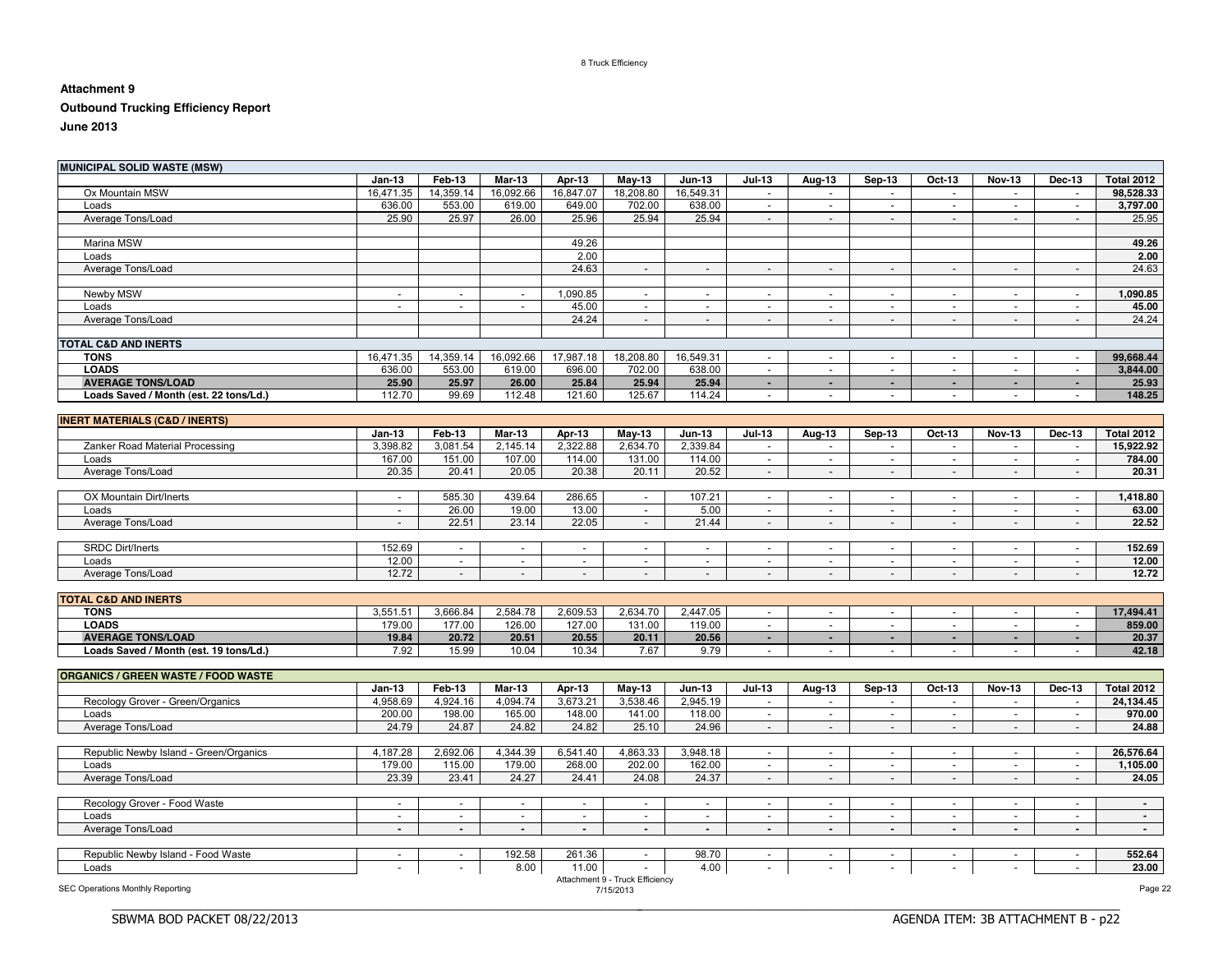|  |  | 8 Truck Efficiency |  |
|--|--|--------------------|--|
|--|--|--------------------|--|

| Average Tons/Load                                                  |           |                          | 24.07                    | 23.76     |           | 24.68                    |                          |                          |                          |                          |                          |                          | 24.03      |
|--------------------------------------------------------------------|-----------|--------------------------|--------------------------|-----------|-----------|--------------------------|--------------------------|--------------------------|--------------------------|--------------------------|--------------------------|--------------------------|------------|
|                                                                    |           |                          |                          |           |           |                          |                          |                          |                          |                          |                          |                          |            |
| Zanker Road - Organics                                             | 713.92    | 49.54                    | $\sim$                   | 173.66    |           | $\overline{\phantom{a}}$ |                          |                          | $\overline{\phantom{0}}$ | $\overline{\phantom{a}}$ | $\overline{\phantom{a}}$ |                          | 937.12     |
| Loads                                                              | 35.00     | 2.00                     | $\sim$                   | 7.00      |           |                          |                          |                          | ٠                        | $\overline{\phantom{a}}$ | $\overline{\phantom{a}}$ |                          | 44.00      |
| Average Tons/Load                                                  | 20.40     | 24.77                    |                          | 24.81     |           | $\overline{\phantom{a}}$ | $\overline{\phantom{a}}$ | $\overline{\phantom{a}}$ | $\overline{\phantom{0}}$ | $\overline{\phantom{a}}$ | $\overline{\phantom{a}}$ |                          | 21.30      |
|                                                                    |           |                          |                          |           |           |                          |                          |                          |                          |                          |                          |                          |            |
| Tri-Cities/Fremont - Organics                                      |           |                          |                          |           | 716.37    | 470.96                   | $\overline{\phantom{a}}$ | $\overline{\phantom{a}}$ | $\overline{\phantom{a}}$ | $\overline{\phantom{a}}$ | $\overline{\phantom{a}}$ |                          | 1,187.33   |
| Loads                                                              |           |                          |                          |           | 29.00     | 19.00                    |                          |                          | ۰                        | $\overline{\phantom{a}}$ |                          |                          | 48.00      |
| Average Tons/Load                                                  |           | $\overline{\phantom{a}}$ | $\overline{\phantom{a}}$ |           | 24.70     | 24.79                    | $\overline{a}$           | $\overline{\phantom{a}}$ | $\overline{\phantom{a}}$ | $\overline{\phantom{a}}$ | $\overline{\phantom{a}}$ |                          | 24.74      |
|                                                                    |           |                          |                          |           |           |                          |                          |                          |                          |                          |                          |                          |            |
| Organics/Green Waste                                               | 9,859.89  | 7,665.76                 | 8,631.71                 | 10,649.63 | 9,118.16  | 6,992.07                 | $\sim$                   |                          | $\overline{\phantom{0}}$ | $\overline{\phantom{0}}$ | ÷                        |                          | 52.027.19  |
| Loads                                                              | 414.00    | 315.00                   | 352.00                   | 434.00    | 372.00    | 284.00                   |                          |                          | ۰                        | $\overline{\phantom{a}}$ | $\overline{\phantom{a}}$ |                          | 2,098.00   |
| Average Tons/Load                                                  | 23.82     | 24.34                    | 24.52                    | 24.54     | 24.51     | 24.62                    |                          |                          | $\overline{\phantom{0}}$ |                          | $\overline{\phantom{a}}$ |                          | 24.80      |
|                                                                    |           |                          |                          |           |           |                          |                          |                          |                          |                          |                          |                          |            |
| <b>BIOFUELS SYSTEMS - CLEAN GREEN WASTE</b>                        |           |                          |                          |           |           |                          |                          |                          |                          |                          |                          |                          |            |
| <b>Tons</b>                                                        |           |                          | 99.01                    | 769.78    | 2,301.62  | 1,765.95                 |                          |                          | ۰                        | $\overline{\phantom{a}}$ | ٠                        |                          | 4,936.36   |
| Loads                                                              |           |                          | 4.00                     | 31.00     | 93.00     | 71.00                    |                          |                          | $\blacksquare$           | $\overline{\phantom{a}}$ | $\overline{\phantom{a}}$ |                          | 199.00     |
| <b>Average Tons/Load</b>                                           |           |                          | 24.75                    | 24.83     | 24.75     | 24.87                    |                          |                          | $\sim$                   | $\overline{\phantom{a}}$ | $\overline{\phantom{a}}$ |                          | 24.81      |
|                                                                    |           |                          |                          |           |           |                          |                          |                          |                          |                          |                          |                          |            |
| <b>TOTAL GREEN/ORGANICS/FOOD (TONS)</b>                            |           |                          |                          |           |           |                          |                          |                          |                          |                          |                          |                          |            |
| <b>TONS</b>                                                        | 9.859.89  | 7.665.76                 | 8.730.72                 | 11.419.41 | 11.419.78 | 8.758.02                 | $\sim$                   | $\overline{\phantom{a}}$ | ٠                        | $\overline{\phantom{a}}$ | $\overline{\phantom{a}}$ |                          | 57,853.58  |
| <b>LOADS</b>                                                       | 414.00    | 315.00                   | 356.00                   | 465.00    | 465.00    | 355.00                   | $\overline{\phantom{a}}$ | $\overline{\phantom{a}}$ | $\overline{\phantom{a}}$ | $\overline{\phantom{a}}$ | $\sim$                   |                          | 2,370.00   |
| <b>AVERAGE TONS/LOAD</b>                                           | 23.82     | 24.34                    | 24.52                    | 24.56     | 24.56     | 24.67                    |                          |                          | ۰                        | $\blacksquare$           | ٠                        |                          | 146.46     |
| Loads Saved / Month (est. 20 T/Ld.)                                | 78.99     | 68.29                    | 80.54                    | 105.97    | 105.99    | 82.90                    |                          |                          | $\overline{\phantom{0}}$ |                          |                          |                          | 522.68     |
|                                                                    |           |                          |                          |           |           |                          |                          |                          |                          |                          |                          |                          |            |
| <b>OVERALL TRUCK TRIP SAVINGS/MONTH COMPARED TO 2010 ESTIMATES</b> |           |                          |                          |           |           |                          |                          |                          |                          |                          |                          |                          |            |
| <b>OVERAL TRUCK TRIP SAV/MTH COMPARED TO EST 2010</b>              | 199.61    | 183.97                   | 203.06                   | 237.91    | 239.33    | 206.93                   | $\sim$                   |                          | ۰                        | $\blacksquare$           | $\blacksquare$           |                          | 1,261.15   |
| Miles Saved                                                        | 3,366.68  | 3,333.59                 | 3,415.79                 | 3,465.24  | 3,708.95  | 3,497.06                 | $\sim$                   | $\overline{\phantom{a}}$ | $\overline{\phantom{a}}$ | $\overline{\phantom{a}}$ | $\sim$                   | $\overline{\phantom{a}}$ | 20,419.78  |
| <b>Gallons of Fuels Saved</b>                                      | 841.67    | 833.40                   | 853.95                   | 866.31    | 927.24    | 874.27                   | $\overline{\phantom{a}}$ | $\overline{\phantom{a}}$ | $\overline{\phantom{a}}$ | $\sim$                   | $\overline{\phantom{a}}$ |                          | 5.104.94   |
|                                                                    |           |                          |                          |           |           |                          |                          |                          |                          |                          |                          |                          |            |
| Pounds of CO2 savings (22.2 lbs./gal of fuel)                      | 18.685.07 | 18.501.40                | 18,957.64                | 19.232.08 | 20.584.66 | 19.408.71                |                          |                          | $\overline{\phantom{a}}$ | $\overline{\phantom{a}}$ |                          |                          | 113.329.76 |
| Pounds of Carbon savings (6.12 lbs./gal of fuel)                   | 5.151.02  | 5.100.39                 | 5.226.16                 | 5.301.82  | 5.674.69  | 5,350.51                 |                          |                          | ٠                        |                          |                          |                          | 31,242.26  |

Note: Truck Savings was based on a comparison of the existing SBR's truck trips compared with the estimated 2010 truck volumes of: 22 tons/load for MSW, 19 tons/load for C&D, and 20 tons/load for Organics/Green

BBBBBBBBBBBBBBBBBBBBBBBBBBBBBBBBBBBBBBBBBBBBBBBBBBBBBBBBBBBBBBBBBBBBBBB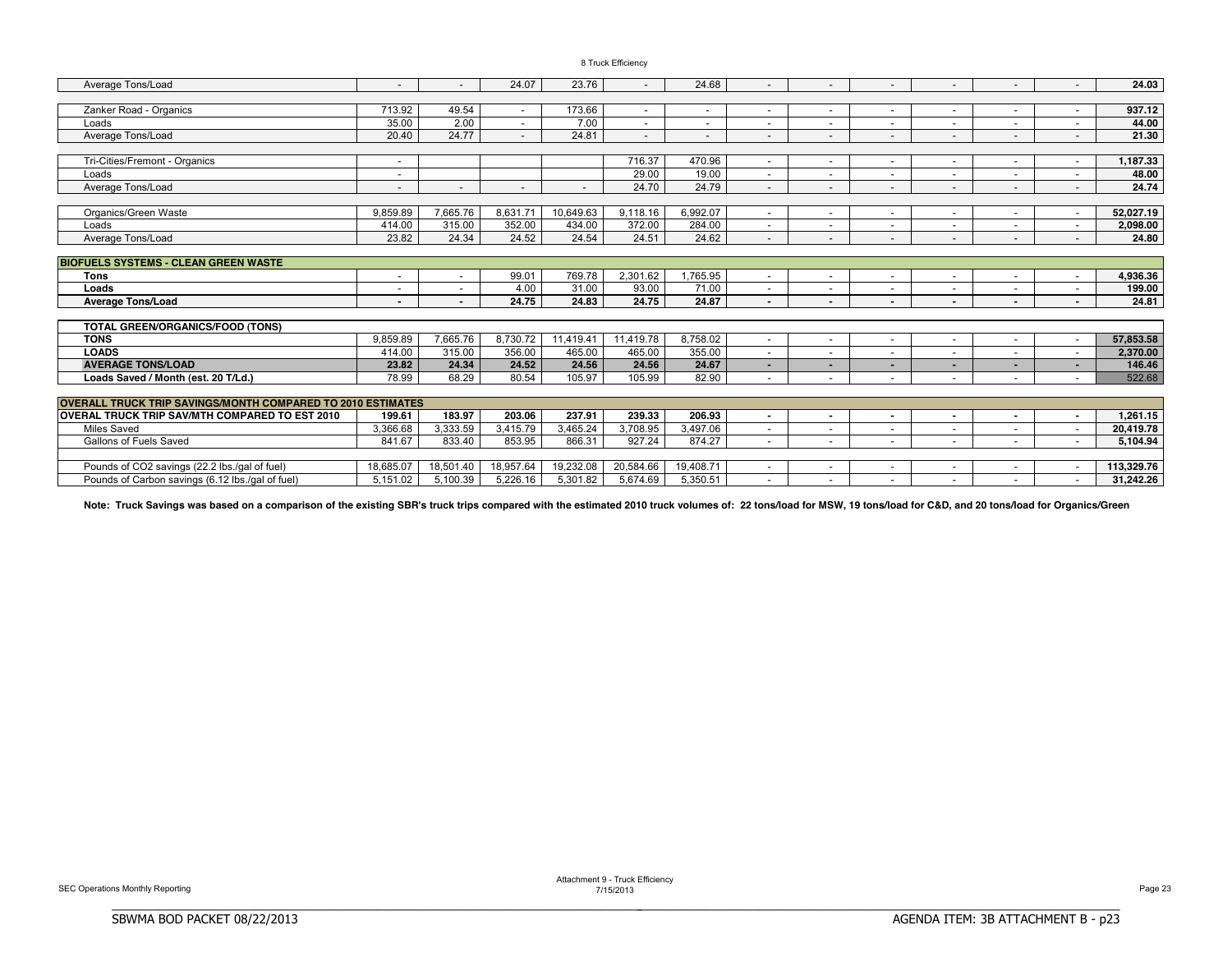#### 9 Liquidated Damages

| <b>Attachment 10</b>      |  |  |  |
|---------------------------|--|--|--|
| <b>Liquidated Damages</b> |  |  |  |
| <b>June 2013</b>          |  |  |  |

|                                                                       |                                                                          |             |               | Jan | Feb          | Mar | <b>Total Q1</b> | Apr        | May      | Jun      | Total Q <sub>2</sub> | Jul      | Aug          | Sept     | Total Q3 | Oct          | Nov      | Dec            | <b>Total Q4</b> | Total          |
|-----------------------------------------------------------------------|--------------------------------------------------------------------------|-------------|---------------|-----|--------------|-----|-----------------|------------|----------|----------|----------------------|----------|--------------|----------|----------|--------------|----------|----------------|-----------------|----------------|
| <b>Turnaround Guarantee</b><br>Damages                                |                                                                          |             |               |     |              |     |                 |            |          |          |                      |          |              |          |          |              |          |                |                 |                |
|                                                                       | <b>Collection Vehicles &amp; Member Agency Vehicles</b>                  | \$100       | per vehicle   |     |              |     |                 |            |          |          |                      |          | 0            |          | $\Omega$ |              | o        |                |                 |                |
|                                                                       | proceed through scale house in no more than five (5) minutes per vehicle |             | \$ Damages:   | \$0 | \$0          | \$0 | S <sub>0</sub>  | \$0        | \$0      | \$0      | \$0                  | \$0      | \$0          | \$0      | \$0      | \$0          | \$0      | \$0            | S <sub>0</sub>  | S <sub>0</sub> |
|                                                                       | <b>B</b><br><b>Self-Haul Customer</b>                                    | \$100       | per vehicle   |     | $\mathbf{r}$ |     |                 |            | $\Omega$ | $\Omega$ | $\Omega$             | $\Omega$ | $\Omega$     |          | $\Omega$ | $\mathbf{0}$ | o        | 0              | $\Omega$        | $\sqrt{2}$     |
|                                                                       | customers shall not wait more than 15 minutes to be processed by scale   |             |               | \$0 | \$0          | \$0 | SO.             | \$0        | \$0      | \$0      | \$0                  | \$0      | \$0          | \$0      | \$O      | \$0          | \$0      | \$0            | S <sub>0</sub>  | S <sub>0</sub> |
|                                                                       | Contractor Open Shoreway Center to Users during Operating Hours          | \$1,000     | per hour      |     | $\mathbf{r}$ |     |                 | $\sqrt{2}$ | $\Omega$ | $\Omega$ | $\Omega$             | $\Omega$ | $\Omega$     | $\Omega$ | $\Omega$ | $\Omega$     |          | $\Omega$       | $\Omega$        | $\Omega$       |
|                                                                       | failure to receive vehicles during operating hours                       |             | \$ Damages:   | \$0 | \$0          | \$0 | SO.             | \$0        | \$0      | \$0      | \$0                  | \$0      | \$0          | \$0      | \$0      | \$0          | \$0      | \$0            | S <sub>0</sub>  | S <sub>0</sub> |
|                                                                       | <b>Litter Complaints</b>                                                 | \$100       | per hour      |     |              |     |                 |            |          |          |                      | $\Omega$ |              |          | $\Omega$ | $\Omega$     |          |                | 0               |                |
|                                                                       | failure to remedy a litter compliance within 5 hours of notification     |             | \$ Damages:   | \$0 | \$0          | \$0 | SO.             | \$0        | \$0      | \$0      | \$0                  | \$0      | \$0          | \$0      | \$O      | \$0          | \$0      | \$0            | S <sub>0</sub>  | S <sub>0</sub> |
|                                                                       | Failure of Contractor to Provided Excellent Customer Service             | \$100       | per compliant |     | $\Omega$     |     |                 |            | $\Omega$ |          |                      | $\Omega$ | $\Omega$     |          | $\Omega$ | $\Omega$     | 0        | 0              | $\Omega$        |                |
|                                                                       |                                                                          |             | \$ Damages:   | \$0 | \$0          | \$0 | SO.             | \$0        | \$0      | \$0      | \$0                  | \$0      | \$0          | \$0      | \$0      | \$0          | \$0      | \$0            | SO.             | \$0            |
| Timeliness of Submissions of Reports to the SBWMA<br>\$500<br>per day |                                                                          |             |               |     |              |     |                 |            |          | $\Omega$ | n                    |          | $\mathbf{0}$ | $\Omega$ |          | $\Omega$     | $\Omega$ |                |                 |                |
| \$ Damages:                                                           |                                                                          |             | \$0           | \$0 | \$0          | SO. | \$0             | \$0        | \$0      | SO.      | \$0                  | \$0      | \$0          | \$0      | \$0      | \$0          | \$0      | SO.            | S <sub>0</sub>  |                |
| Failure to make Records Available upon Request<br>\$500<br>per day    |                                                                          |             |               |     |              |     |                 |            |          | $\Omega$ |                      |          | $\Omega$     |          |          | $\Omega$     | $\Omega$ |                |                 |                |
| \$Damages:                                                            |                                                                          |             | \$0           | \$0 | \$0          | SO. | \$0             | \$0        | SO.      | \$0      | \$0                  | \$0      | \$0          | \$0      | \$0      | \$0          | \$0      | S <sub>0</sub> | S <sub>0</sub>  |                |
|                                                                       | Failure of the Contractor to Notify the SBWMA of intent to               | \$1,000     | per incident  |     |              |     |                 |            |          |          |                      |          |              |          | $\Omega$ |              |          |                |                 |                |
| use a subcontractor(s).                                               |                                                                          | \$ Damages: | \$0           | \$0 | \$0          | SO. | \$0             | \$0        | \$0      | \$0      | \$0                  | \$0      | \$0          | \$0      | \$0      | \$0          | \$0      | S <sub>0</sub> | S <sub>0</sub>  |                |
|                                                                       |                                                                          |             |               |     |              |     |                 |            |          |          |                      |          |              |          |          |              |          |                |                 |                |
|                                                                       | Overall Total Liquidated Damages during Reporting Period                 |             |               | \$0 | \$0          | \$0 | SO.             | \$0        | \$0      | \$0      | \$0                  | \$0      | \$0          | \$0      | \$O      | \$0          | \$0      | \$0            | \$0             | \$n            |
|                                                                       |                                                                          |             |               |     |              |     |                 |            |          |          |                      |          |              |          |          |              |          |                |                 |                |
| Q1 Comments                                                           |                                                                          |             |               |     |              |     |                 |            |          |          |                      |          |              |          |          |              |          |                |                 |                |
|                                                                       |                                                                          |             |               |     |              |     |                 |            |          |          |                      |          |              |          |          |              |          |                |                 |                |
|                                                                       | Q2 Comments                                                              |             |               |     |              |     |                 |            |          |          |                      |          |              |          |          |              |          |                |                 |                |
| Q3 Comments                                                           |                                                                          |             |               |     |              |     |                 |            |          |          |                      |          |              |          |          |              |          |                |                 |                |
|                                                                       |                                                                          |             |               |     |              |     |                 |            |          |          |                      |          |              |          |          |              |          |                |                 |                |
| Q4 Comments                                                           |                                                                          |             |               |     |              |     |                 |            |          |          |                      |          |              |          |          |              |          |                |                 |                |

Attachment 10 - Attachment 10 - Attachment 10 - Liquidated Damages<br>
Page 24 - Attachment 2115/2013 Page 24 - Attachment 2013 Page 24 - Attachment 2115/2013

BBBBBBBBBBBBBBBBBBBBBBBBBBBBBBBBBBBBBBBBBBBBBBBBBBBBBBBBBBBBBBBBBBBBBBBBBBBBBB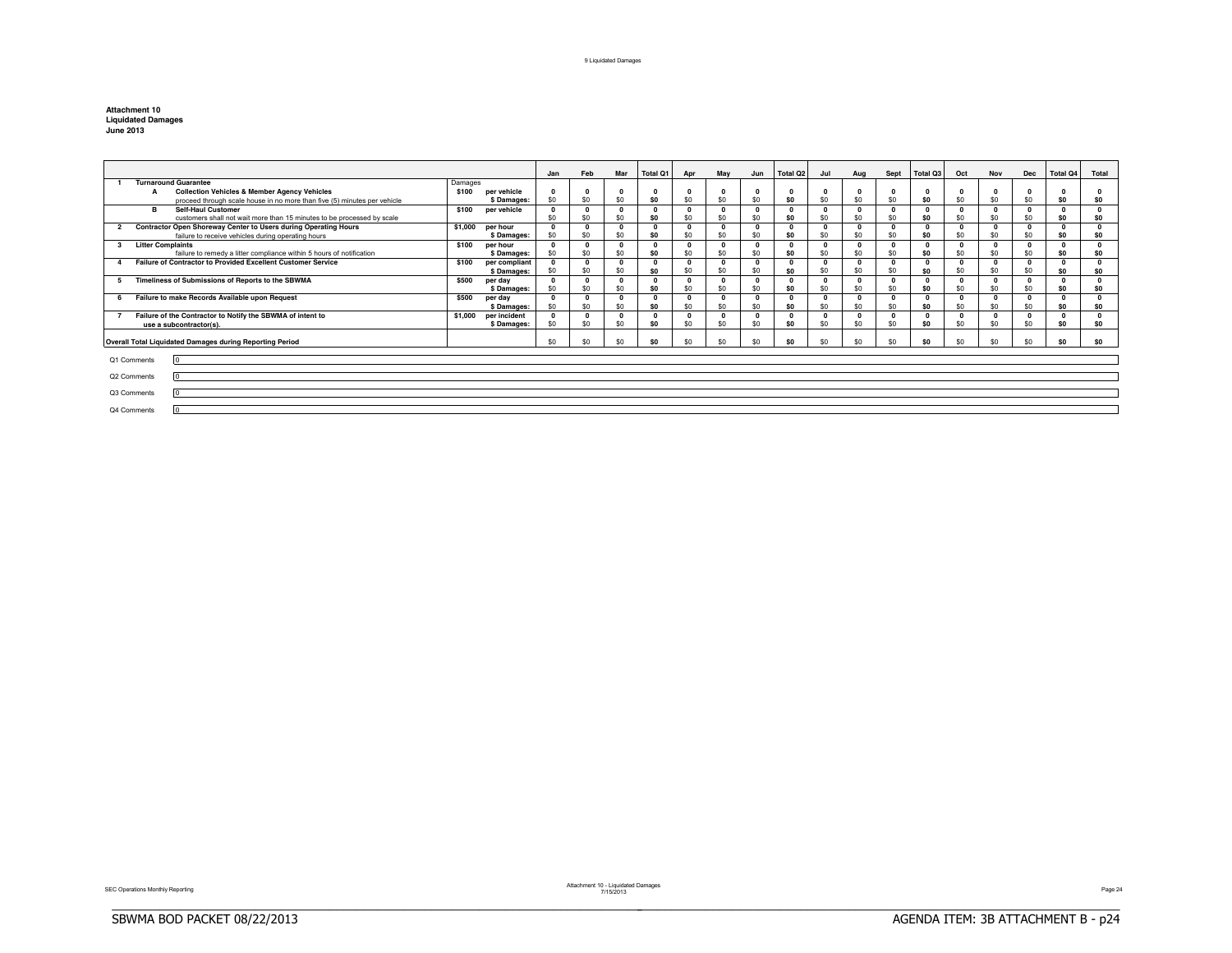# **Attachment 11**

# **General Facility Reporting**

# **June 2013**

A. **Incident or Accidents Involving Either Employees or Patrons of the Facilities;**

| $Jan-13$      | No incidents or accidents |
|---------------|---------------------------|
| Feb-13        | No incidents or accidents |
| Mar-13        | No incidents or accidents |
| Apr-13        | No incidents or accidents |
| May-13        | No incidents or accidents |
| <b>Jun-13</b> | No incidents or accidents |
| $Jul-13$      |                           |
| Aug-13        |                           |
| Sep-13        |                           |
| Oct-13        |                           |
| <b>Nov-13</b> |                           |
| $Dec-13$      |                           |

# B. **Documentation of Hazardous Spills and Removals**

BBBBBBBBBBBBBBBBBBBBBBBBBBBBBBBBBBBBBBBBBBBBBBBBBBBBBBBBBBBBBBBBBBBBBBBBBBBBBB

| $Jan-13$      | No Hazardous Spills or Removals |
|---------------|---------------------------------|
| Feb-13        | No Hazardous Spills or Removals |
| Mar-13        | No Hazardous Spills or Removals |
| Apr-13        | No Hazardous Spills or Removals |
| $May-13$      | No Hazardous Spills or Removals |
| <b>Jun-13</b> | No Hazardous Spills or Removals |
| $Jul-13$      |                                 |
| Aug-13        |                                 |
| Sep-13        |                                 |
| Oct-13        |                                 |

SEC Operations Monthly Reporting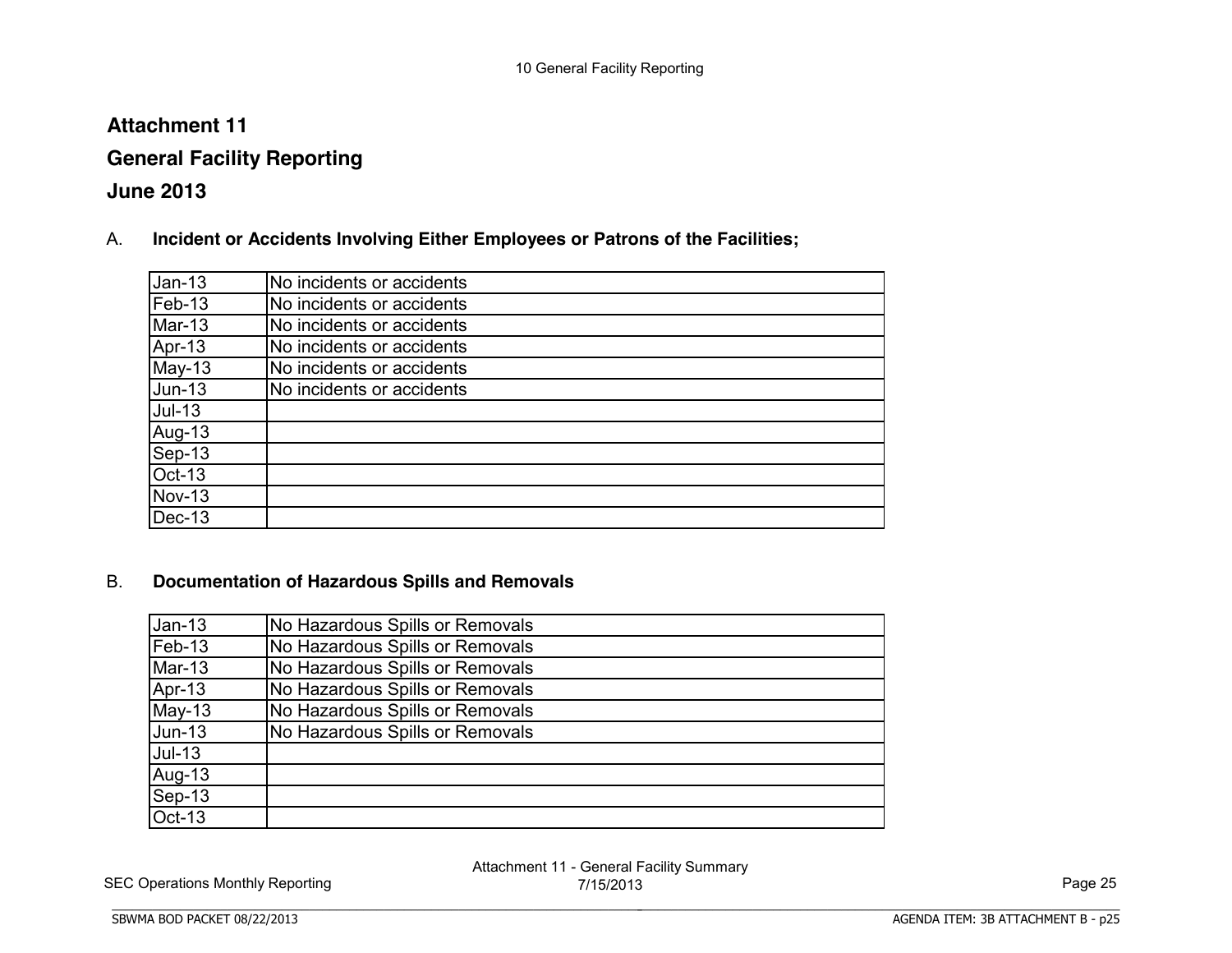| 'N |  |
|----|--|
|    |  |

# C. **LEA Inspections**

| <b>Date</b>   | <b>Description</b>                                                            |
|---------------|-------------------------------------------------------------------------------|
|               | No Notice of Violations or Notice to Correct were received. The inspector did |
|               | observe exposed rebar on the tipping floor of the TS. SBR is taking           |
| $Jan-13$      | measures to correct.                                                          |
|               | No Notice of Violations or Notice to Correct were received. The inspector     |
|               | observed that the repairs to the TS tipping floor were scheduled to be        |
| Feb-13        | completed in March.                                                           |
|               | No Notice of Violations or Notice to Correct were received. The inspector     |
| Mar-13        | observed that the repairs to the TS tipping floor had been completed.         |
| Apr-13        | No Notice of Violations or Notice to Correct were received.                   |
| $May-13$      | No LEA Inspection                                                             |
| $Jun-13$      | No Notice of Violations or Notice to Correct were received.                   |
| $Jul-13$      |                                                                               |
| Aug-13        |                                                                               |
| Sep-13        |                                                                               |
| Oct-13        |                                                                               |
| <b>Nov-13</b> |                                                                               |
| $Dec-13$      |                                                                               |

# D. **Staffing Levels / Changes**

| $Jan-13$ | One Truck Mechanic was discharged and his replacement has been hired. |
|----------|-----------------------------------------------------------------------|
| $Feb-13$ | No Changes to Report                                                  |
| $Mar-13$ | No Changes to Report                                                  |
| Apr-13   | Albert Mauricio was hired as Transfer Station Supervisor              |
| $May-13$ | <b>No Changes to Report</b>                                           |

BBBBBBBBBBBBBBBBBBBBBBBBBBBBBBBBBBBBBBBBBBBBBBBBBBBBBBBBBBBBBBBBBBBBBBBBBBBBBB

SEC Operations Monthly Reporting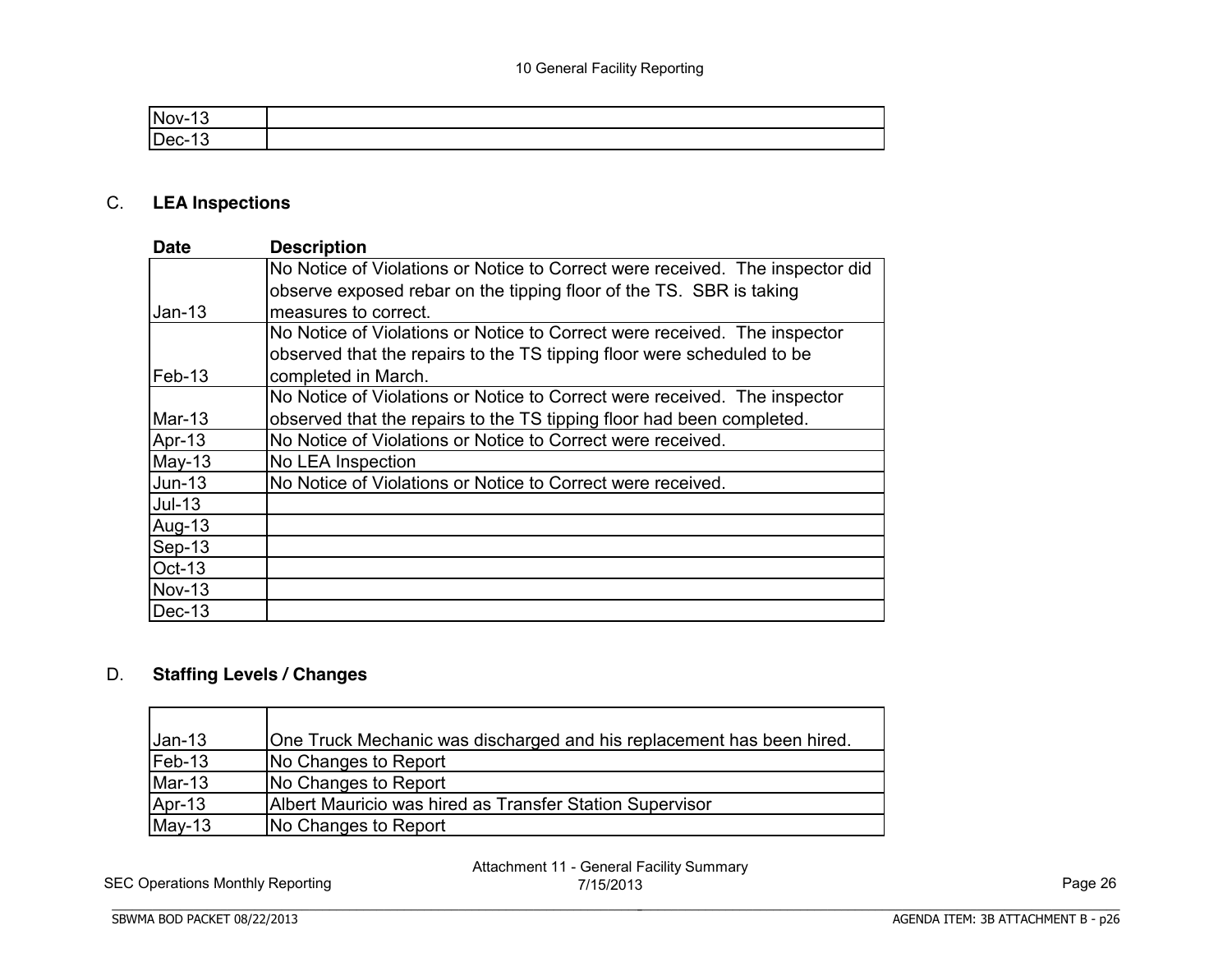| <u>Jun-13</u><br><u>Jul-13</u><br>Aug-13<br>Sep-13<br>Oct-13<br>Oct-13<br>Dec-13 | No Changes to Report |
|----------------------------------------------------------------------------------|----------------------|
|                                                                                  |                      |
|                                                                                  |                      |
|                                                                                  |                      |
|                                                                                  |                      |
|                                                                                  |                      |
|                                                                                  |                      |

# E. **Equipment Levels / Changes**

| $Jan-13$      | No Equipment Changes |
|---------------|----------------------|
| Feb-13        | No Equipment Changes |
| Mar-13        | No Equipment Changes |
| Apr-13        | No Equipment Changes |
| May-13        | No Equipment Changes |
| <b>Jun-13</b> | No Equipment Changes |
| <b>Jul-13</b> |                      |
| Aug-13        |                      |
| Sep-13        |                      |
| Oct-13        |                      |
| <b>Nov-13</b> |                      |
| $Dec-13$      |                      |

# F. **Facility Updates / Repairs**

| $Jan-13$ | None to report                                                           |
|----------|--------------------------------------------------------------------------|
| $Feb-13$ | None to report                                                           |
| $Mar-13$ | Areas of the Transfer Station floor that was showing rebar was repaired. |
|          | Repaired residue conveyor from MRF to TS, Purchased and installed two    |
| Apr-13   | pumps in the West side of the TS Tunnel.                                 |
| $May-13$ | None to report                                                           |
| $Jun-13$ |                                                                          |

SEC Operations Monthly Reporting

BBBBBBBBBBBBBBBBBBBBBBBBBBBBBBBBBBBBBBBBBBBBBBBBBBBBBBBBBBBBBBBBBBBBBBBBBBBBBB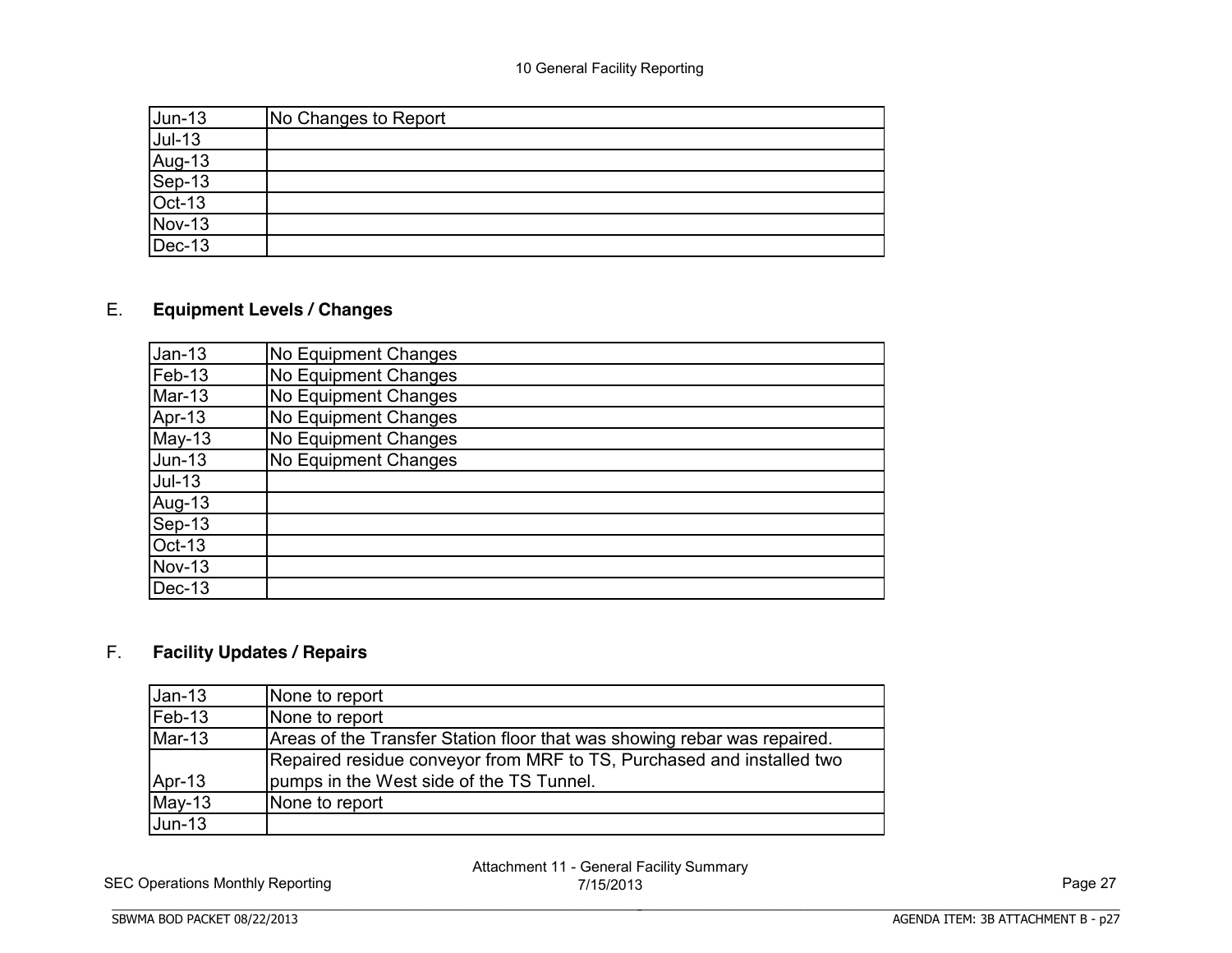| Jul-13<br>Aug-13<br>Sep-13<br>Oct-13<br>Nov-13<br>Dec-13 |  |
|----------------------------------------------------------|--|

### G. **Transfer Outbound Material Overview**

| $Jan-13$      | No issues to report |
|---------------|---------------------|
| Feb-13        | No issues to report |
| Mar-13        | No issues to report |
| Apr-13        | No issues to report |
| May-13        | No issues to report |
| <b>Jun-13</b> | No issues to report |
| $Jul-13$      |                     |
| Aug-13        |                     |
| Sep-13        |                     |
| <b>Oct-13</b> |                     |
| <b>Nov-13</b> |                     |
| $Dec-13$      |                     |

# H. **Diversion Activity at Transfer Station**

BBBBBBBBBBBBBBBBBBBBBBBBBBBBBBBBBBBBBBBBBBBBBBBBBBBBBBBBBBBBBBBBBBBBBBBBBBBBBB

|          | Continued to identify and recover reusable materials, continued to recover |
|----------|----------------------------------------------------------------------------|
|          | wood, plastics, OCC and other recyclable materials from the inbound waste  |
|          | streams. Began shipping Inerts to SRDC and recovered carpet to ReThink     |
| $Jan-13$ | Green Carpet Recycling.                                                    |

SEC Operations Monthly Reporting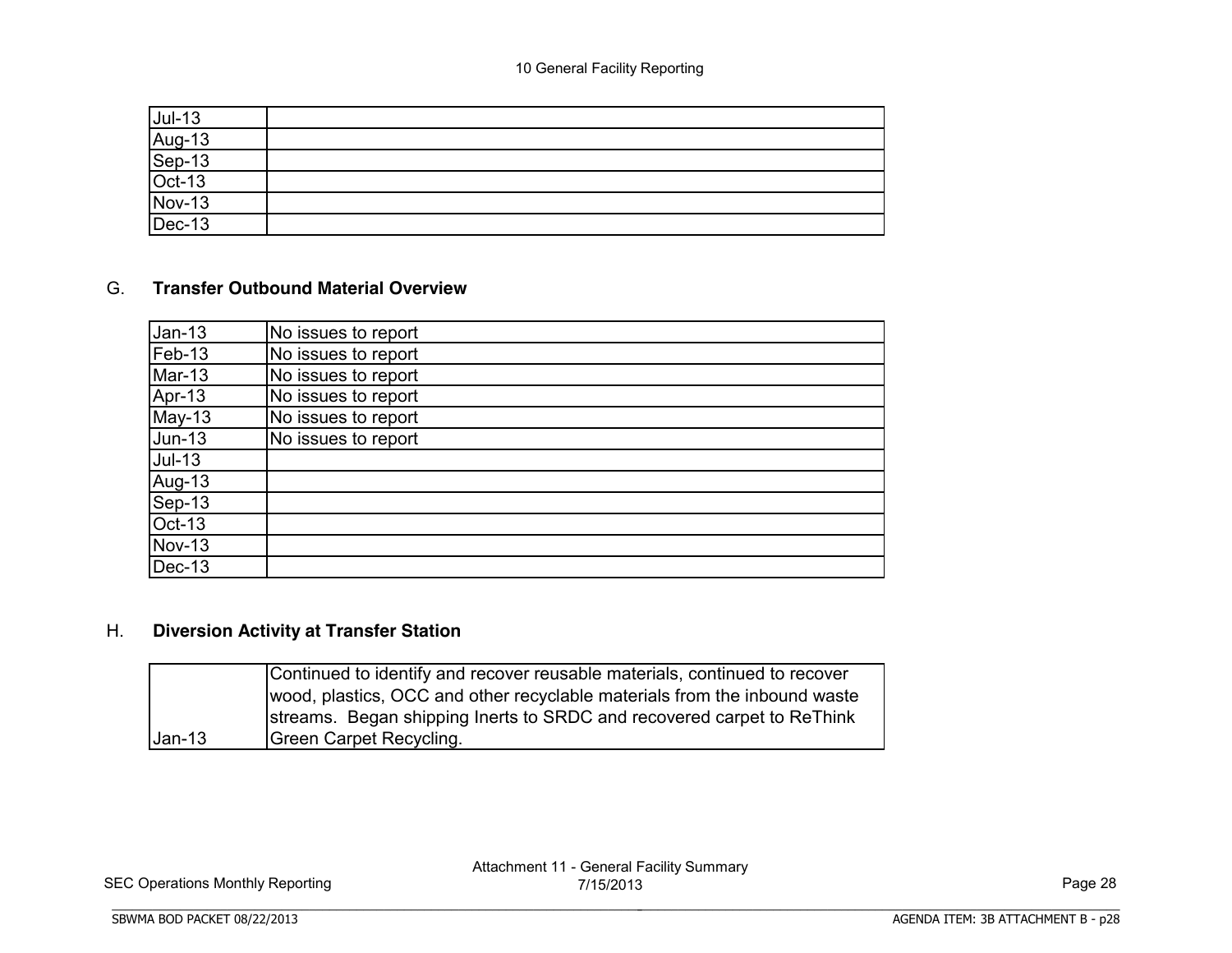|               | SBR Continues to seek opportunities to improve diversion, and continue to  |
|---------------|----------------------------------------------------------------------------|
|               | recover reusable materials, clean cardboard, clean wood, plastics, metals, |
|               | carpet, etc., from the inbound waste streams. SBR discontinued shipping    |
|               | Inerts to SRDC and has resumed shipping these materials to OX Mountain     |
| $Feb-13$      | LF.                                                                        |
|               | SBR Continues to seek opportunities to improve diversion, and continue to  |
|               | recover reusable materials, clean cardboard, clean wood, plastics, metals, |
| Mar-13        | carpet, etc., from the inbound waste streams.                              |
|               | SBR Continues to seek opportunities to improve diversion, and continue to  |
|               | recover reusable materials, clean cardboard, clean wood, plastics, metals, |
| Apr-13        | carpet, etc., from the inbound waste streams.                              |
|               | SBR Continues to seek opportunities to improve diversion, and continue to  |
|               | recover reusable materials, clean cardboard, clean wood, plastics, metals, |
| $May-13$      | carpet, etc., from the inbound waste streams.                              |
|               | SBR Continues to seek opportunities to improve diversion, and continue to  |
|               | recover reusable materials, clean cardboard, clean wood, plastics, metals, |
| Jun-13        | carpet, etc., from the inbound waste streams.                              |
| $Jul-13$      |                                                                            |
| Aug-13        |                                                                            |
| $Sep-13$      |                                                                            |
| Oct-13        |                                                                            |
| <b>Nov-13</b> |                                                                            |
| Dec-13        |                                                                            |

# I. **MRF Recovery Effectiveness**

|          | SBR recovered 91.7% of marketable recyclable materials from the total tons  |
|----------|-----------------------------------------------------------------------------|
| $Jan-13$ | received into the Material Recovery Facility.                               |
|          | ISBR recovered 92.0% of marketable recyclable materials from the total tons |
| $Feb-13$ | received into the Material Recovery Facility.                               |
|          | ISBR recovered 92.1% of marketable recyclable materials from the total tons |
| $Mar-13$ | received into the Material Recovery Facility.                               |

SEC Operations Monthly Reporting

BBBBBBBBBBBBBBBBBBBBBBBBBBBBBBBBBBBBBBBBBBBBBBBBBBBBBBBBBBBBBBBBBBBBBBBBBBBBBB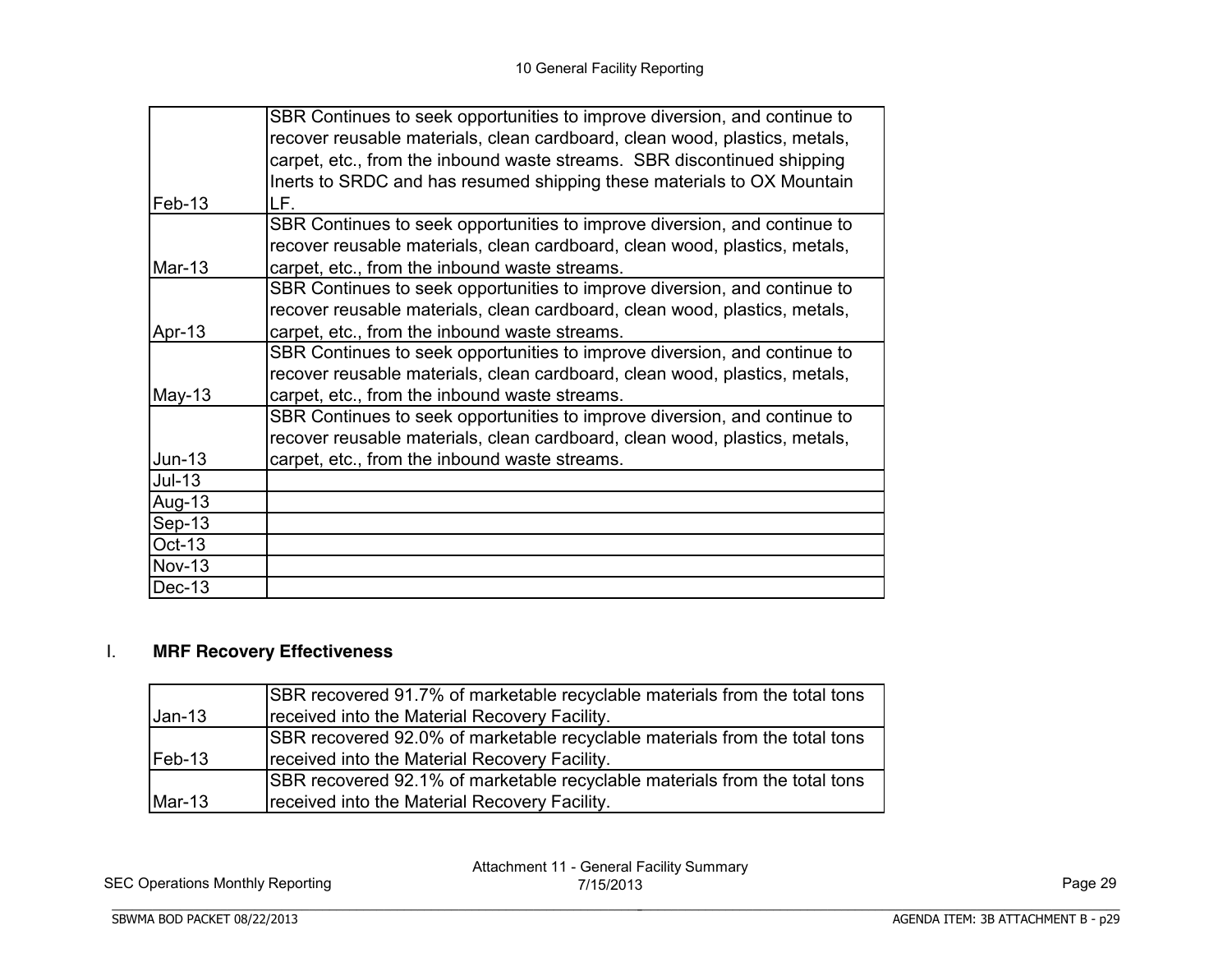|               | SBR recovered 92.2% of marketable recyclable materials from the total tons |
|---------------|----------------------------------------------------------------------------|
| Apr-13        | received into the Material Recovery Facility.                              |
| $May-13$      |                                                                            |
| $Jun-13$      |                                                                            |
| $Jul-13$      |                                                                            |
| Aug-13        |                                                                            |
| Sep-13        |                                                                            |
| <b>Oct-13</b> |                                                                            |
| <b>Nov-13</b> |                                                                            |
| $Dec-13$      |                                                                            |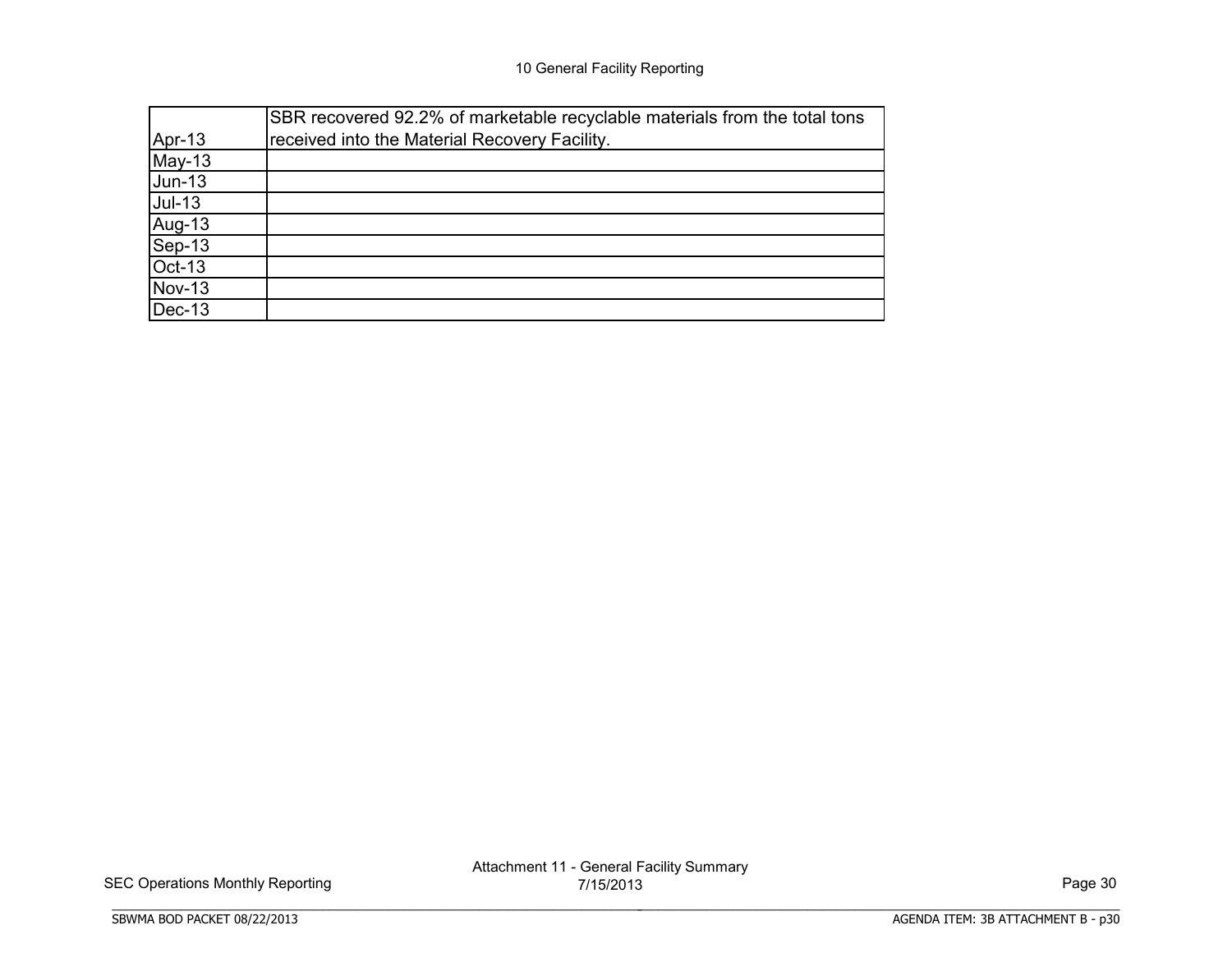# **Attachment 12 SEC Operations Monthly Reporting Attachment Descriptions**

**Attachment 3 – SEC Inbound Monthly Tons 2013** – provides all inbound tons by customer group that enters the facility. **Attachment 4 – SEC Inbound Quarterly Summary** – provides a quarterly comparison of the inbound tons shown in Attachment 3. **Attachment 5 – SEC Outbound Tons** – provides all the outbound tonnage by material group, shipped out by SBR or other contractors based on material type.

Attachment 6 - Monthly South Bay Recycling Member Agency Tonnage Summary - provides a summary by Member Agency including disposal, organics, and recycling tons and diversion percentage for Member Agency Vehicles and Self-Haul customers. Residual Tonnage for each Member Agency is allocation based on inbound Recology Recycling Material tonnage and is provided in the Transfer Station Totals.

Attachment 7 - Self-Haul Monthly Yards/ton Ratio - is a ratio used to calculate the average vards/ton estimated at the scale house to ensure the proper revenues are generated for the self-haul yardage customers.

Attachment 8 - MRF Commodity Marking Report - provides detailed information regarding the outbound recyclable material commodities sold after processing at SEC. The table starting in April will show the monthly total revenue generated by commodity type, the total tons by commodity type sold during the given month, the average rate per commodity (\$/ton).

**Attachment 9** – shows the average tons per load by facility and highlights the number of truck trips saved compared to the estimated 2010 truck trips.

BBBBBBBBBBBBBBBBBBBBBBBBBBBBBBBBBBBBBBBBBBBBBBBBBBBBBBBBBBBBBBBBBBBBBBBBBBBBBB